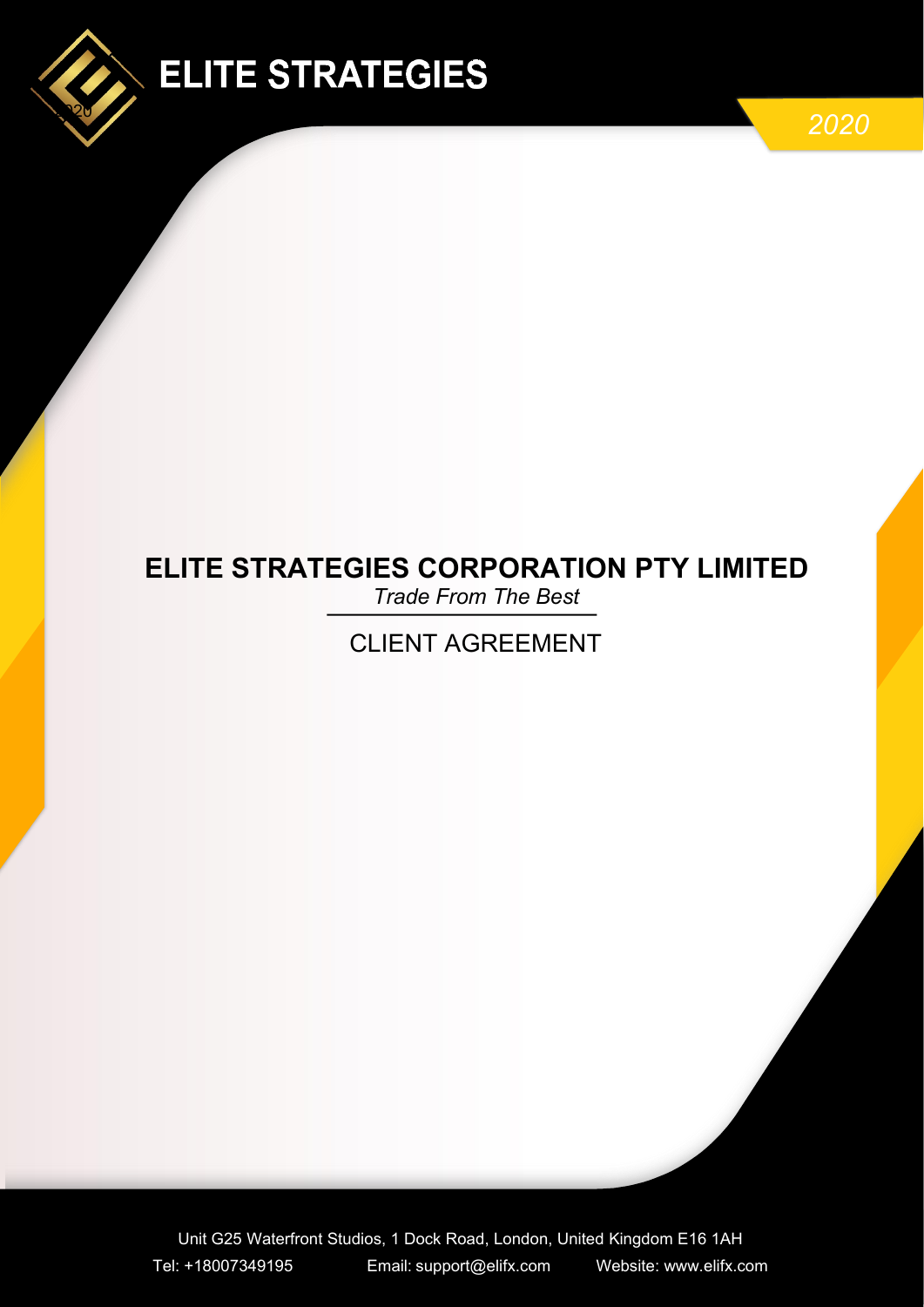#### **RISK DISCLAIMER**

Investments in financial products are subject to market risk. Some financial products, such as currency exchange, are highly speculative and any investment should only be done with risk capital. Trading foreign exchange on margin carries a high level of risk and may not be suitable for all investors. The high degree of leverage can work against you as well as for you. Before deciding to invest in foreign exchange you should carefully consider your investment objectives, level of experience, and risk appetite. The possibility exists that you could sustain a loss of some or all of your initial investment and therefore you should not invest money that you cannot afford to lose. You should be aware of all the risks associated with foreign exchange trading and seek advice from an independent financial adviser if you have any doubts. By opening a trading account with us, you as a Client certify that you understand the risks involved, is financially able and of sound mind to assume the risks involved in speculating or trading of "Contracts" or other financial products of "Over-the-Counter" markets supplied or provided by Elite Strategies Corporation Pty Limited. We advise that you read through the following risks involved and if necessary to seek professional advice.

#### **A) THIS AGREEMENT**

#### **A.1 INTRODUCTION**

These Terms together with your completed and submitted Application Form comprise the Client Agreement between Elite Strategies Corporation Pty Limited ("**we**", "**us**" or "**ES**"), a company registered in the British Virgin Islands (**Company Registration Number 2042731**) and is regulated by the Bank Secrecy Act, which is administered by the Financial Crimes Enforcement Network (FinCen) and you, the Client (**you** or **yourself**).

They govern our dealings with you in relation to our Products. If the Client is comprised of two or more legal persons then a reference to a right or obligation of the Client under this Agreement or under a transaction contemplated by this Agreement confers that right or imposes that obligation,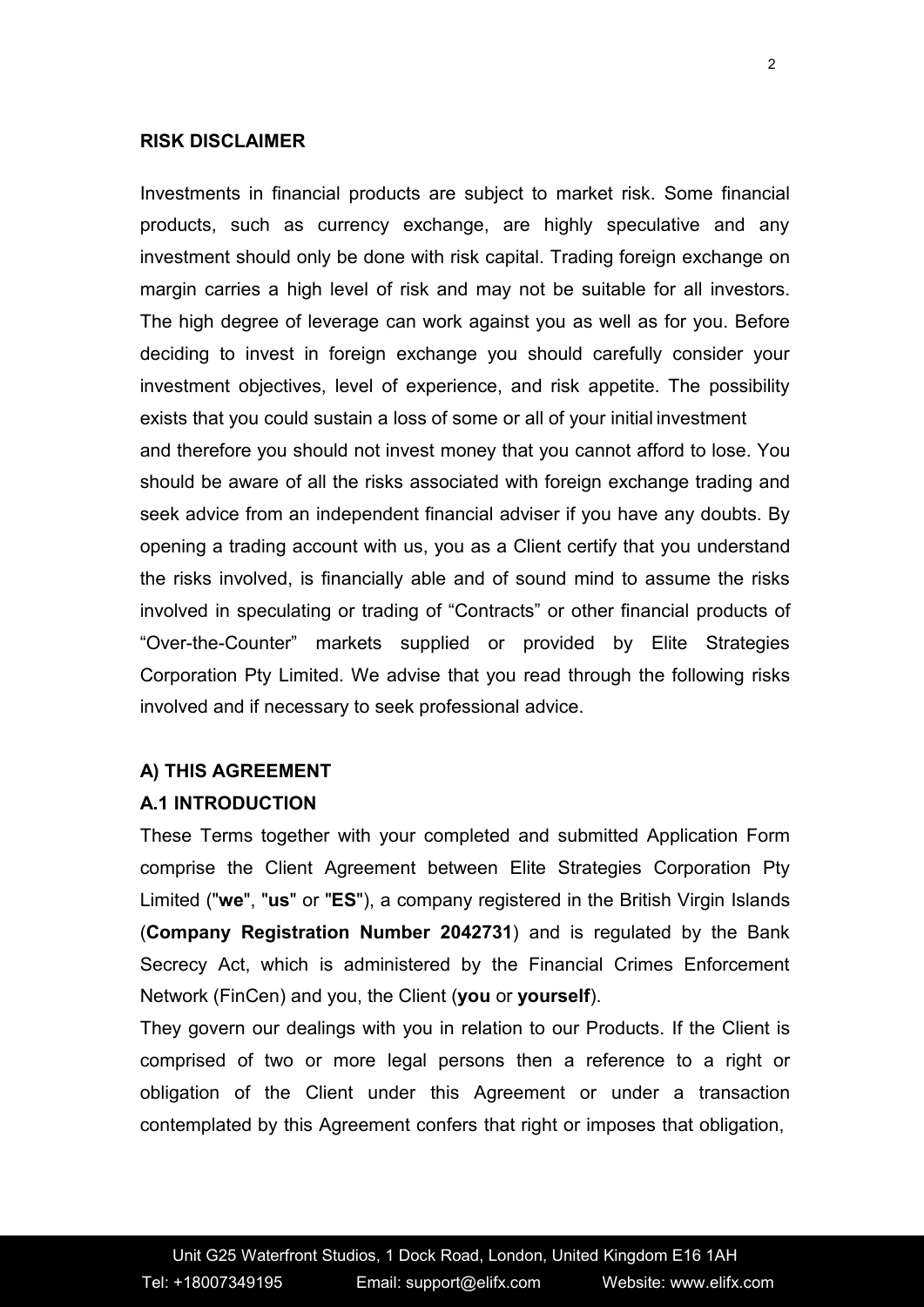as the case may be, jointly and severally on those persons. This is a master agreement and sets out the terms and conditions upon which dealings between you and us relating to the provision of advice to the Client or the execution of Orders. This Agreement is in addition to other documents that may have been exchanged and/or executed between the parties. You should read this Agreement carefully and any other documents given to you and that apply to you.

**Margin FX and Contracts-for-difference (CFDs) Transactions you enter into pursuant to the terms of this Agreement carry a high level of risk. A more detailed explanation of the risks associated with these transactions is set out in our Risk Disclosure Policy. You should ensure that you fully understand such risks before entering into this Agreement or any transaction with us.**

By signing and submitting the Application Form by email or electronically via our website, or by taking any action consistent with your agreement to these terms and conditions, you confirm that you:

A) have received, read and understood this Agreement, including our current Legal Documents on our website; and

B) agree that we will provide our Products and Services to you on the terms and conditions of this Agreement.

# **A.2 TRADE AT YOUR OWN RISK**

Elite Strategies Corporation Pty Limited is under no obligation:

- I) To satisfy ourselves as to the suitability of any Position for you;
- II) To monitor or advise you on the status of any of your Positions;
- III) Prevent you from trading beyond your means or ability or to protect you;
- IV) Or to close any open Position.

### **A.3 DEFINITIONS AND INTERPRETATION**

Whenever used in this Agreement, unless inconsistent with the subject matter or context, the following words shall have the following meanings: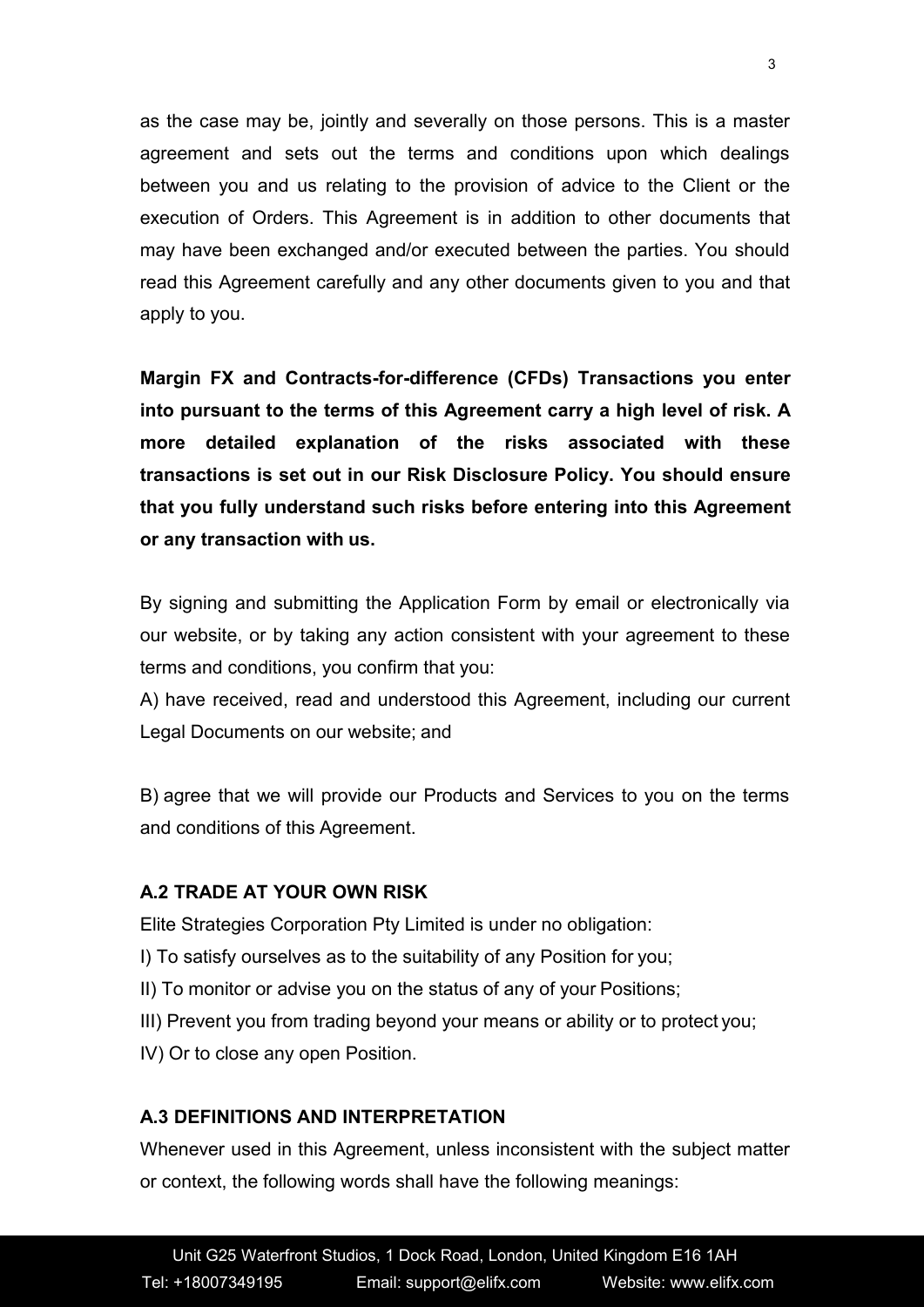**Accept or Acceptance** means, except in the case of a Third-Party Online Platform, if the Client, or an Authorized User, indicate by either telephone, email, face-to-face or through an Online Service that they accept the Trade Contract Terms provided by Elite Strategies Corporation Pty Limited.

**Account Value** means the currency value of the Client's Account which is calculated by Elite Strategies Corporation Pty Limited combining: a) the equivalent balance of your Account in the Elite Strategies Corporation Pty Limited client money trust account; b) the Realized/Unrealized Losses and Realized/Unrealized Gains;

c) indicative costs to Close (fees, Overnight interest); and

d) the values of Positions not yet booked.

**Application Form** means the form a Client must complete and submit to apply to open an account with Elite Strategies Corporation Pty Limited.

**Authorized User** means a person authorized by the Client to access Elite Strategies Corporation Pty Limited's services and/or enter into Orders on the Client's behalf.

**Base Currency** means the first currency in a Currency Pair. The Base Currency is assigned a value of 1 when calculating exchange rates.

**Bought Swap Rate** means the interest rate that applies to the Base Currency at the Close of Business on the relevant Trading Day.

**CFD** means a Contract for Difference.

**Client, you** or **your** means the Client named in this Agreement, together with its subsidiaries, affiliates, successors and/or assigns, as well as its officers, directors, employees and agents.

**Client Agreement** means the completed Application Form and these Terms.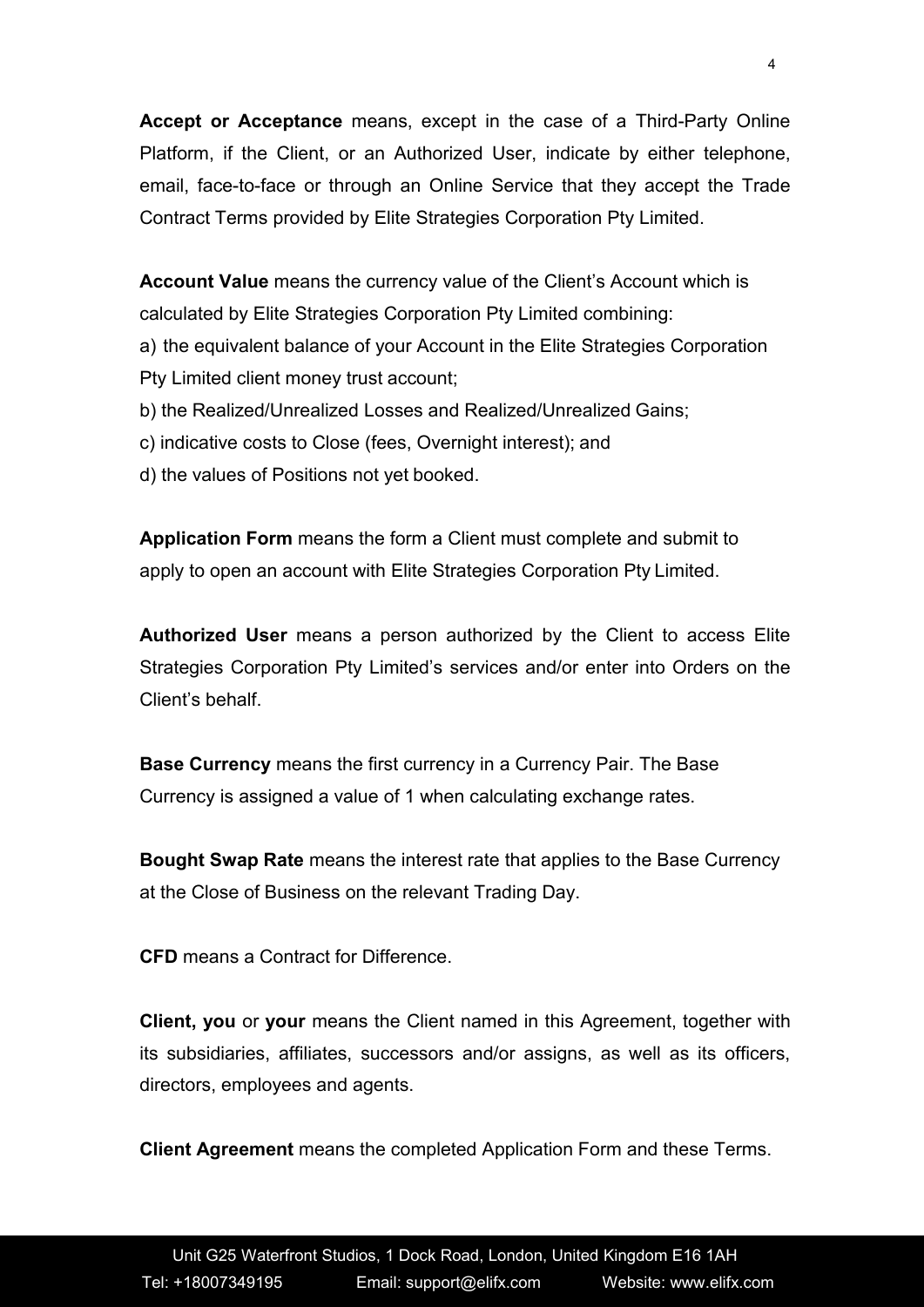**Close of Business** means 22:00 GMT.

**Closed-Out** means the termination of all or part of an Order.

**Close-Out Date** means the date on which all or part of an Order is Closed- Out.

**Close-Out Value** means the Order Value at the Close-Out Date.

**Corporate Action** means payment of a dividend, scrip dividend or special dividend, a rights issue, open offer or free distribution of shares by way of a bonus, capitalization or any other offer or issue to the holders of the underlying asset, a takeover, reverse takeover, merger, demerger, listing, delisting or suspension from listing or any analogous event directly affecting holders of the underlying asset;

**Currency Pair** means the Base Currency and the Term Currency for a Margin FX contract.

**Cut-Off Time** means the time (AEST) for the destination country of the international payment by which cleared funds to need to be received by us in order for an international payment to be made on any Day.

**Day** means a day on which commercial banks are open for business (including dealings in foreign exchange) in the place specified by Elite Strategies Corporation Pty Limited for that purpose.

**Daily Statement** means an Account statement issued by Elite Strategies Corporation Pty Limited on a daily basis. Daily Statements include details of: a) your open Positions;

b) your new Positions;

c) the opening cash balance on your Account, together with details of Account movements such as deposits, withdrawals or settlements;

d) your closing Account balance for the day;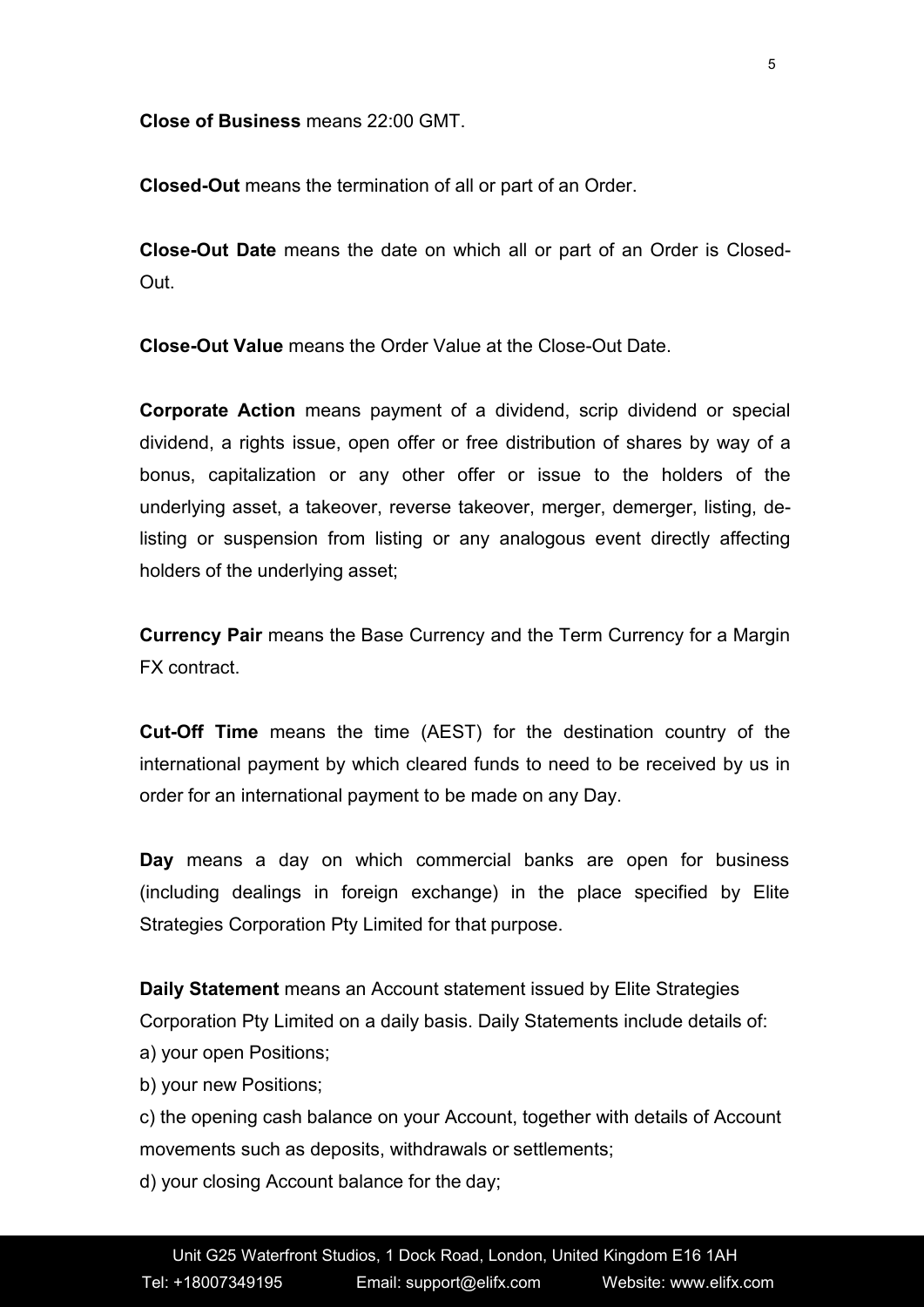e) profits or losses made on Open Positions (your open trade equity);

f) the value of your Positions and movements on your Account in the currency in which your Account is denominated, indicating, where appropriate the consolidation rates used;

g) other items affecting your Accounts, such as Rollover Benefits or Rollover Charges applied to your Account;

h) profit or loss made on open Positions (your open trade equity);

i) the liquidation value;

j) your Total Margin Requirement; and

k) your Margin excess or deficit.

# **Default Event**

Each of the following constitutes a Default Event:

(i) any acts or omissions on the part of the Client;

• authorized User; or

• the Client or authorized User's employee, agent or assignee (whether or not known to us, and whether or not acting in concert with other natural persons or algorithmic tools) which in Elite Strategies Corporation Pty Limited's sole discretion, are deemed as being:

• negligence;

• mistake;

• wilful misconduct, (including commission churning, sniping, causing or contributing to or benefiting from a Quoting Error, moving the price of an underlying asset, scalping, arbitraging off-market pricing);

• the use, or allowing any other person (whether or not an authorized Person) to use, any electronic device, software, algorithm or any trading strategy that has the purpose or effect of manipulating or taking unfair advantage of the way in which Elite Strategies Corporation Pty Limited constructs, provides or conveys its bid or offer prices; or

- the breach of any law; or
- the breach of any provision of this Agreement.
- (ii) the Client or their Guarantor becomes insolvent or bankrupt;
- (iii) the Client is deceased or becomes of unsound mind;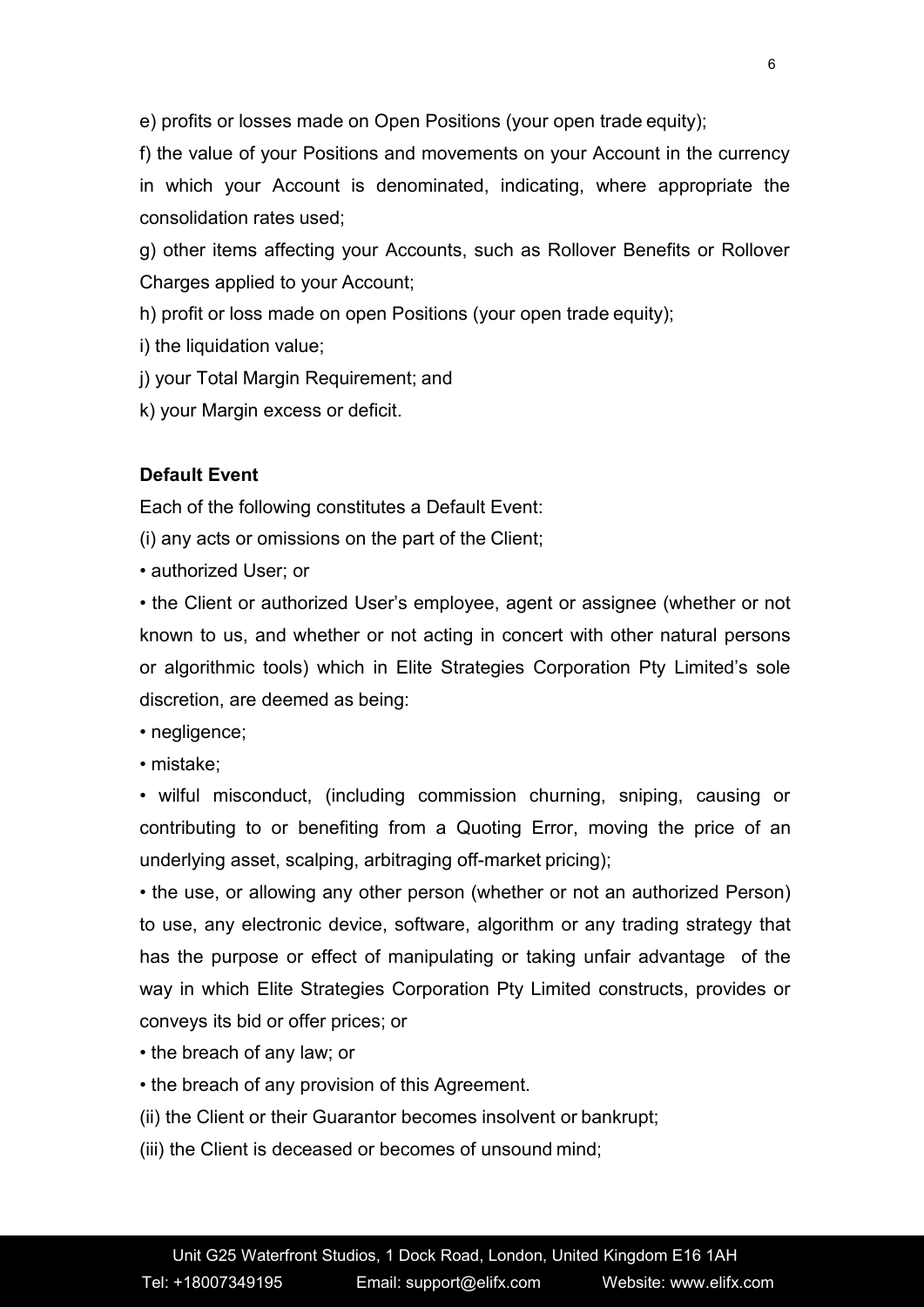(iv) the Client fails to provide any Margin or amounts due under this Agreement on time in respect of any Positions, or the Margin held by Elite Strategies Corporation Pty Limited in respect of any Positions falls below the Margin Requirement;

(v) the Client is in breach of any representation, warranty or undertaking made under this Agreement or any other material term of this Agreement and/or any information provided to Elite Strategies Corporation Pty Limited in connection with this Agreement is or has become untrue or misleading;

(vi) any fee or charges or other payments due to Elite Strategies Corporation Pty Limited are not paid in accordance with this Agreement;

(vii) at any time or for a period the client is not contactable, or does not respond to any notice of correspondence from Elite Strategies Corporation Pty Limited;

(viii) Elite Strategies Corporation Pty Limited reasonably considers it necessary for the protection of its rights under this Agreement;

(ix) Elite Strategies Corporation Pty Limited is requested by FinCen or any other regulatory body or authority;

(x) your Account balance falls below the Minimum Margin Requirement;

(xi) any Dispute occurs, or litigation is commenced and, in view of the subject matter of or any issues in dispute in relation to that litigation, Elite Strategies Corporation Pty Limited reasonably decides that it cannot continue to deal with the Client while the litigation is pending;

(xii) the Client fails to provide, within 10 days of a written request, all information which Elite Strategies Corporation Pty Limited requested in connection with this Agreement;

(xiii) Elite Strategies Corporation Pty Limited has reason to believe the client is unable to manage the risk that arises from their Positions;

(xiv) the Client fails to comply with any limit or restriction imposed on them by Elite Strategies Corporation Pty Limited in connection to the Account (for example, a restriction on the kind, volume or value of Orders);

(xv) any change in law or interpretation which makes it unlawful for us to perform any provision of the Agreements; and

(xvi) If a charge-back occurs.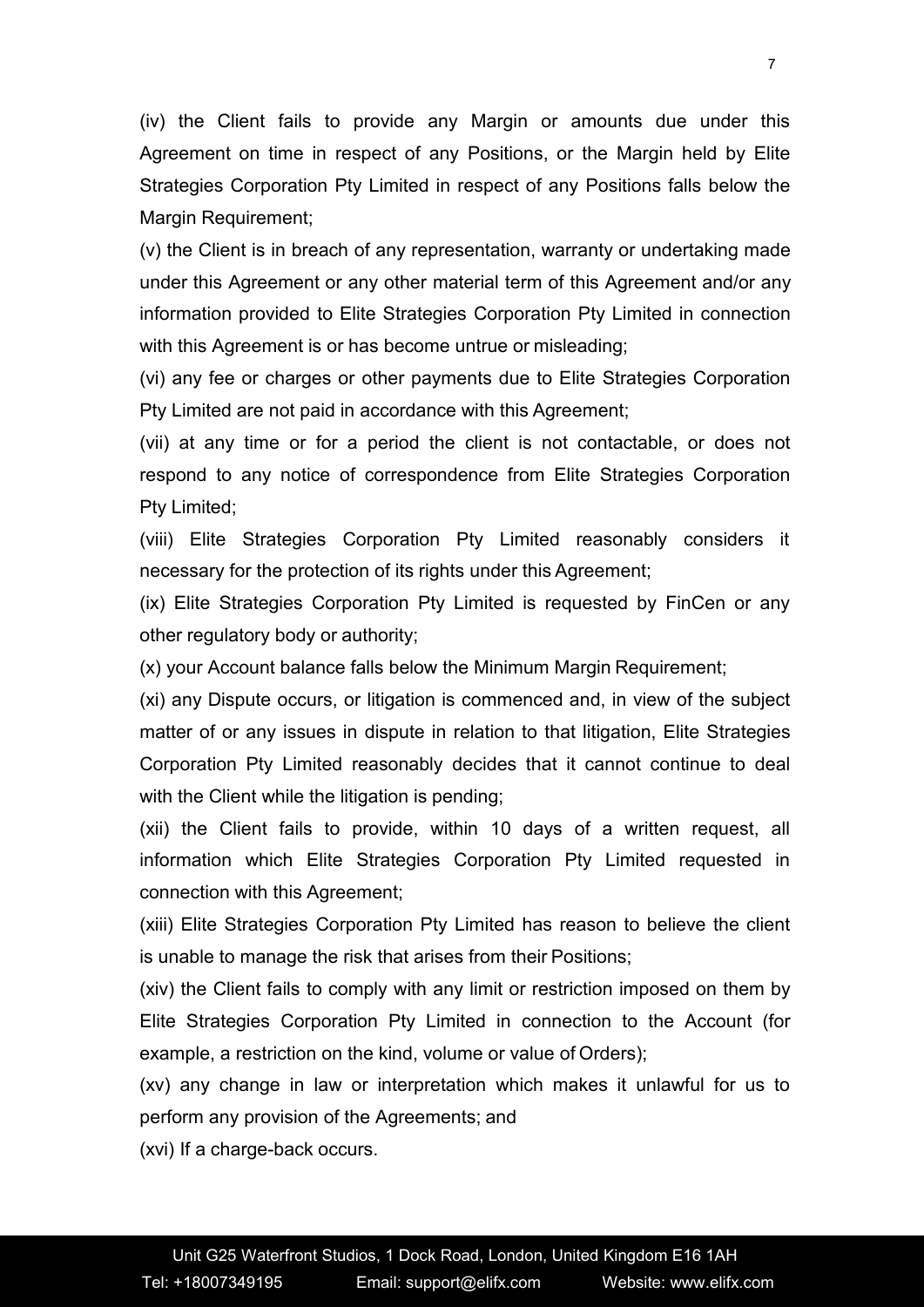In the case of a body corporate:

(i) the Client goes into liquidation, voluntarily or otherwise, or a liquidator, receiver, an administrator is appointed;

(ii) a valid deed of guarantee and indemnity with respect to the obligations under this Agreement has not been provided to Elite Strategies Corporation Pty Limited. In the case of a trust, the Client ceases to be the trustee of the trust or the relevant trust is terminated.

**Deposit** means the amount deposited by the Client with Elite Strategies Corporation Pty Limited as requested by Elite Strategies Corporation Pty Limited in relation to all Financial Products, at the time of booking and at any time prior to the Value Date which is a part payment toward the agreed Order value and not client monies. Deposit includes amounts deposited by the Client with Elite Strategies Corporation Pty Limited as requested by Elite Strategies Corporation Pty Limited in respect of any anticipated or existing Open Positions which the Client has or will have with Elite Strategies Corporation Pty Limited.

**Financial Product** means a foreign exchange contract or a transaction in which a Client and Elite Strategies Corporation Pty Limited enter into an OTC derivatives contract based on the value of an underlying asset or assets (including but not limited to a currency or currency pair, a commodity, a precious metal or an index).

**Force Majeure** means events or causes including, but not limited to, the following: an act of God, peril of the sea, unavoidable accident of navigation, war (whether declared or not), sabotage, riot, insurrection, civil commotion, national emergency (whether in fact or law), martial law, fire, flood, cyclone, earthquake, landslide, explosion, power or water shortage, failure of a transmission or communication network, epidemic, quarantine, strike or other labour difficulty or expropriation, restriction, prohibition, law, regulation, decree or other legally enforceable order of a government agency, breakage or accident, change of International, State or Commonwealth law or regulation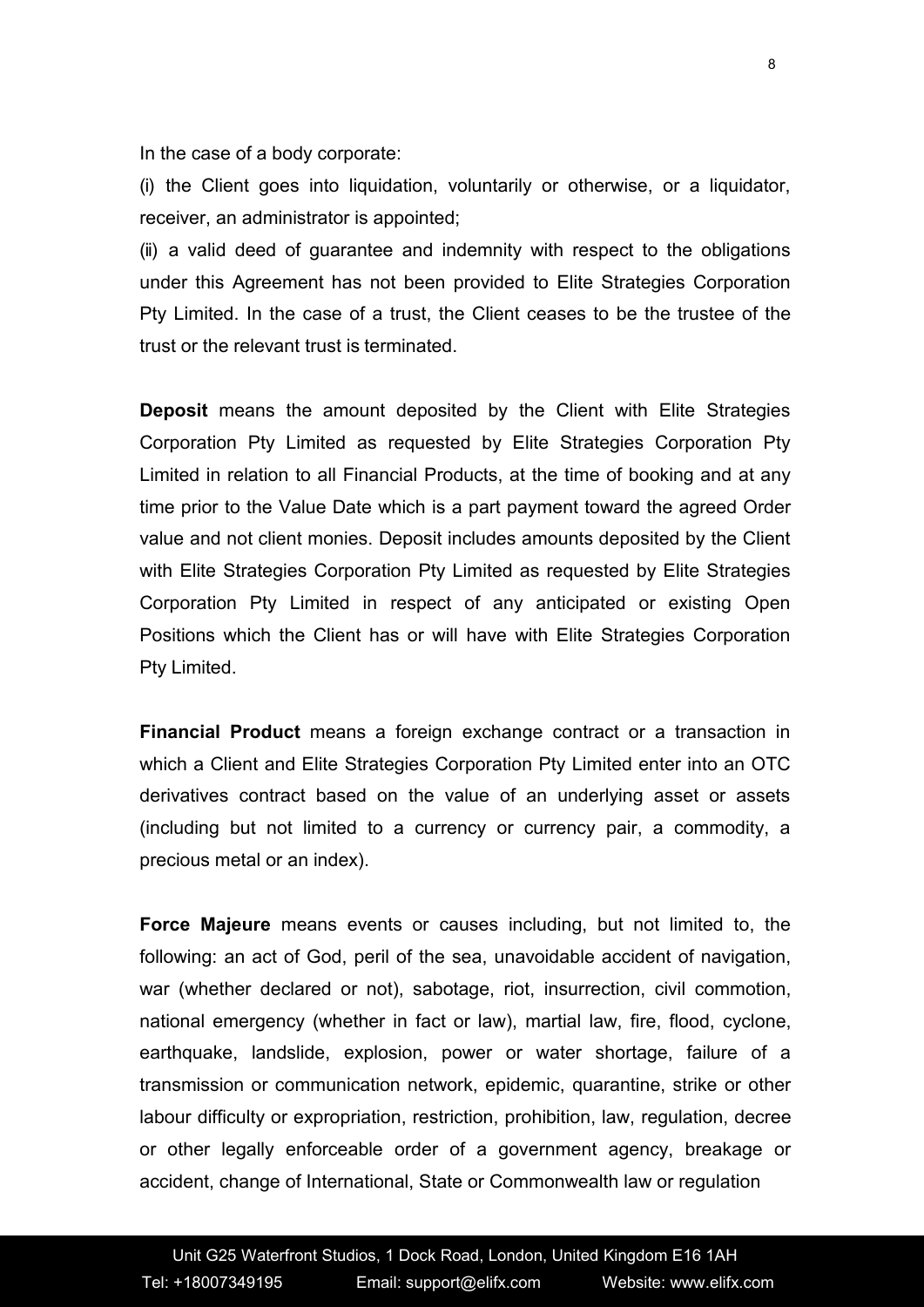or any damage of Elite Strategies Corporation Pty Limited's hardware or systems, unless occurring as a result of an act, omission, default or negligence of the Client or Elite Strategies Corporation Pty Limited.

**Free Balance** means, at any time, the excess (if any) of the balance of the Client's account at that time over the required Deposit.

**Futures CFD** means a CFD where the value of the contract derives its value from an underlying asset or instrument whose price is quoted on a futures market.

**Fully Hedged Position** means an Open Position that is equal and opposite of another Open Position.

**Guarantor** means any person(s) identified as such in the Application Form.

**Hedged Position** is as defined in clause 3.7.

**Instruction** means any instruction or request given by the Client to Elite Strategies Corporation Pty Limited relating to the execution of a Financial Product as provided for under clause 8.2.

**Insolvency Event** means any steps taken for:

a) the winding-up, dissolution or administration of the Client;

b) the Client to enter into any arrangement, compromise or composition with or assignment for the benefit of its creditors or any class of them except for the purposes of a solvent reconstruction or amalgamation; or

c) a receiver, receiver and manager, or other controllers, administrator or similar officer

to be appointed with respect to, or takes control of, the Client orany of the Client's assets and undertakings.

**Law** means any local or foreign law, regulation or judgment, court order or sanctions regimes which Elite Strategies Corporation Pty Limited is subject to.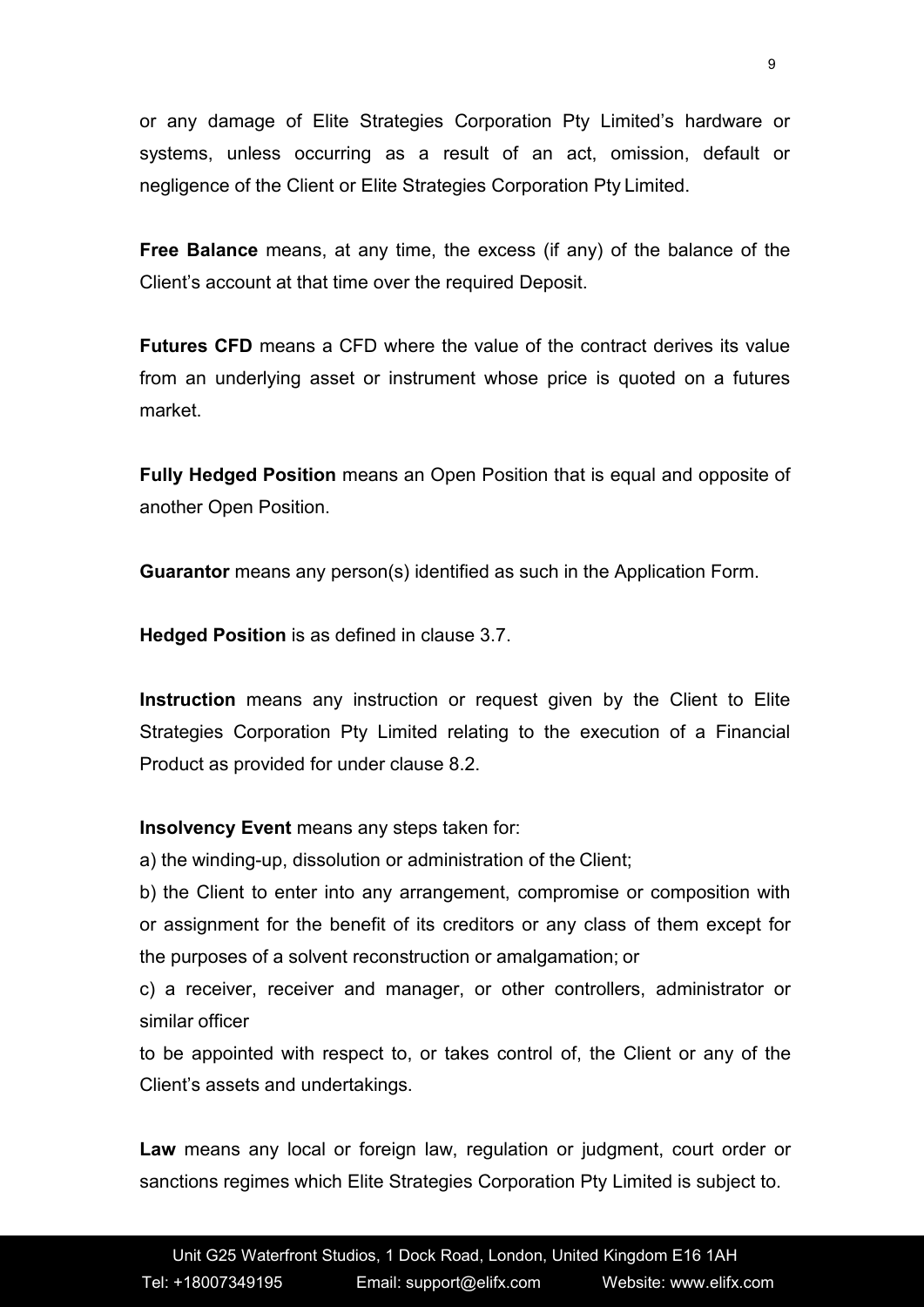**Long Party** means in respect of any Order the party identified in the Trade Confirmation Notice as having notionally bought the underlying asset or assets to the OTC derivative contract.

**Margin Call** means an amount, in addition to the Deposit, as solely determined by Elite Strategies Corporation Pty Limited.

**Margin FX contract** means a Margin Foreign Exchange contract.

**Mark to Market** means the daily revaluation of an OTC derivatives contract entered into between Elite Strategies Corporation Pty Limited and the Client to reflect its current market value rather than its original contract value. Elite Strategies Corporation Pty Limited shall have the right, at its sole discretion, to determine the Mark to Market value on a daily basis.

**Merger Event** means in respect of any underlying asset:

a) any reclassification or change of the underlying asset that results in a transfer of or an irrevocable commitment to transfer all outstanding securities of the same class as the underlying asset to another entity or person;

b) consolidation, amalgamation, merger or binding share exchange of the issuer of the relevant underlying asset with or into another person (other than a consolidation, amalgamation, merger or binding share exchange in which such issuer is the continuing person and which does not result in a reclassification or change of all outstanding securities of the same class as the underlying asset); or

c) takeover offer, tender offer, exchange offer, solicitation, proposal or other event by any entity or person to purchase or otherwise obtain 50% or more of the outstanding securities of the same class as the underlying asset that results in a transfer of or irrevocable commitment to transfer all such securities (other than such securities owned or controlled by such other entity or person).

**Notice** means a notice required or permitted to be given under this Agreement or for the purposes of this Agreement.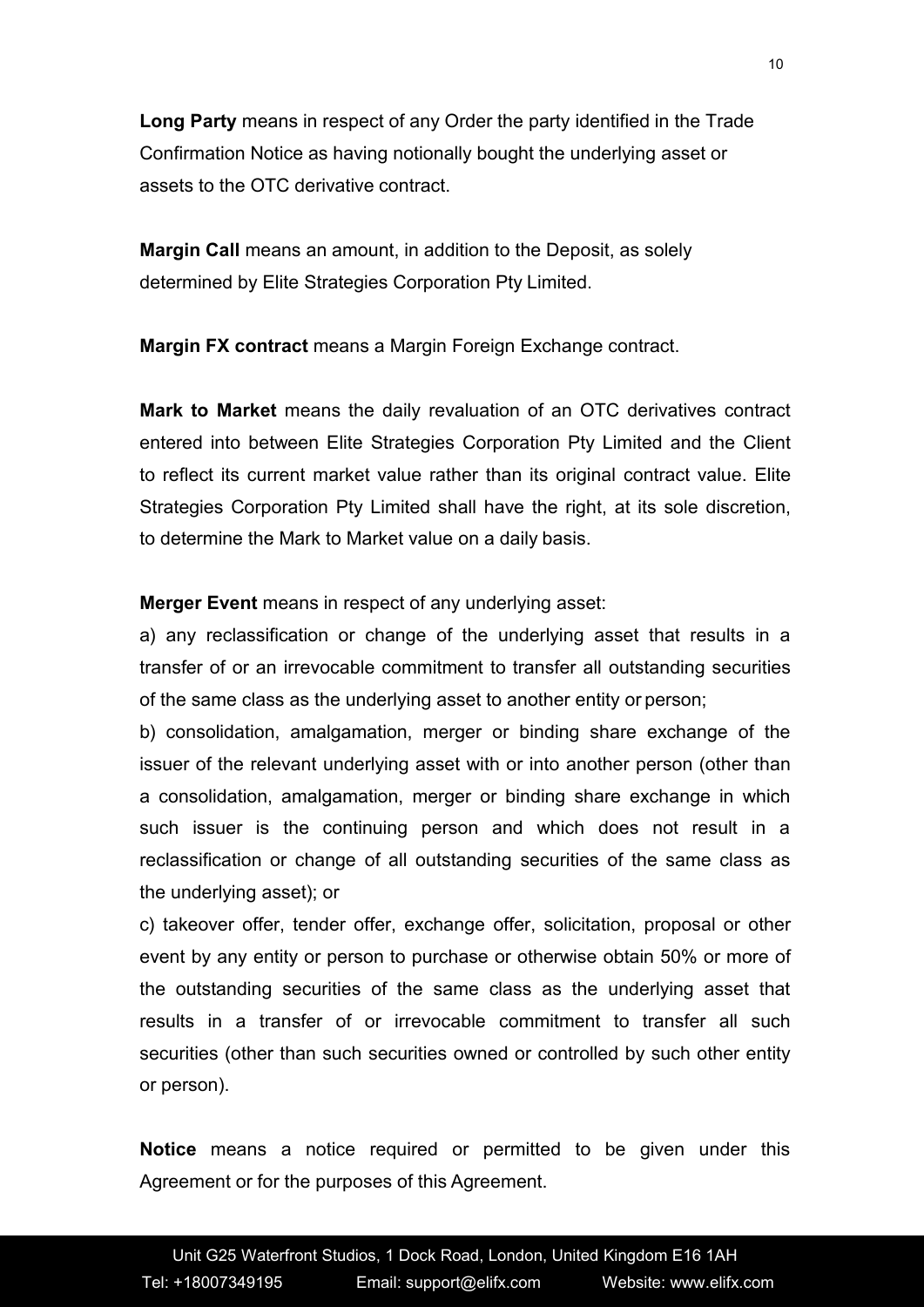**Online Services** means the services which provide the ability for clients to transact with Elite Strategies Corporation Pty Limited by way of an online trading platform including a Third-Party Online Platform.

**Open Position** is where the Client has entered into a transaction or contract with Elite Strategies Corporation Pty Limited, and a further transaction is required in order to close the position**;**

**Order** means a Financial Product entered into between Elite Strategies Corporation Pty Limited and the Client under the applicable Trade Contract Terms.

**Order Value** means for any Order, the Order price or rate multiplied by the Order quantity.

**OTC** means Over-the-Counter.

**Partially Hedged Position** means an Open Position that is opposite but not equal to another Open Position.

**Previous Order Value** means, the amount calculated as follows: a) where the Order Value is being determined for the first time for an Order **Contract** 

the Order Value at the commencement of the Order; or

b) in all other cases, the Order Value at the most recent Valuation Time.

**Quoting Error** means a liquidity provider error, a software error, a typographical error or obvious mistake in a quote or indication and includes quoting delays.

**Reciprocal Obligation** means Elite Strategies Corporation Pty Limited's obligations to the Client in relation to an Order, a Margin Call or a Deposit.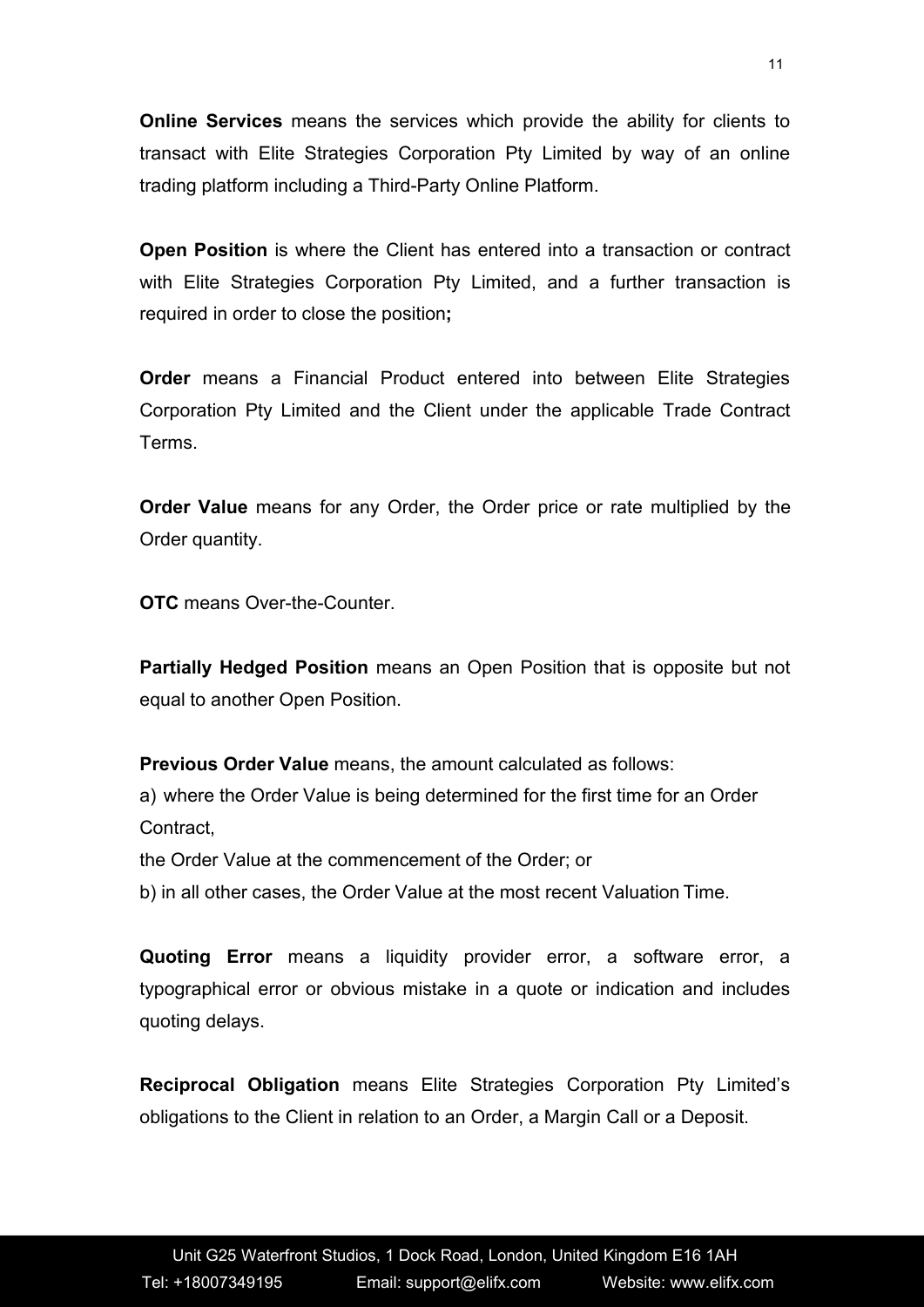**Reference Interest Rate** means that interest rate provided by our liquidity provider plus Elite Strategies Corporation Pty Limited's transaction fee of 3.5% per annum.

**Retail Client** has the same meaning in Part 1 Section 2 of the Securities Investments Business Law.

**Security Details** means the information required by Elite Strategies Corporation Pty Limited under clause 3.6.

**Sell Swap Rate** means the interest rate that applies to the Term Currency at the Close of Business on the relevant Trading Day.

**Share CFD** means a Financial Product where the underlying asset is a security listed on an exchange.

**Short Party** means in respect of any Order the party identified in the Trade Confirmation Notice as having notionally sold the underlying asset or assets to the OTC derivative contract.

**Sophisticated Investor** means a person as defined in Part 1 Sections 2 of the Securities Investments Business Law

**Spot CFD** means a CFD where the value of the contract derives its value from an underlying asset or instrument whose price is quoted on a spot market.

**Swap Charge** or **Swap Credit** is as defined in clause 5.1 and 5.2.

**Swap-Free Account or Islamic Account** means an account offered by Elite Strategies Corporation Pty Limited, at its sole discretion, which is designed specifically for, and available only to, Clients who cannot receive or pay rollover interest on overnight Open Positions for religious reasons.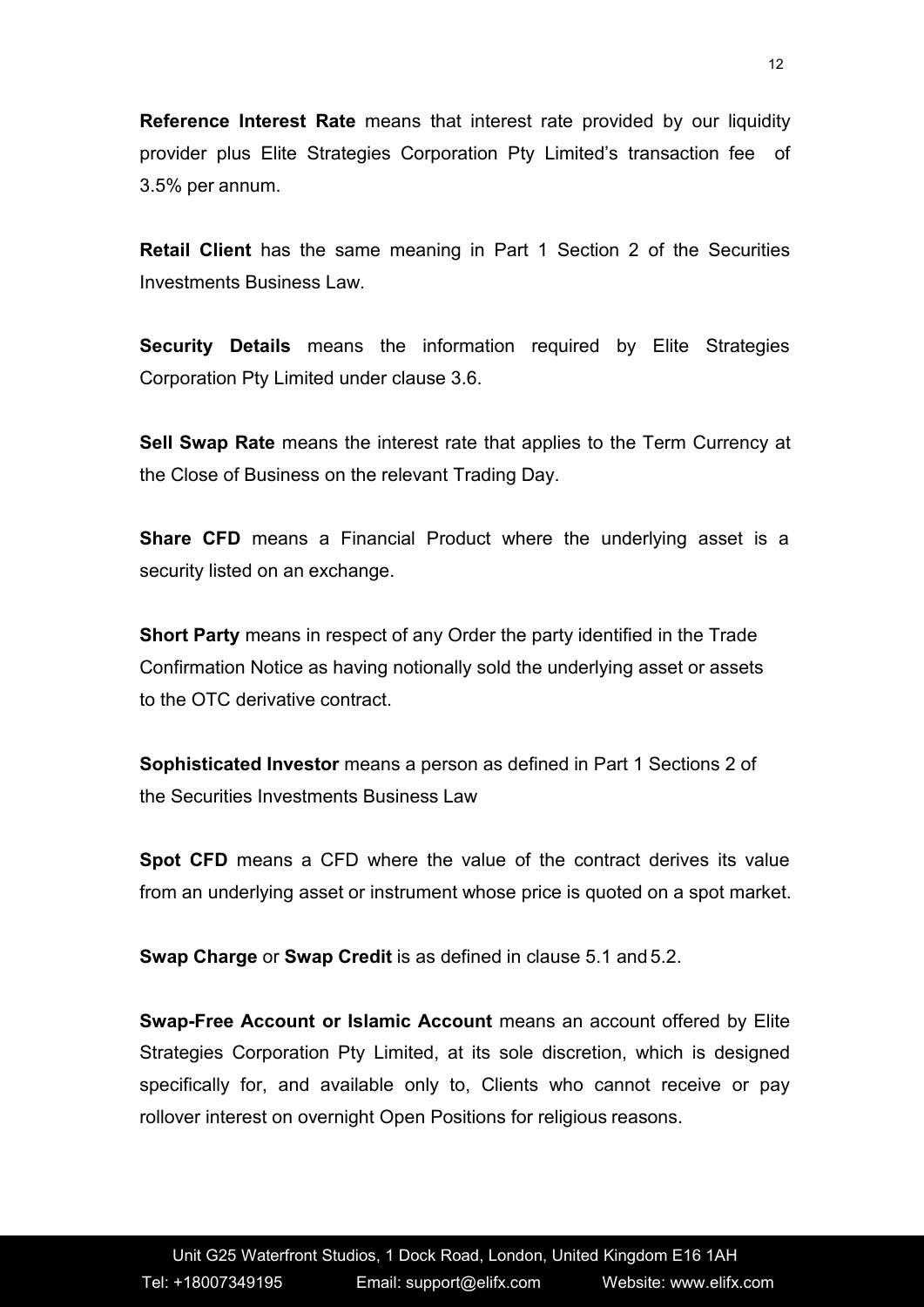**Term Currency** means the second currency in a Currency Pair.

**Terms** mean these terms and conditions, together with all schedules, attachments or other documents attached.

**Third-Party** means any entity with whom Elite Strategies Corporation Pty Limited has entered into an agreement or arrangement whereby Elite Strategies Corporation Pty Limited offers the Client access to that entity's online trading platform ("**Third-Party Online Platform**") for the purpose of the provision via the Third-Party Online Platform of additional services to the Client**.**

**Third-Party Online Platform** means any online trading platform offered by a Third Party.

**Trade Confirmation Notice** means a document signed by the Client and Elite Strategies Corporation Pty Limited confirming the details of the Financial Product entered into between the Client and Elite Strategies Corporation Pty Limited.

**Trade Contract Terms** means the price, timing and other details (as contained in the Instructions) Elite Strategies Corporation Pty Limited provides you, either verbally or via the Internet, at which the relevant Order can be purchased or sold.

**Trading Day** means Monday to Saturday including public holidays.

**Value Date** means either the Day selected by the Client and agreed by Elite Strategies Corporation Pty Limited for the settlement of an Order or if there is no such Day, the future value date after the execution of an Order by the Client and includes any agreed variation to the original date, being either an earlier or a later date.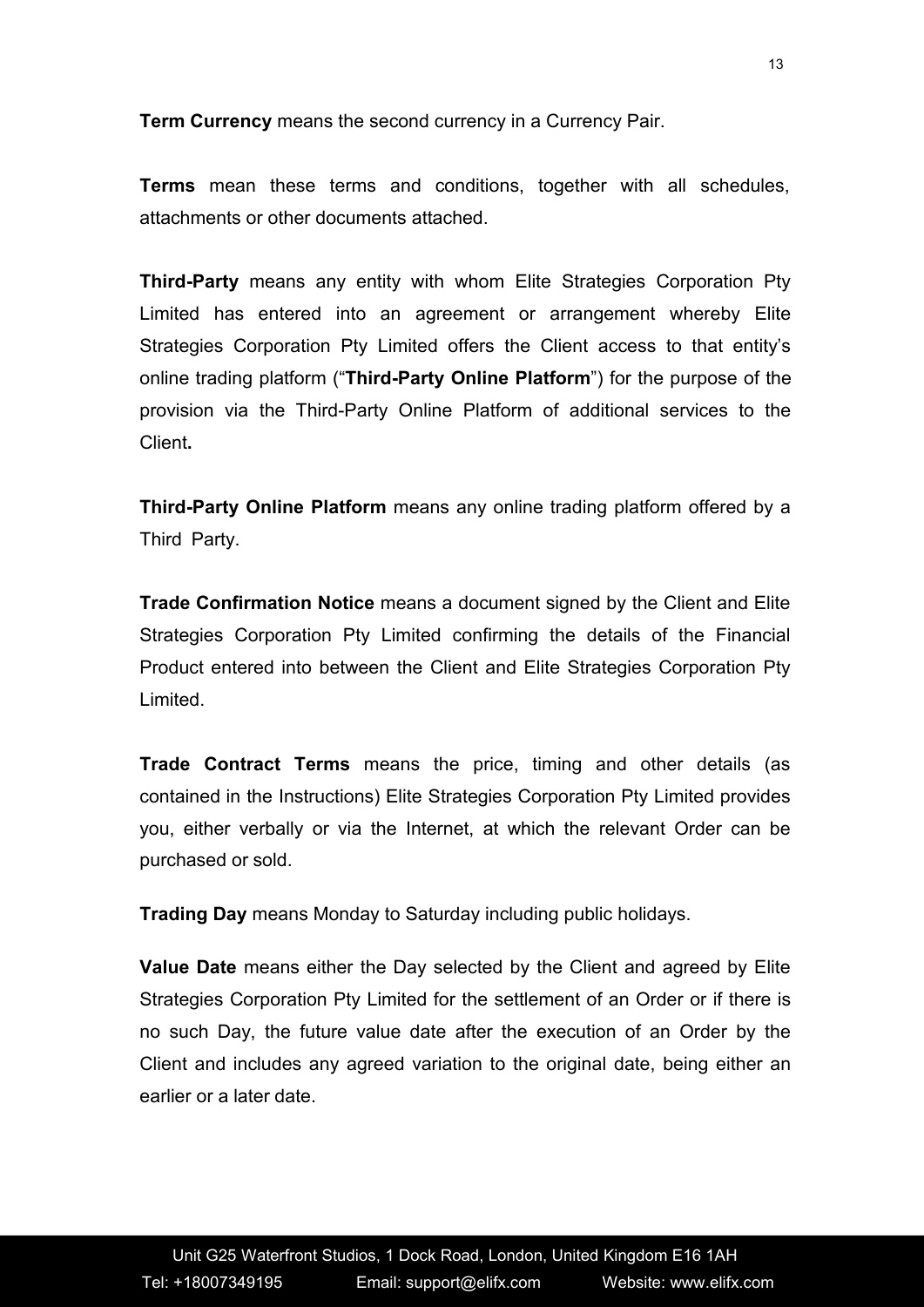**Valuation Time** means the Close of Business on each Day or any other time Elite Strategies Corporation Pty Limited decides in its absolute discretion.

**Elite Strategies Corporation Pty Limited, we, our** or **us** means Elite Strategies Corporation Pty Limited, its subsidiaries, holding companies, successors and/or assigns, as well as its officers, directors, employees and agents.

**Website** means the Elite Strategies Corporation Pty Limited website.

# **1.4 CLIENT REPRESENTATIONS AND WARRANTIES**

The Client warrants that:

(i) in the case of an individual or more than one individual, they are of full age and capacity;

(ii) in the case of a firm or corporation, it is duly constituted and incorporated and possesses the requisite power to enter into this Agreement and all contracts made or to be made;

(iii) in the case of a trustee of a trust, they are properly appointed as trustee, they will be liable both in their personal capacity and as trustee, the trust instrument is valid and complies with all applicable laws, and the trustee has a right of indemnity from the trust assets in respect of this Agreement; and

(iv) in any case, this Agreement and such contracts are and will constitute legally binding and enforceable obligations of the Client.

The Client represents and warrants to Elite Strategies Corporation Pty Limited that:

(i) the Client will place Orders wholly or predominantly for business and investment purposes and not for personal, domestic or household use or consumption;

(ii) execution and delivery by the Client of this Agreement, and performance of all of the Client's obligations contemplated under this Agreement does not violate any Law applicable to the Client;

(iii) all information provided by the Client to Elite Strategies Corporation Pty Limited is true, correct and complete, and the Client will notify Elite Strategies Corporation Pty Limited promptly of any changes to such information;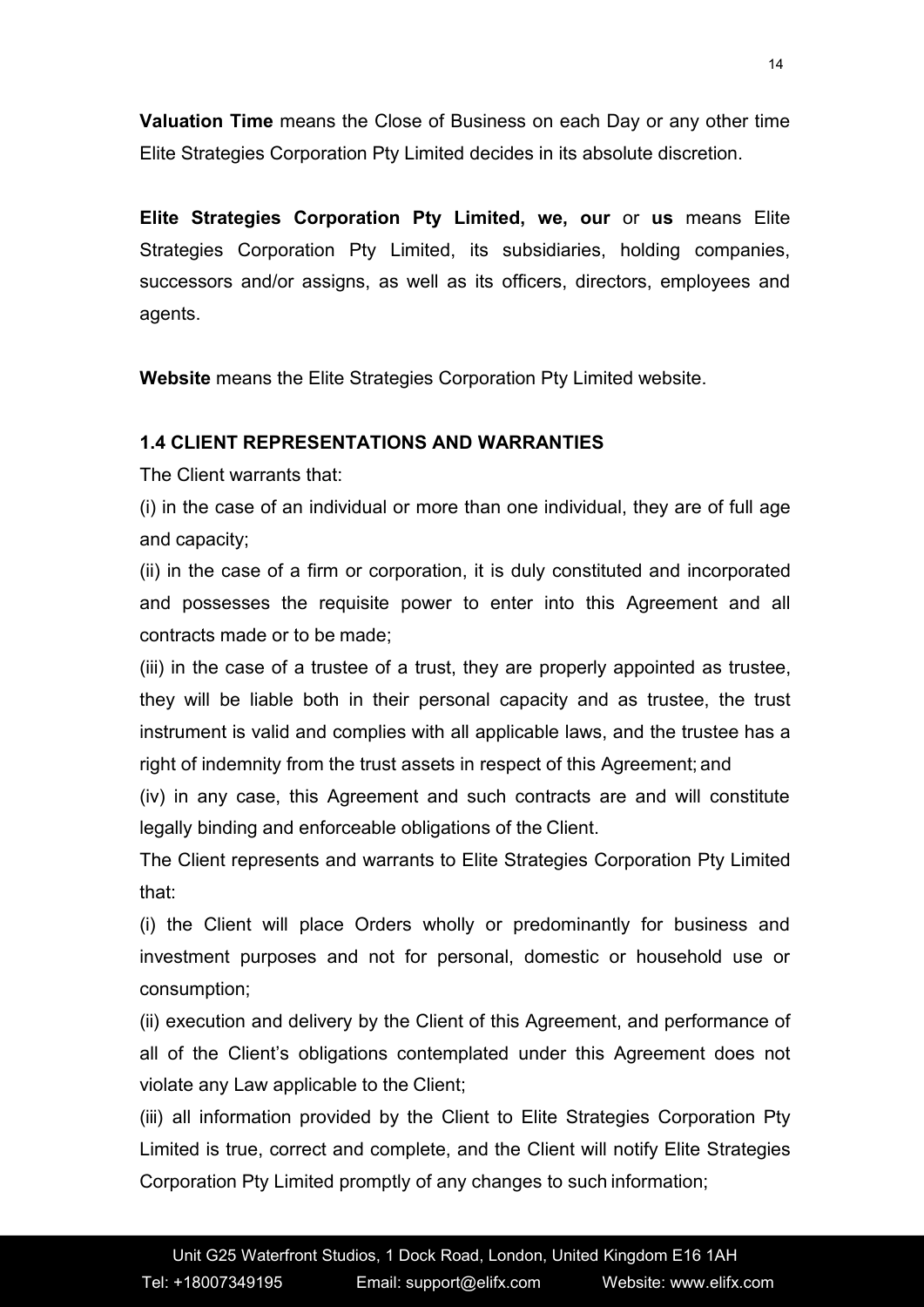(iv) the Client shall make ongoing disclosure to Elite Strategies Corporation Pty Limited of any matters that may affect the operation of this Agreement or of the ability of the Client to pay Margin Calls or to remain solvent.

The Client acknowledges that:

(i) by applying to open an account, you acknowledge that you have read and understood this Agreement;

(ii) Elite Strategies Corporation Pty Limited will enter into the transactions contemplated by this Agreement in reliance on the representations and warranties made by the Client;

(iii) Elite Strategies Corporation Pty Limited provides advisory and execution only services and the final investment decision is always the Client's own;

(iv) if Elite Strategies Corporation Pty Limited provides advice to the Client then that the advice is general only and does not consider the personal objectives, circumstances or needs of the Client; and

(v) in the event that the Client is comprised of two ormore legal persons, Elite Strategies Corporation Pty Limited's primary contact for the receipt of Notices is the first person named on the Application Form.

The Client:

(i) confirms that they have regular access to the internet;

(ii) consents to Elite Strategies Corporation Pty Limited contacting the Client (in the circumstances described in this Agreement) by email on the address provided by the Client;

(iii) agrees to ensure that the Client's contact details are always up to date.

(iv) If this Agreement is provided to you in a language other than English, it is provided for information purpose only. The governing language of this Agreement is English. In the event of any inconsistency between the English language version of this Agreement and a foreign language version, the English version will prevail to the extent of any inconsistency.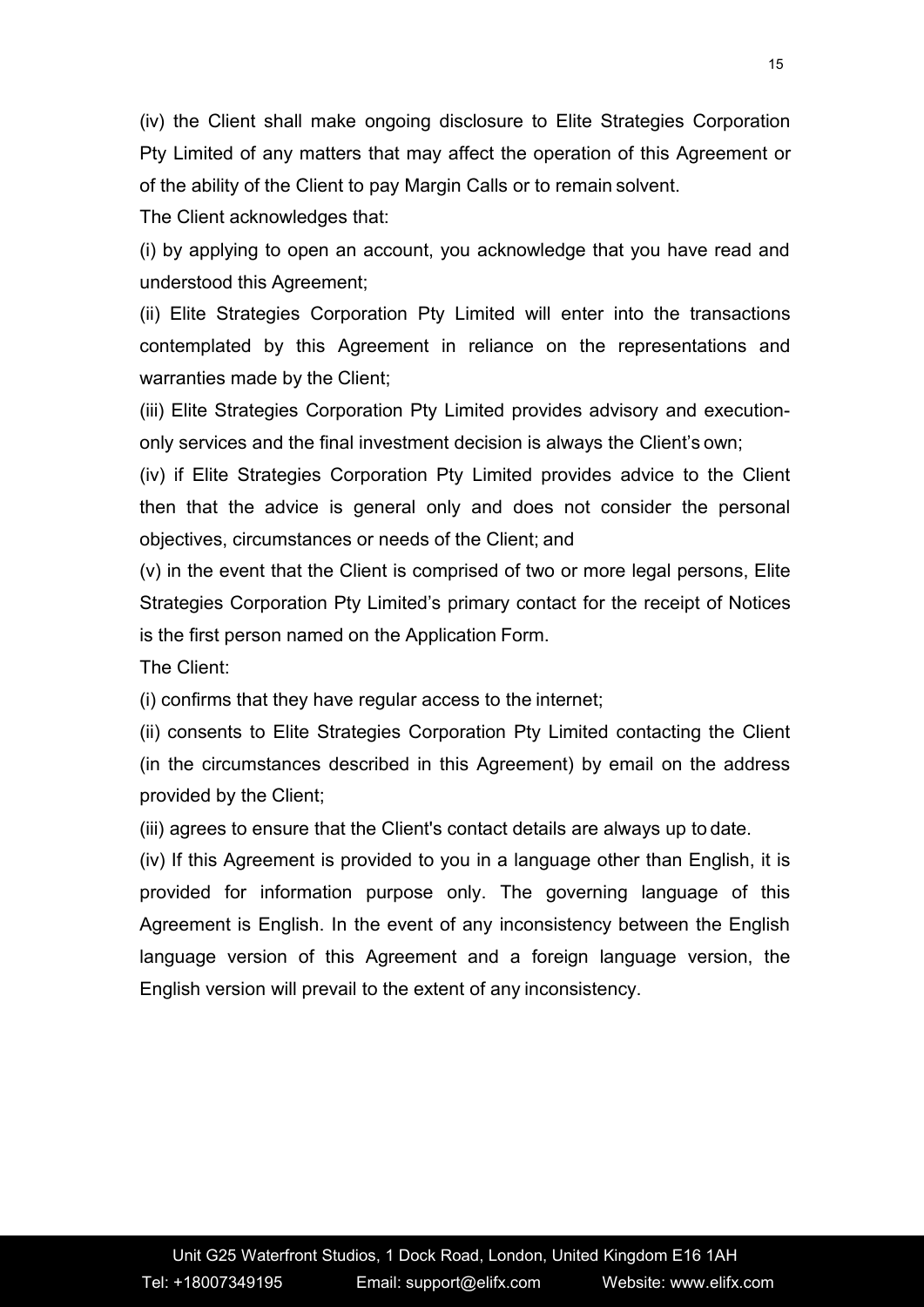#### **2. THE ACCOUNT**

#### **2.1 OPENING AN ACCOUNT**

You need to have an active Account prior to transacting with us. No Orders can be placed until an account has been opened and cleared funds received and credited into the Account. You can apply for more than one Account. References in this Agreement to your Account are taken to include reference additional accounts.

To apply for an Account, you must complete an Application Form. Elite Strategies Corporation Pty Limited Global Technologies Limited, at its sole discretion, may accept or decline your application. If Elite Strategies Corporation Pty Limited accepts your application, you will be notified via email. Elite Strategies Corporation Pty Limited may at its absolute discretion refuse your application for any reason we consider appropriate. Only cleared funds are credited into the Account. This applies to payments made for the purpose of Initial and Variation Margin.

Funds deposited with Elite Strategies Corporation Pty Limited are held in compliance with the Bank Secrecy Act. If Elite Strategies Corporation Pty Limited permits the Client to place an Order where no account has been opened, or clear funds received, this will not limit the Client's liability to Elite Strategies Corporation Pty Limited under this Agreement.

#### **2.2 ACCOUNT INFORMATION**

You accept and warrant to us that any information provided to us at any time is true and correct and that you will immediately inform us of any change to that information.

You are required to keep confidential all Security Details relating to the Account, including, but not limited to, any username, account number, user ID and password.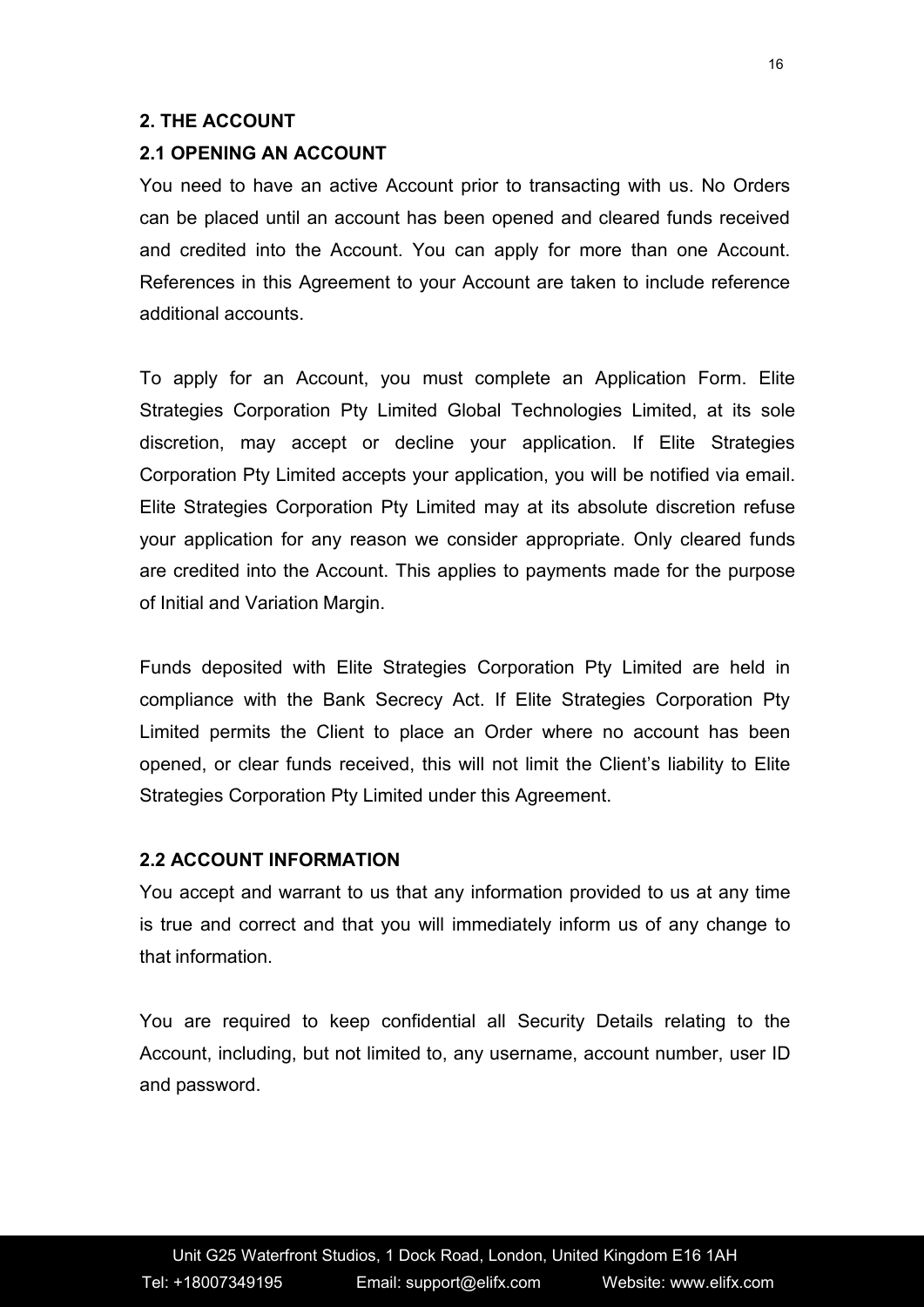Once you have established this Security Details, Elite Strategies Corporation Pty Limited has no obligation to verify the authority of anyone using this information to operate your account. If you are aware or suspect that these items are no longer confidential, you should contact us immediately.

## **2.3 AFFILIATES AND INTRODUCING BROKERS**

If you are referred to us by an Affiliate or Introducing Broker, you must not assume these parties have access to your Account, act on your behalf (send us instructions) or view your trading history unless they are an authorized Person.

# **2.4 AUTHORIZED USERS AND AUTHORIZATION LIMITS**

Elite Strategies Corporation Pty Limited may accept your authorization of another person (Authorized User) to give instructions and place Orders on the Client's behalf. The authorized Person can be an Affiliate, Introducing Broker or Trading Agent. The Client must notify Elite Strategies Corporation Pty Limited in a written Notice in the form of authorization under a power of attorney. Upon Elite Strategies Corporation Pty Limited receiving such Notice the change in authorized User is effective immediately. However, the Notice shall not affect any Orders already executed. Any appointment of an authorized User shall remain in full force and effect unless and until a notice of cancellation of appointment has been delivered to Elite Strategies Corporation Pty Limited The Client may inform Elite Strategies Corporation Pty Limited of an authorization limit applicable to some or all Orders either in general or for particular authorized Users. Any authorization limit provided by the Client to Elite Strategies Corporation Pty Limited may be withdrawn by the Client at any time by giving Notice to Elite Strategies Corporation Pty Limited. All Instructions were given and Orders accepted by an authorized User within their authorization limits will be deemed to be Instructions and Orders authorized by the Client and shall be binding upon the Client. Until the Client has provided a Notice to Elite Strategies Corporation Pty Limited to the contrary, Elite Strategies Corporation Pty Limited may continue to assume that all existing authorized Users have authority to execute legally binding Orders with Elite Strategies Corporation Pty Limited within their authorization.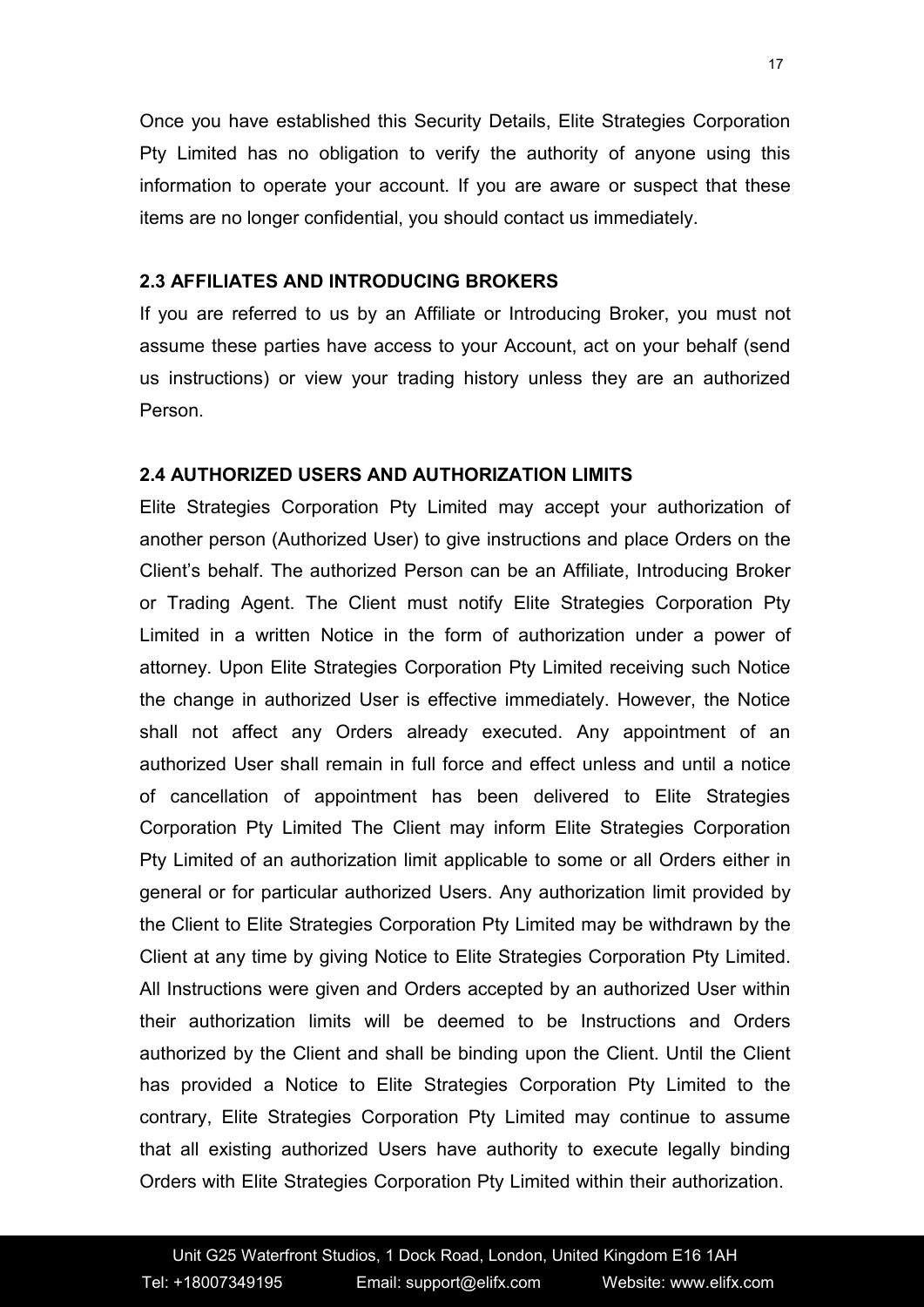The Client hereby indemnifies and agrees to hold Elite Strategies Corporation Pty Limited harmless in respect of any loss incurred by an authorized User entering into Orders within their authorization limits.

# **2.5 DEPOSITS**

Elite Strategies Corporation Pty Limited will provide you with access to online service where you can track the following information in your Account:

(i) the orders that you have entered with us;

(ii) the payments you have paid, or you are required to pay to us;

(iii) the payments Elite Strategies Corporation Pty Limited have paid, or Elite Strategies Corporation Pty Limited Global

Technologies Limited is required to pay to you. Payments to the Account may be made using any of the following payment methods:

(i) by online bank transfer;

(ii) by same day bank transfer; or

(iii) by international telegraphic transfer.

Elite Strategies Corporation Pty Limited reserves the right to remove or restrict the payment methods that you use to deposit and withdraw money from your Account. The Client must have sufficient cleared funds deposited in an account before Elite Strategies Corporation Pty Limited creates any Order. Elite Strategies Corporation Pty Limited will indicate to the Client, where applicable, the sum required as the Deposit for each Order (where applicable). Elite Strategies Corporation Pty Limited may impose other fees and charges for using the services, by providing Notice to the Client. If the Client does not consent to the charges, the Client can terminate the Agreement immediately and the charges will not apply to the Order prior to the Notice being given by Elite Strategies Corporation Pty Limited Elite Strategies Corporation Pty Limited is not responsible for any fees or charges imposed by Third-Party banks or other counter-parties, which are incurred by the Client in connection with the use of the services. All payments under this Agreement must be made in United States dollars or any other currency that Elite Strategies Corporation Pty Limited may agree to. If Elite Strategies Corporation Pty Limited becomes aware or has reason to believe that the money you've deposited has come from someone other than you (i.e. from a funding method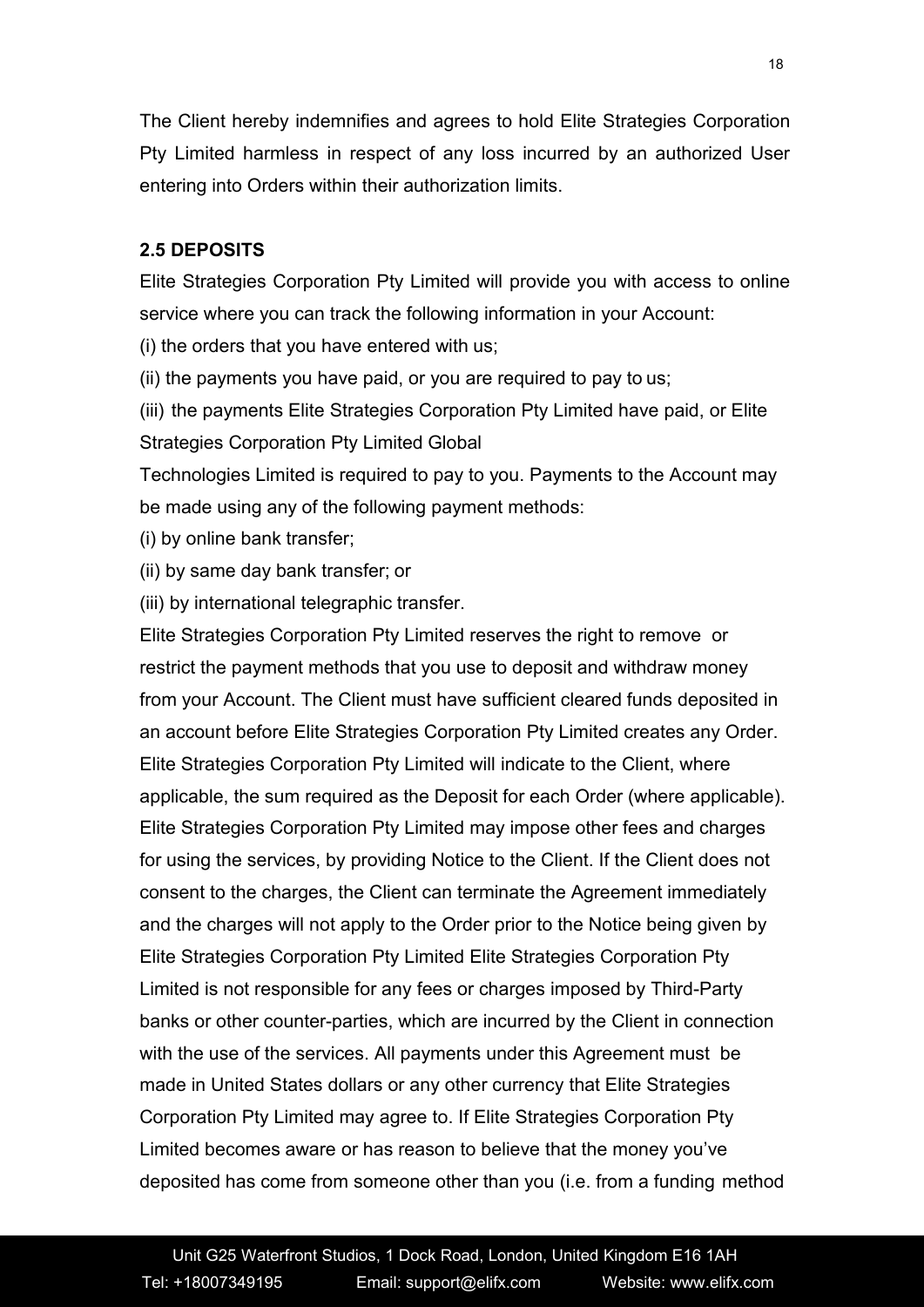in someone else name), Elite Strategies Corporation Pty Limited reserves the right to decline your deposit, return the money to the source of origination, void any transactions and terminate this Agreement. If Elite Strategies Corporation Pty Limited is not satisfied that a payment method is in your name,<br>Elite Strategies Corporation Pty Limited reserve the right to ask you for documents to prove this before Elite Strategies Corporation Pty Limited decide whether to credit your Account.

### **2.6 WITHDRAWALS**

If your Account shows Free Balance, you can ask Elite Strategies Corporation Pty Limited to pay some or part of that Free Balance to you. Elite Strategies Corporation Pty Limited may choose to withhold some or all any withdrawal that you request at its own discretion if:

(i) Elite Strategies Corporation Pty Limited requires you to maintain a certain amount of money in your Account to meet our margin obligations/requirements; (ii) Elite Strategies Corporation Pty Limited is entitled to withhold the amount under the Corporations Act; or

(iii) In line with section 2.6.

Elite Strategies Corporation Pty Limited will inform you as soon as reasonably possible if Elite Strategies Corporation Pty Limited decides to withhold any part of your Free Balance. Elite Strategies Corporation Pty Limited has the right to refuse to act on instructions to send funds to a bank account or any other account if it has a reason to believe this destination account is held in a different name than the trading account name. Elite Strategies Corporation Pty Limited will use all reasonable endeavours to make payments to the Client in accordance with the timing specified in the Client's Instructions. However, Elite Strategies Corporation Pty Limited shall not be liable under any circumstances for any direct, indirect or consequential loss (including any loss of profits) incurred as a result of a delay in funds reaching the Client's nominated account. Elite Strategies Corporation Pty Limited will not be liable if a payee/beneficiary bank fails to process a payment correctly. Elite Strategies Corporation Pty Limited is only required to make an international payment to or at the direction of the Client on a particular Day if cleared funds have been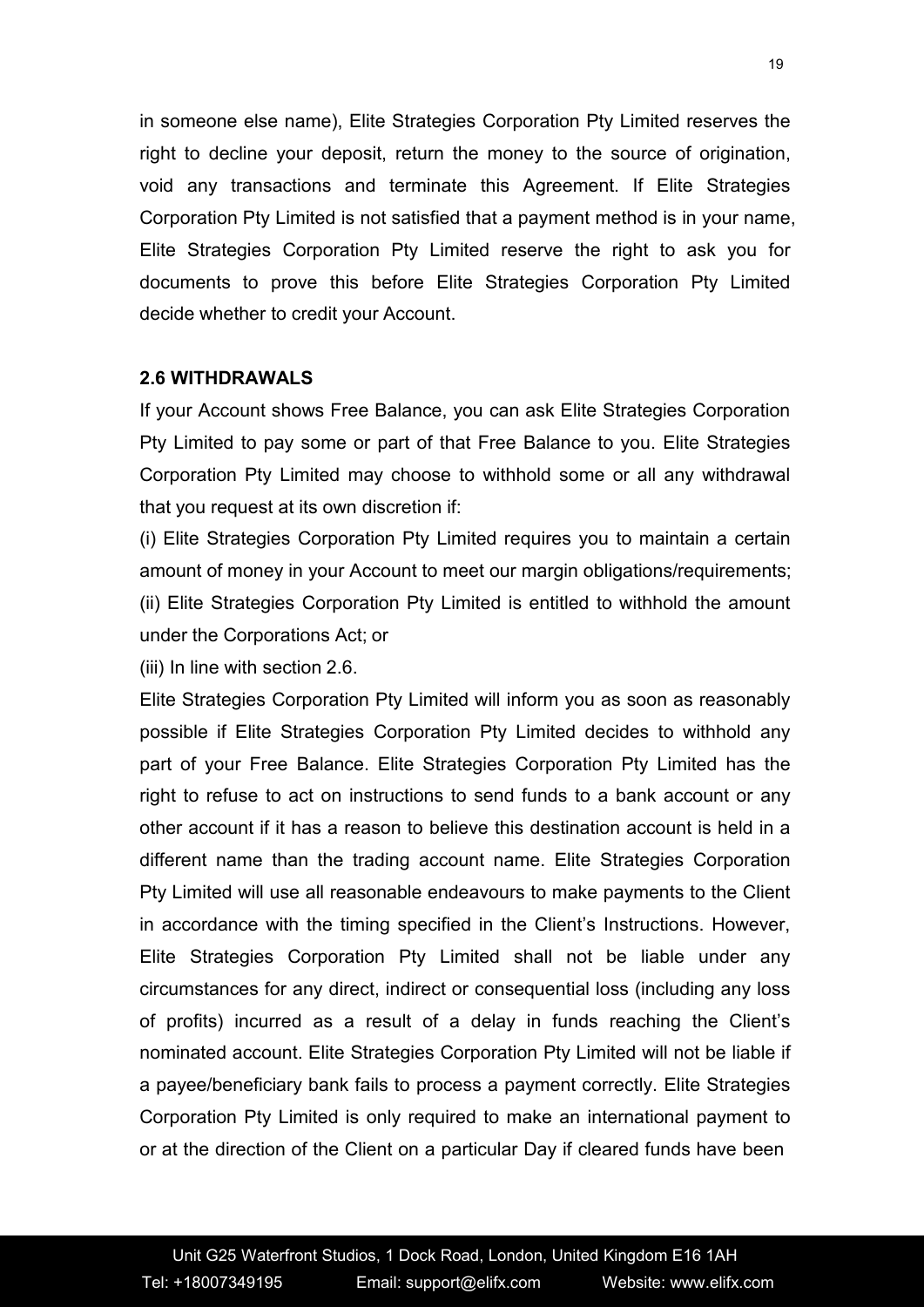received by Elite Strategies Corporation Pty Limited prior to the Cut-off Time for that Day.

International payments relating to funds received by Elite Strategies Corporation Pty Limited after the Cut-off Time for a Day will be made on the next Day. The Client agrees all funds in and out of the Account are subject to Elite Strategies Corporation Pty Limited's deposits and withdrawals policy on our website. Elite Strategies Corporation Pty Limited reserves the right, at its sole discretion to deny, withhold, withdraw or terminate Clients account and funds and if necessary;

2.6.1 To withhold, cancel and subtract from Clients' account(s);

2.6.2 Terminate access to our services and/or terminate any agreement/contract between Elite Strategies Corporation Pty Limited and Client for provision of services and usage of platform;

2.6.3 Freeze/block Clients' account(s) (unless otherwise required by relevant authority), to arrange transfer of unused balance less the amount offered as well as any profits which the Company deems to have been gained as stated in Clause 17.2;

# **2.7 SEGREGATED CLIENT MONEY**

All money deposited by the Client with Elite Strategies Corporation Pty Limited, received by Elite Strategies Corporation Pty Limited or its agent on behalf of the Client, or that is, client profits on the Close Out of a Financial Product shall be deposited into one or more accounts nominated by Elite Strategies Corporation Pty Limited and will be paid into a client segregated bank account when required by Law, which is typically when the Client pays money into the nominated account:

(i) without agreeing to the terms of a Financial Product by the next Day following actual receipt of the deposit; or

(ii) without Elite Strategies Corporation Pty Limited issuing the Financial Product immediately; or

(iii) that is less than the price of the Financial Product, and Elite Strategies Corporation Pty Limited does not issue the Financial Product immediately for the lesser price; or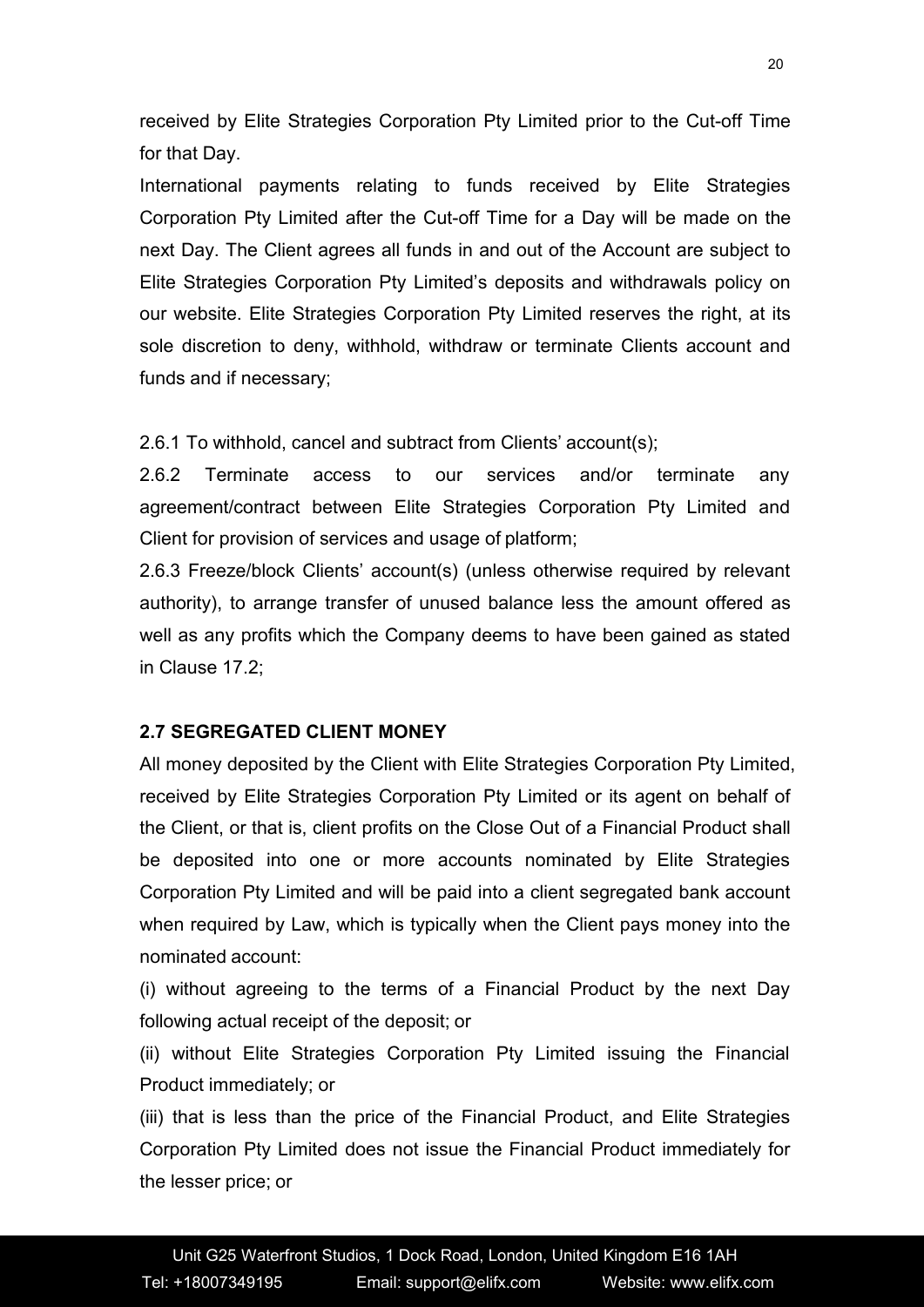(iii) in excess of the price of the Financial Product, and the excess amount is not returned to the Client by the next Day.

(iv) Such segregation of the Client's money does not fully protect the Client's money from the risk of loss.<br>While the Client's money is segregated from Elite Strategies Corporation Pty

Limited's money, it may be co-mingled with the money of other Clients and utilized by Elite Strategies Corporation Pty Limited from time to time where Elite Strategies Corporation Pty Limited is allowed to do so pursuant to Law. Elite Strategies Corporation Pty Limited shall be entitled to retain any interest earned on such segregated money held or invested by Elite Strategies Corporation Pty Limited. Elite Strategies Corporation Pty Limited may use the funds in the client segregated account:

(i) in accordance with applicable Laws;

(ii) to manage Elite Strategies Corporation Pty Limited's dealings with its counter-parties with respect to Wholesale Clients (other than Sophisticated Investors), including marginalizing, guaranteeing, securing, transferring, adjusting or settling such dealings, but only at the time at which Elite Strategies Corporation Pty Limited has incurred such an obligation. If the Client is a Wholesale Client (other than a Sophisticated Investors) then the Client acknowledges that clause 6.4 constitutes the Client's written agreement to using funds in the client segregated account in the manner referred to in that clause.

The Client acknowledges clause 4.6 is sufficient written authorization for Elite Strategies Corporation Pty Limited to withdraw without notice to, or further authorization from, the Client the amount of money deposited into the segregated account necessary to meet Elite Strategies Corporation Pty Limited's obligations incurred for this purpose. The Client has no interest in or claim over Elite Strategies Corporation Pty Limited's contracts (if any) with any other person or in the accounts into which Elite Strategies Corporation Pty Limited lodges or pays the funds which were withdrawn from the segregated accounts. The Client acknowledges that the balance of the Client's account may not be protected if there is a default in the dealings with counter-parties or in the overall segregated account balance.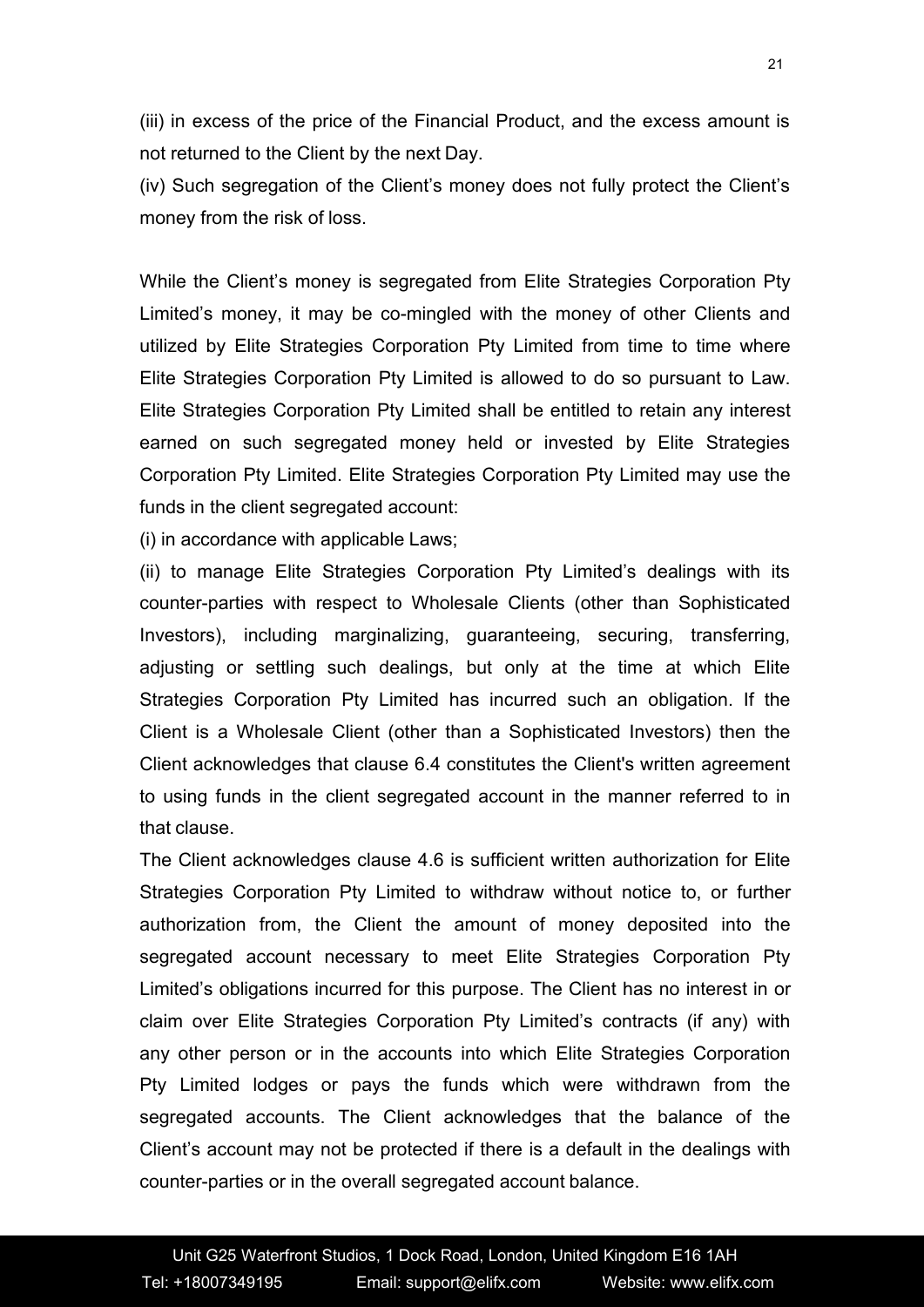Elite Strategies Corporation Pty Limited enters into arrangements with Third- Party execution providers for the facilitation of transactions and settlements, and avails monies received for Deposits and settlements which are not client money to such providers for this purpose. When Elite Strategies Corporation Pty Limited accepts money from a Client in connection with an Order, a Margin Call or a Deposit, the Client immediately receives Reciprocal Obligations from Elite Strategies Corporation Pty Limited under the Trade Contract Terms. The payment is not "client money", but rather has purchased that Reciprocal Obligation from Elite Strategies Corporation Pty Limited.

#### **3. TRADING**

# **3.1 INSTRUCTIONS AND CREATION OF ORDERS**

Rate indications from Elite Strategies Corporation Pty Limited are available by telephone, email, face-to-face or through the Online Services. Such indications are not binding, and the rates will be as agreed when Elite Strategies Corporation Pty Limited exercises it right to create an Order. The Client, or an authorized User may issue trading instructions to Elite Strategies Corporation Pty Limited by using the Elite Strategies Corporation Pty Limited Trading Platform via a desktop computer or a mobile device. Elite Strategies Corporation Pty Limited, at its discretion, may accept orders or instructions from the Client through other means, such as by email or telephone. If the Client or an authorized User executes an Order on the Elite Strategies Corporation Pty Limited Trading Platform, they are deemed to be making an offer to trade at the quoted price. A Trade Contract Terms and the quoted price offered by the Client or an authorized User will not be binding until the Order has been accepted and confirmed by Elite Strategies Corporation Pty Limited subject to its discretionary rights. If Elite Strategies Corporation Pty Limited exercises this right, then an Order is formed between the Client and Elite Strategies Corporation Pty Limited. When an Order is created the parties shall become bound by the content of the relevant Trade Contract Terms and this Agreement. Elite Strategies Corporation Pty Limited reserves the right to decline to enter into any Order proposed by the Client or an authorized User. Elite Strategies Corporation Pty Limited shall not be obliged to give a reason. However, Elite Strategies Corporation Pty Limited shall promptly notify the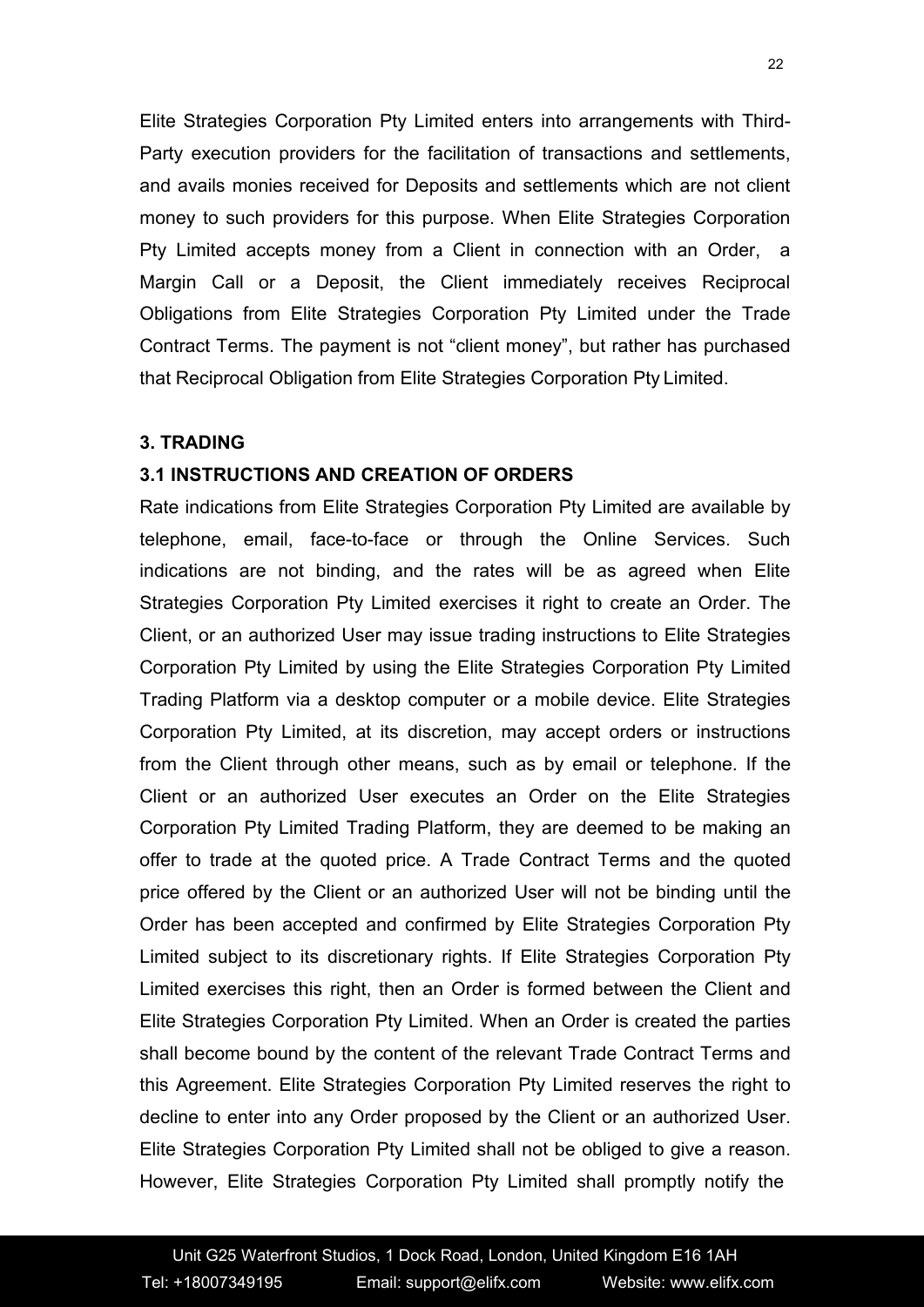Client that Elite Strategies Corporation Pty Limited has not created an Order with the Client. When the Client, or an authorized User, contact Elite Strategies Corporation Pty Limited Global Technologies Limited by either telephone, email, face-to-face or through an Online Service and provides the appropriate Client reference number (and such other security checks as Elite Strategies Corporation Pty Limited may specify), Elite Strategies Corporation Pty Limited may, but is not obligated to, ask for the following information:

(i) the Client's contact details;

(ii) your account number;

(iii) your further identification details;

(iv) the type of Order the Client wishes to enter into with reference to the asset or assets underlying the Order (e.g. exchange rate, currency pair, commodity, precious metal or index);

(v) whether you intend to be the Long Party or the Short Party for the Order;

(vi) the Order quantity;

(vi) the Order price or rate; and

(vii) any other information applicable to the Order as Elite Strategies Corporation Pty Limited may require from time to time. Collectively, though not exhaustively, this information or any portion constitutes an instruction.

An Order may be:

(i) A day Order meaning that the order will be canceled at 22:00 GMT; or

(ii) A good 'til canceled Order, which means that the Order will remain capable of being accepted by Elite Strategies Corporation Pty Limited until the Client cancels the Order or Elite Strategies Corporation Pty Limited accepts it.

Orders may be placed as:

(i) market Orders to buy or sell a Financial Product as soon as possible at the price obtainable in the market; or

(ii) limit and stop Orders to trade reaches a predefined level, as applicable to the various Financial Products offered (or a combination of these types of Orders). Limit Orders to buy and stop Orders to sell must be placed below the current market price, and limit Orders to sell and stop Orders to buy must be placed above the current market price. If the bid price for sell Orders or ask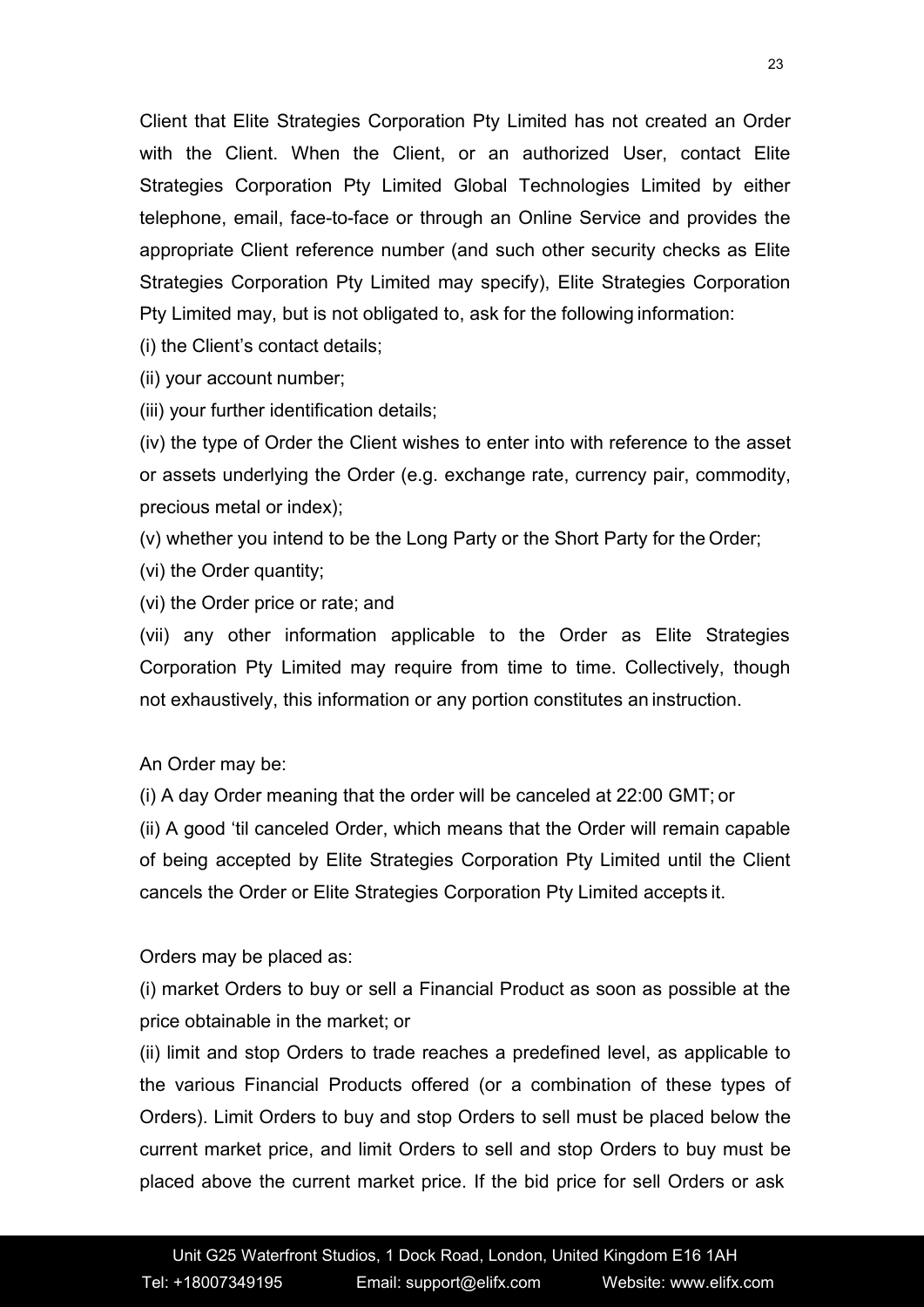price for buy Orders is reached, the Order is filled as soon as possible at the price obtainable in the market. Limit and stop Orders are therefore not guaranteed executable at the specific level or amount. Where the Client is using a Third-Party Online Platform, and the Client selects a feature offered by the Third-Party that facilitates trades automatically, then acceptance of the Order occurs automatically for each Order placed by the Third-Party, subject to the terms of the Third-Party's agreement with the Client, and subject to Elite Strategies Corporation Pty Limited's discretionary right to create an Order. You acknowledge that Elite Strategies Corporation Pty Limited is not making any discretionary decisions to buy or sell Financial Products on the Client's behalf, but rather, the Client is choosing to use trading strategies offered by a Third-Party via a Third-Party Online Platform. The Client shall indemnify Elite Strategies Corporation Pty Limited for any error made by the Client or an authorized User in providing Instructions to Elite Strategies Corporation Pty Limited.

#### **3.2 CANCELLATION OR ALTERATION OF AN ORDER**

If the Client decides that it wants to change any of the amounts or the dates under an Order, and the Client contacts Elite Strategies Corporation Pty Limited accordingly, Elite Strategies Corporation Pty Limited may in its discretion provide the Client with Trade Contract Terms for the alteration which are reasonable given the market conditions. The Client may either accept the new Trade Contract Terms and form a new Order or remain bound by the Trade Contract Terms of the original Order. If, after an Order has been placed, the Client informs Elite Strategies Corporation Pty Limited that they wish to cancel the Order, or this Agreement allows Elite Strategies Corporation Pty Limited to treat the Client as having terminated the Order or this Agreement, Elite Strategies Corporation Pty Limited may terminate at its complete discretion either the Order alone or the Order and this Agreement, but may also at its discretion insist on the performance of the Order. If the Client cancels or fails to perform an Order, the Client is liable for any loss or damage suffered by Elite Strategies Corporation Pty Limited in closing out Orders which the Client has canceled or failed to perform. The Client may forfeit part or all of any Deposit in the event of cancellation. Where Elite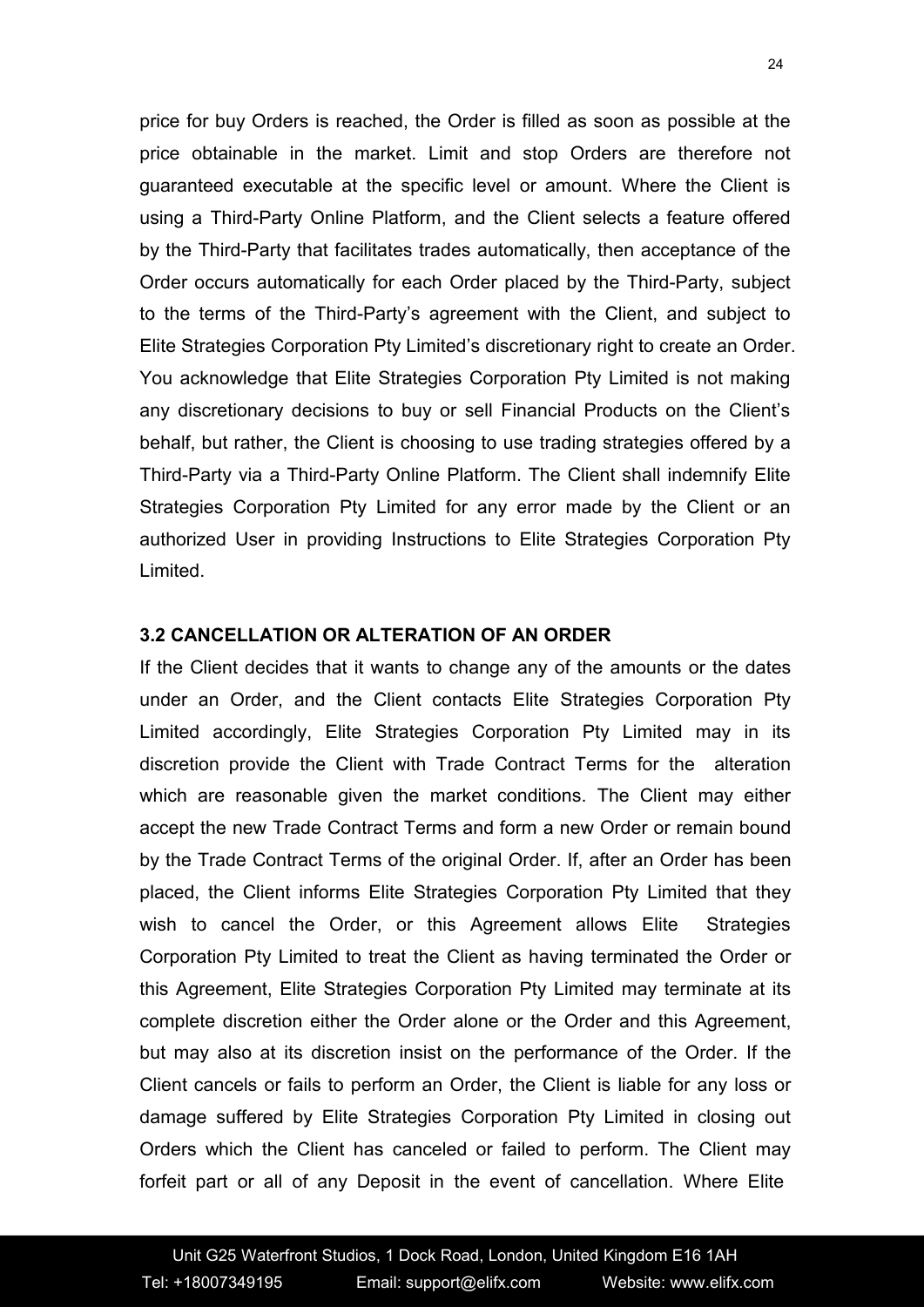Strategies Corporation Pty Limited has suffered loss, it reserves the right to set off against the Client's Deposit or any other funds received from the Client, any charges, fees or losses sustained by Elite Strategies Corporation Pty Limited in closing out the Order.

# **3.3 CURRENCY CONVERSIONS**

Money can be paid under the Agreements in these currencies, on the terms set out in this clause: Australian Dollars (AUD), United States Dollars (USD), British Pound Sterling (GBP), Euro (EUR), Canadian Dollars (CAD), Japanese Yen (JPY), New Zealand Dollars (NZD), Singapore Dollars (SGD) or Hong Kong Dollars (HKD). Realized profits and losses will be converted into the currency specified for the trade and will be converted into the Base Currency of the Account at the current sport rate immediately on closing-Out a Position. If the Client makes a payment to Elite Strategies Corporation Pty Limited in a different currency than the Base Currency of the Account, the payment will be converted into the Base Currency of the Account at the spot rate given by Elite Strategies Corporation Pty Limited's financial institutions. All payments made by the Client to Elite Strategies Corporation Pty Limited and by Elite Strategies Corporation Pty Limited to the Client will be converted into the Base Currency of your Account unless otherwise agreed. Elite Strategies Corporation Pty Limited does not charge fees on currency conversions.

### **3.4 TRADING CONFIRMATIONS AND STATEMENTS**

Each time the Client places an Order with Elite Strategies Corporation Pty Limited, a confirmation of the executed trade will appear in the Elite Strategies Corporation Pty Limited Trading Platform. The Client consents to receive Trade Confirmations by electronic means including, for example, through any Online Service. Elite Strategies Corporation Pty Limited will make available Daily and Monthly Statements via Elite Strategies Corporation Pty Limited Trading Platform or any Online Service. Following the end of day settlement time, provided the Client has transacted or has an open Position, Elite Strategies Corporation Pty Limited Trading Platform will produce a Daily Statement which will be emailed to the Client at their registered email address and then made available on the Elite Strategies Corporation Pty Limited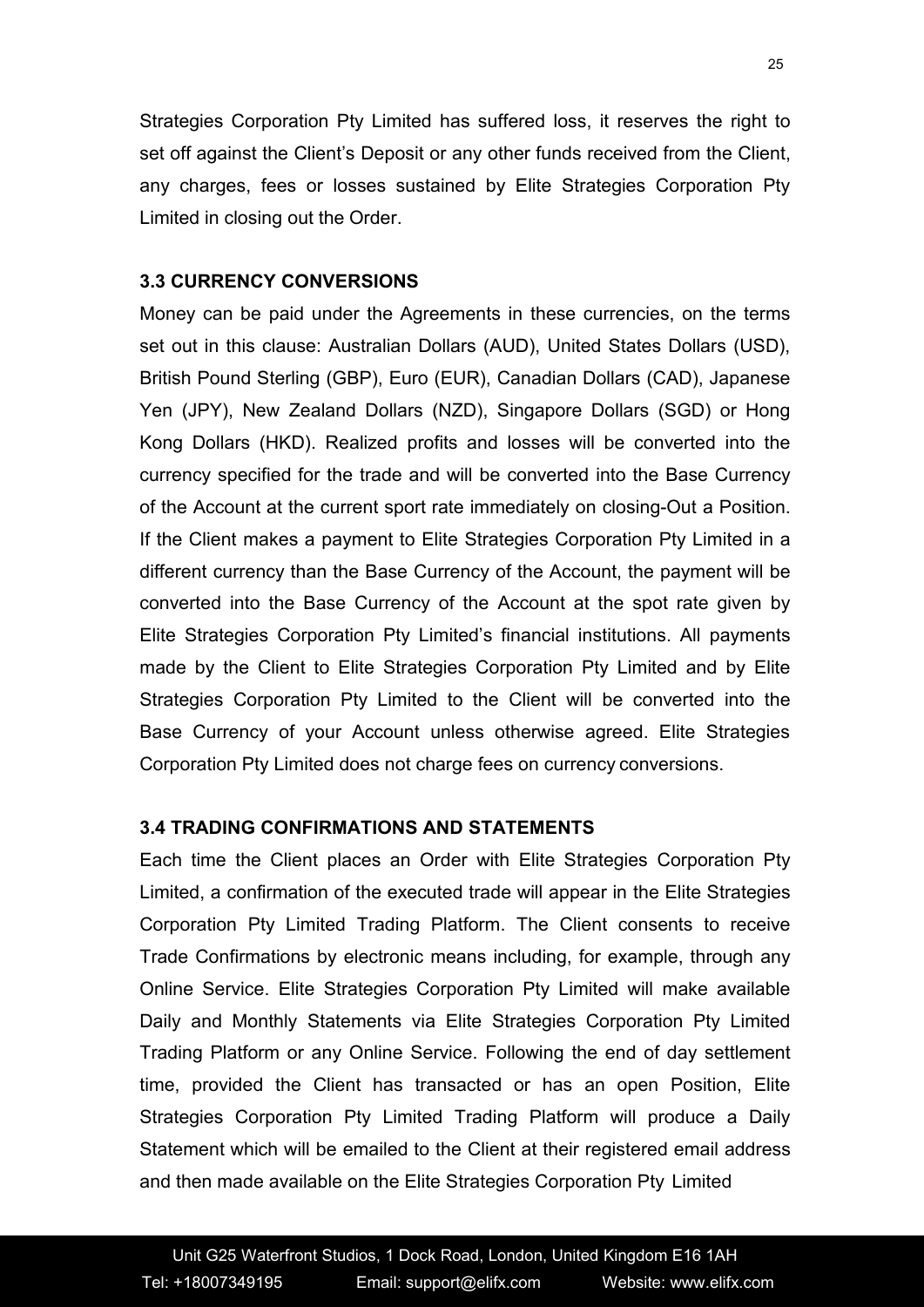Trading Platform. Following month-end, Elite Strategies Corporation Pty Limited will produce an electronic version of the Client's trading statement which will be emailed to the Client and be available on the Elite Strategies Corporation Pty Limited Trading Platform. This will provide the same details as the daily statements but cover all account movements and transactions opened for the month. The Client is responsible for promptly checking all contents of Confirmations and the Daily and Monthly Statements. The client must immediately notify Elite Strategies Corporation Pty Limited if they become are that there is an error in the Confirmation or the Statements. Elite Strategies Corporation Pty Limited is entitled to assume that the Confirmations and Statements are correct unless the Client notifies Elite Strategies Corporation Pty Limited of any error within 48 hours following us giving the Confirmation or the Statements becoming available to the Client.

3.4.1 We may, with or without any notice given, in addition to any other rights under these Terms and Conditions:

3.4.1.1 Close Out or Cancel all or part of, as we reasonably consider appropriate, the Contracts; or

3.4.1.2 Reduce your Position Limit; or

3.4.1.3 Refuse Orders; or

3.4.1.4 Terminate the Terms and Conditions;or

3.4.1.5 Reduce or remove the leverage given to you by us;

We may exercise our rights in clause 3.4.1 if:

A) An Event of Default has occurred; or

B) We reasonably consider that there are abnormal trading conditions and/or toxic trading methods (meaning hedging and/or arbitrage trading in single or multiple trading accounts combined); or

C) Usage of third party technology and/or tools such as Fix API, EAs and such to obtain market data information for the purpose of exploitation of server latency, errors or such; or

D) Where a Client, by himself or acting with others (including an Introducing Broker/ Affiliate/ Money Manager) established a trading position or positions which have the purpose or effect of generating profits, without exposure to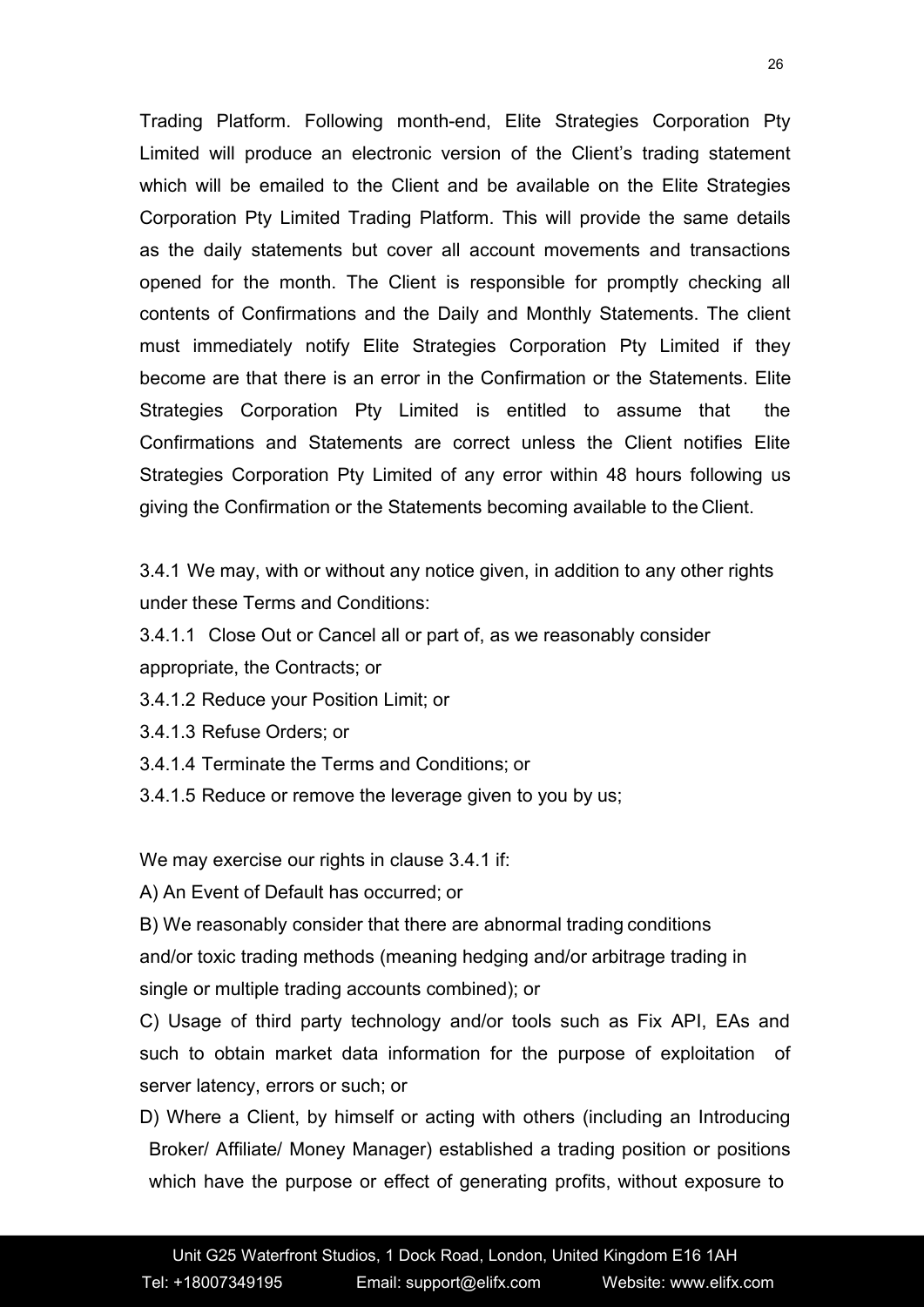economic risk, including without limitation loss of the Client's capital (or the capital of others);

E) Where the Client, by himself or acting with others (including an Introducing Broker/ Affiliate/ Money Manager) hedges his positions, including without limitation, holding open position(s) in one direction, including by way of illustration only, single or correlated currencies, at given periods, internally (using other trading accounts held with Elite Strategies Corporation Pty Limited) or externally (using other trading accounts held with other brokers)

F) We reasonably consider it necessary for the protection of our rights under the Terms and Conditions;or

G) We are unable to make prices in the relevant Contract due to the unavailability of the relevant market information for reasons beyond our control; or

H) We so decide in our absolute discretion and, in this case only, give written notice of such decision to you; or

I) We consider that you may be in possession of 'inside information' within the meaning of Bank Secrecy Act; or

J) We consider that you may be in breach of any applicable law; or

K) Either party is so requested by FinCen or any other regulatory agency or authority; or

L) Your Actual Margin is less than the Required Margin; or

M) The aggregate of the Contract Value for your Orders and the Contract Value for all other orders for an Underlying Product is below the minimum or above the maximum values that we reasonably consider appropriate in the market.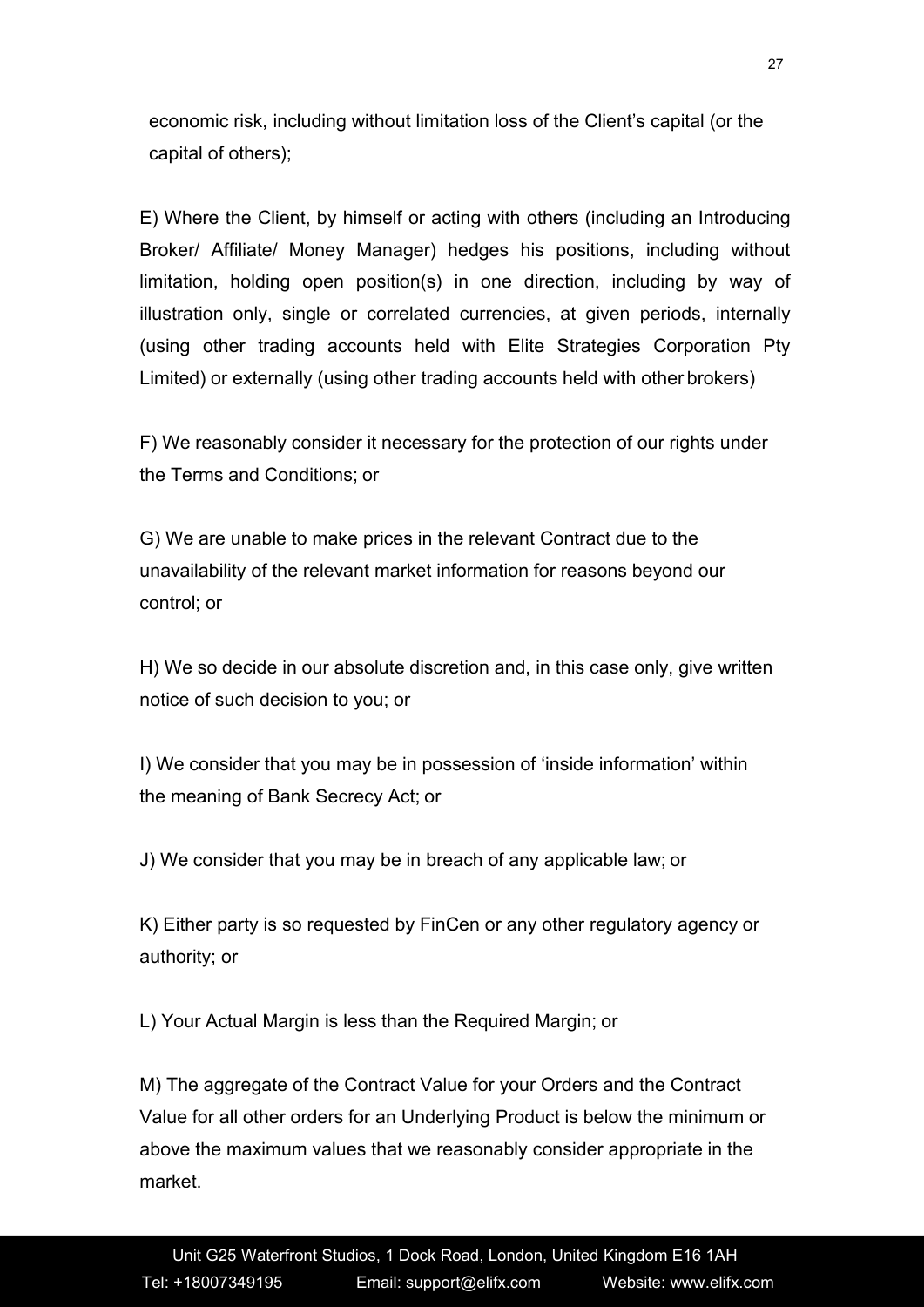If we exercise our right to Close Out all or part of any Contract, clause 3.4.1 applies except that we determine, in our sole discretion, the Close Out Value for the affected Contract.

You accept that we may Close Out any of your Contracts and in what proportion that we decide in our absolute discretion.

#### **3.5 TELEPHONE AND EMAIL TRANSACTIONS**

An authorized User may request Elite Strategies Corporation Pty Limited to accept Instructions and enter into Orders by telephone. Elite Strategies Corporation Pty Limited has sole discretion to accept Instructions and enter into Orders by telephone. Elite Strategies Corporation Pty Limited may check the authority of the caller by requesting the caller give his or her name and confirming that such name has been notified to Elite Strategies Corporation Pty Limited by the Client as an authorized User. Upon such check confirming the identity of the caller, Elite Strategies Corporation Pty Limited may assume that the caller has the full authority as previously notified by the Client. The Client acknowledges and agrees, and will ensure that each authorized User acknowledges and agrees, that Elite Strategies Corporation Pty Limited may make a recording of each telephone Instruction and any other conversation (including Internet conversations e.g. chats) received from a Client or an authorized User or between a Client or an authorized User and Elite Strategies Corporation Pty Limited. The recording remains the property of Elite Strategies Corporation Pty Limited. The telephone recording can be used by Elite Strategies Corporation Pty Limited to confirm the terms and conditions of any transaction where there is a dispute with a Client as to the Trade Contract Terms of the transaction, and for training and monitoring purposes. An authorized User may request Elite Strategies Corporation Pty Limited to accept Instructions and enter into Orders by email. Elite Strategies Corporation Pty Limited may accept Instructions sent by email. The Client acknowledges and agrees that upon the acceptance by Elite Strategies Corporation Pty Limited of the Client's Instructions, the Client shall be bound by those instructions.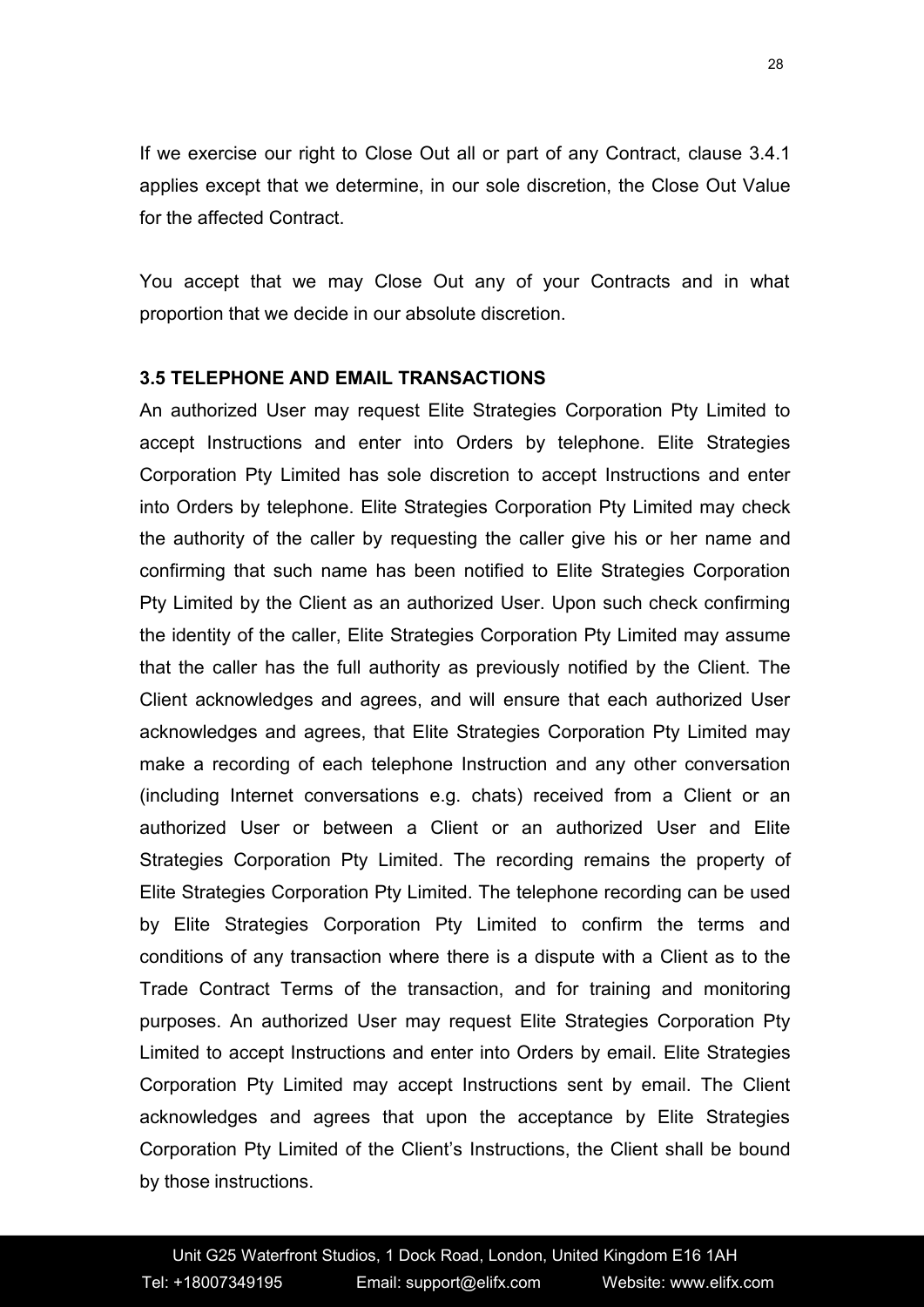# **3.6 ONLINE SERVICES**

If the Client or the Client's authorized User uses any of the Online Services, the Client or authorized User will be able to:

(i) place your Orders or issue Instructions to Elite Strategies Corporation Pty Limited;

(ii) enquire as to the availability or pricing or value of one ormore Financial Products;

(iii) receive market data and other information in relation to one ormore Financial Products;

(iv) monitor your obligations under this Agreement;

(v) receive Confirmations, Account balances or other information in connection with your Account or transactions booked with Elite Strategies Corporation Pty Limited; or

(vi) use such other facilities as Elite Strategies Corporation Pty Limited may from time to time make available through the Online Services. The Client must provide Elite Strategies Corporation Pty Limited on request with a list of authorized User(s) and is responsible for informing Elite Strategies Corporation Pty Limited with any changes to that list. An Online Service may be a proprietary service provided by Elite Strategies Corporation Pty Limited or a service provided to you by a third party pursuant to an arrangement with Elite Strategies Corporation Pty Limited (for example, by an Exchange or by a software provider). The Client is responsible for complying with the operations aspects of Online Services provided by Elite Strategies Corporation Pty Limited or the provider of the Online Services. Elite Strategies Corporation Pty Limited may at any time without notice suspend, withdraw or deny access to the Online Services to a Client or one or more of the Client's authorized Users for any reason including but not limited to security, quality of service, failure by the Client to pay any amount when due or breach by the Client of any provision of this Agreement. Clients can contact Elite Strategies Corporation Pty Limited in writing to terminate their access to an Online Services Elite Strategies Corporation Pty Limited can delay, decline or reverse any Order if Elite Strategies Corporation Pty Limited reasonably: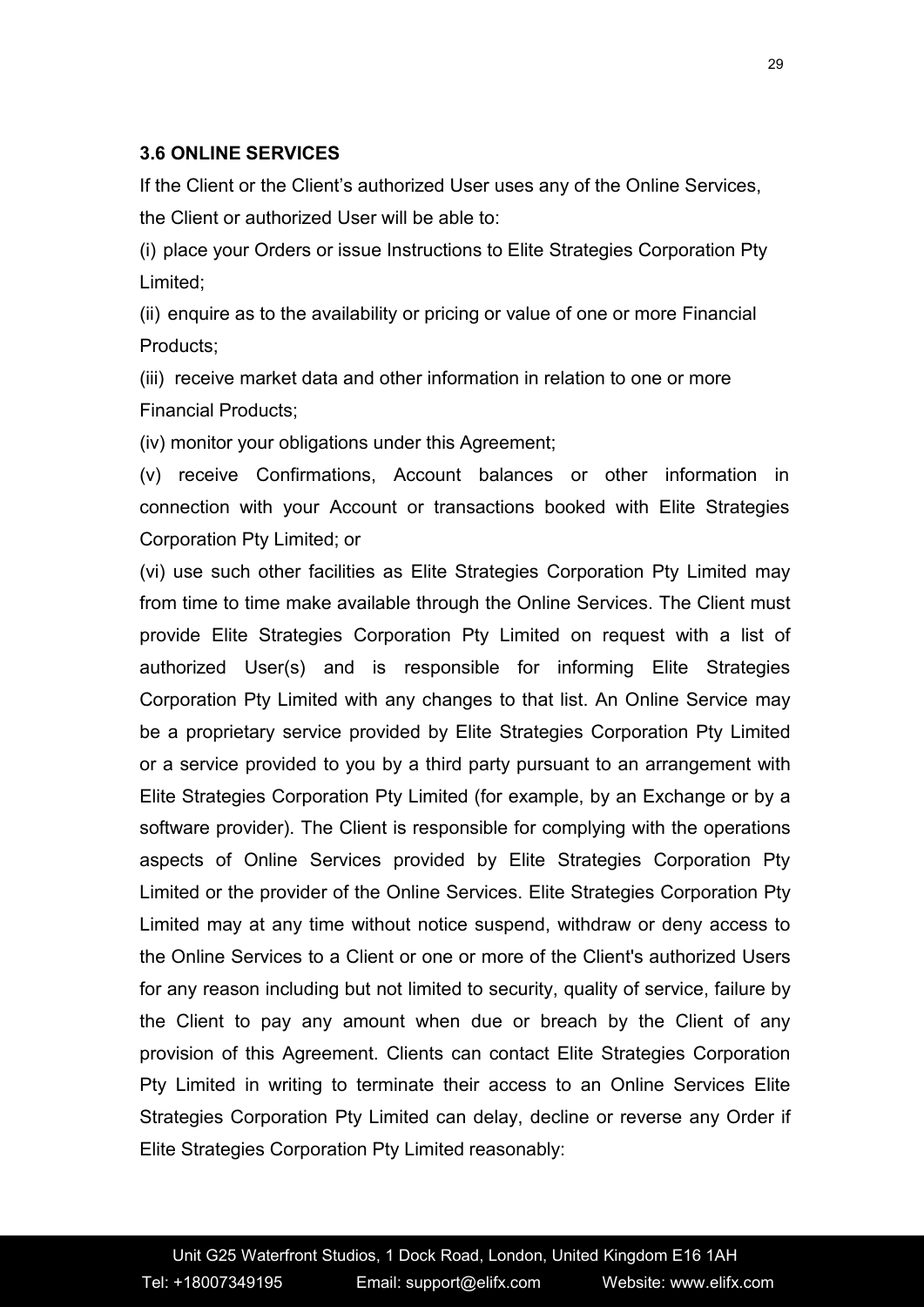(i) suspects that the transaction might be unlawful or might be associated with financial crime;

(ii) believes that by carrying out the transaction Elite Strategies Corporation Pty Limited might breach our compliance obligations;or

(iii) believes that the Client is in breach of this Agreement. Under such circumstances, Elite Strategies Corporation Pty Limited will not be liable for delaying or refusing to carry out an Instruction. Elite Strategies Corporation Pty Limited will not be responsible for confirming the receipt of instructions or verifying the authenticity of the Client's or the Client's authorized User's instructions. The Client must take all reasonable precautions to ensure that:

(i) Security Details are kept confidential;

(ii) Each authorized User to whom Security Details are provided, will keep them secure and

(iii) confidential;

(iv) no unauthorized person is able to use the Security Details. The Client must inform Elite Strategies Corporation Pty Limited immediately should they suspect or discover that:

(i) Their Security Details are lost or stolen;

(ii) Someone else knows their Security Details; or

(iii) Someone has used or tried to use their Security Details.

The Client must not:

(i) not permit, consent or allow any person (other than an authorized User) to use the Security Details or to access or use the Online Service using that Security Details;

(ii) not provide, disclose or make available the Security Details to any person (other than an authorized User);

(iii) misuse any of the Online Services by knowingly introducing viruses, Trojans, worms, logic bombs or other material which is malicious or technologically harmful;

(iv) attempt to gain unauthorized access to any of the Online Services or any server, computer or database connected to any of the Online Services; and

(v) attack any of the Online Services via a denial-of-service attack or a distributed denial-of-service attack.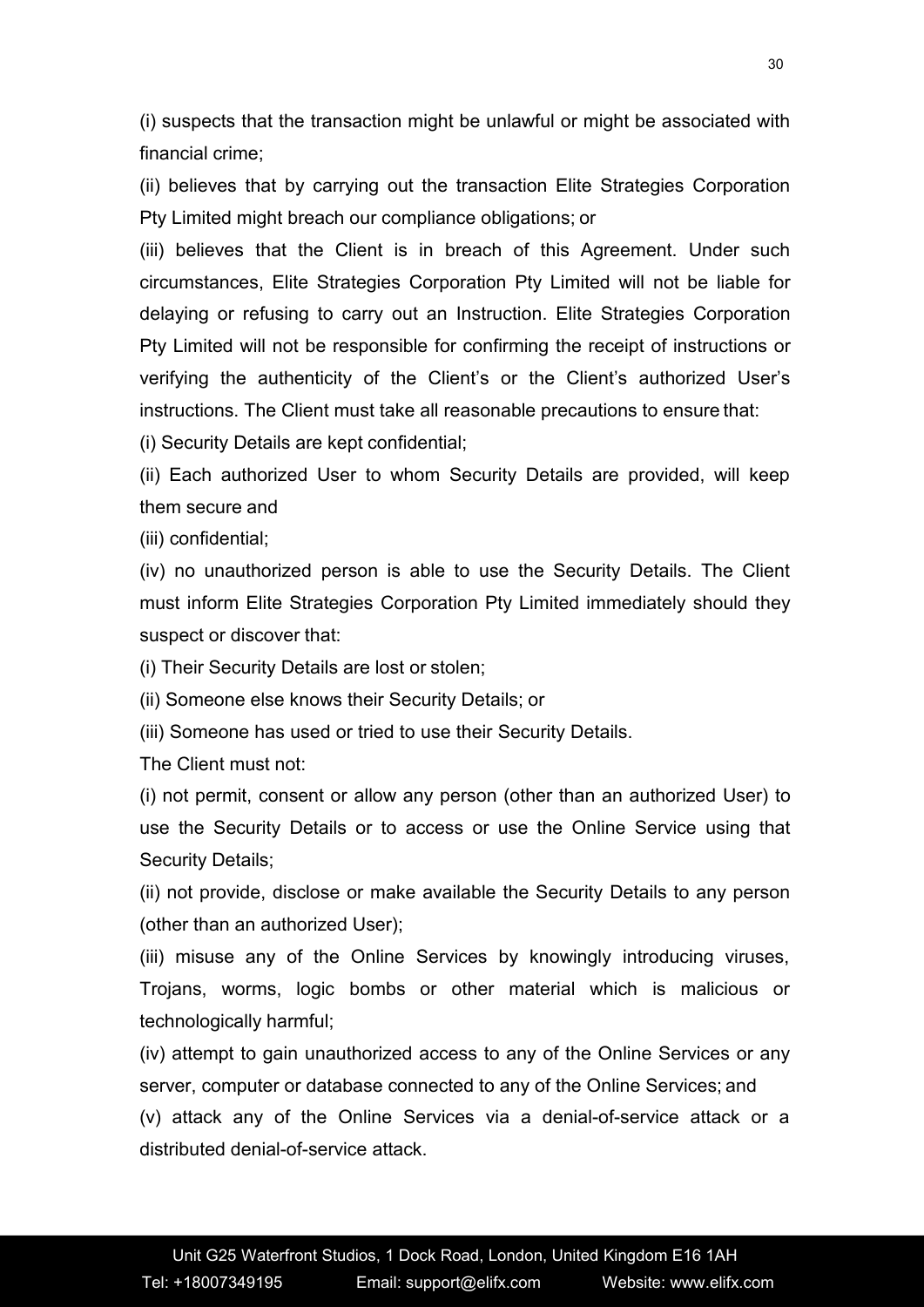The Client acknowledges and agrees that:

(i) Access to Online Services can only be granted using the Security Details;

(ii) The Client is responsible for the consequences of any unauthorized disclosure or use of the Security Details, and for any actions or omissions by an authorized User;

(iii) Elite Strategies Corporation Pty Limited is entitled to rely on all Instructions given by, on behalf of, or appear on the Clients' behalf, using the Security Details; despite any other provision of these terms, Elite Strategies Corporation Pty Limited is not liable for any loss caused by it acting on Instructions or other communications using the Security Details;

(iv) there may be delays in the processing, execution, amendment or cancellation of an Order entered through the Online Service and:

• an Order may be filled before instruction for its amendment or cancellation is processed;

• the Client remains liable to settle the original Order until any relevant amendment or cancellation is affected; and

• without limiting clause, 12 Elite Strategies Corporation Pty Limited will not be liable for any loss incurred by the Client arising from any delay in the dissemination of market information or the processing of any Order or instruction to amend or cancel an Order;

(v) Elite Strategies Corporation Pty Limited is not responsible for the processing, execution or cancellation of any Orders submitted through the Online Services, regardless of who enters such Orders and regardless of whether or not there is an error in the Order entry or for any delays;

(vi) any Online Service is provided on an "as is" basis and, except as required by law, Elite Strategies Corporation Pty Limited makes no representations or warranties express or implied with respect to the Online Services;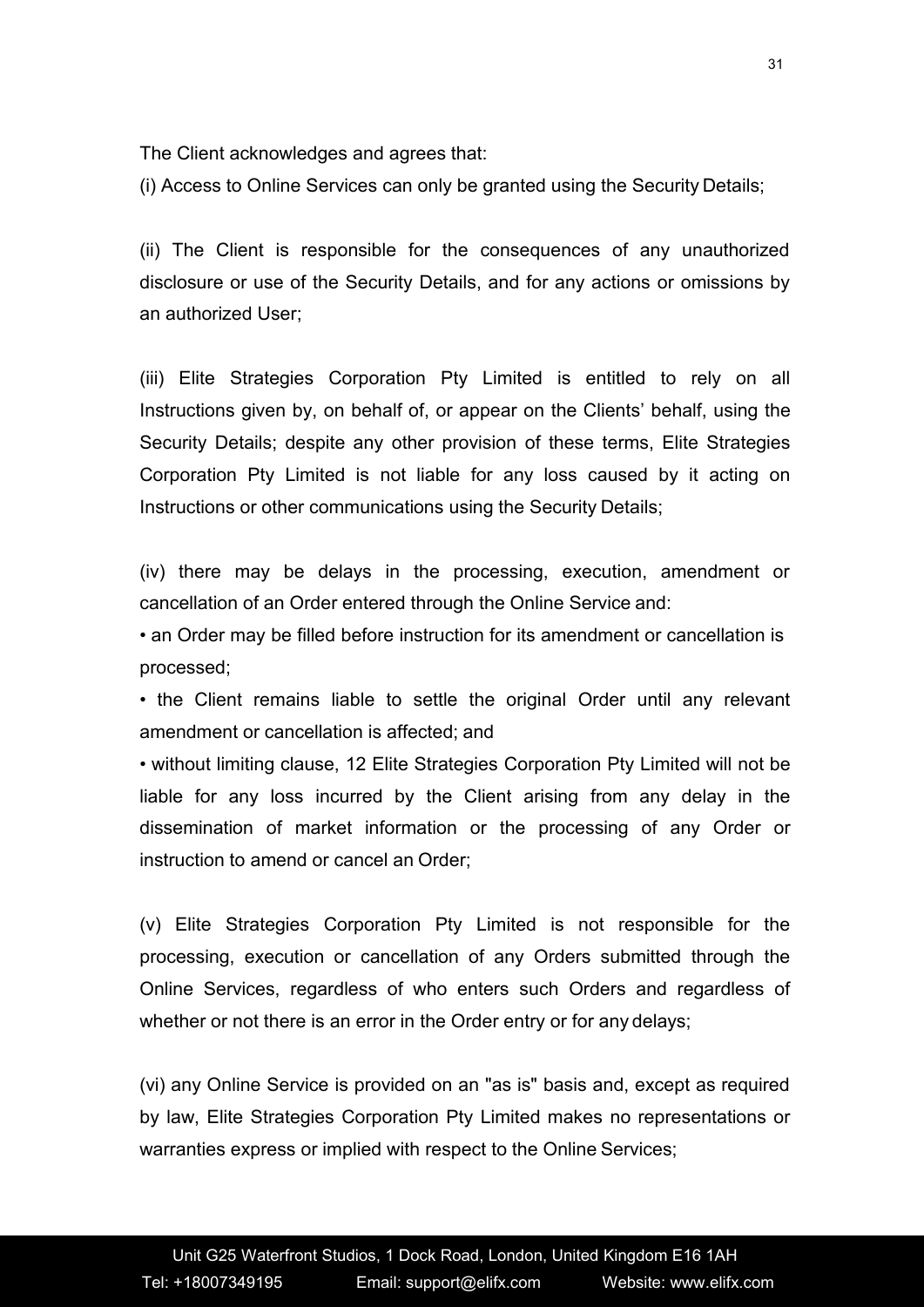(vii) the speed of information provided through the Online Services is subject to a number of factors including, but not limited to, the speed of the user's internet connection, the user's settings, the number of concurrent users accessing the Online Services and the volume of information being received and sent by the Online Services;

(viii) there are significant risks in trading through the Online Services because it is serviced by means of computer and telecommunications systems, even if generally accepted industry standards and practices are followed;

(ix) The Client will be liable for all Orders and/Instructions made when using any of the Online Services including instances of any misuse, fraud or abuse by the Client or the Client's authorized Users or where the Client or the Client's authorized Users have disclosed Security Details to a Third-Party.

(x) Elite Strategies Corporation Pty Limited may change the minimum specification required to access the Online Services and may make operational changes to and alter the services currently available at any time. Elite Strategies Corporation Pty Limited will notify Clients of such changes by either placing a message on the client area, trading platform or by email.

(xi) the Client is responsible for ensuring they have in place alternative arrangements for the execution of Orders or other services available through the Online Services if the Online Services or any aspect of it ceases to be available or subject to failure (including, for example, arrangements for the use of telephone or e-mail); Clients are responsible for obtaining, maintaining and ensuring compatibility of their electronic software, devices and equipment. Elite Strategies Corporation Pty Limited will not be responsible for any loss of or damage to a Client's data, software, computer, electronic devices, telecommunications or other equipment caused by use of any of the Online Services unless such loss or damage is directly and solely caused by our negligence or deliberate default. Clients are responsible for ensuring that their electronic devices and equipment are free from viruses and other malware and Elite Strategies Corporation Pty Limited will not be responsible for any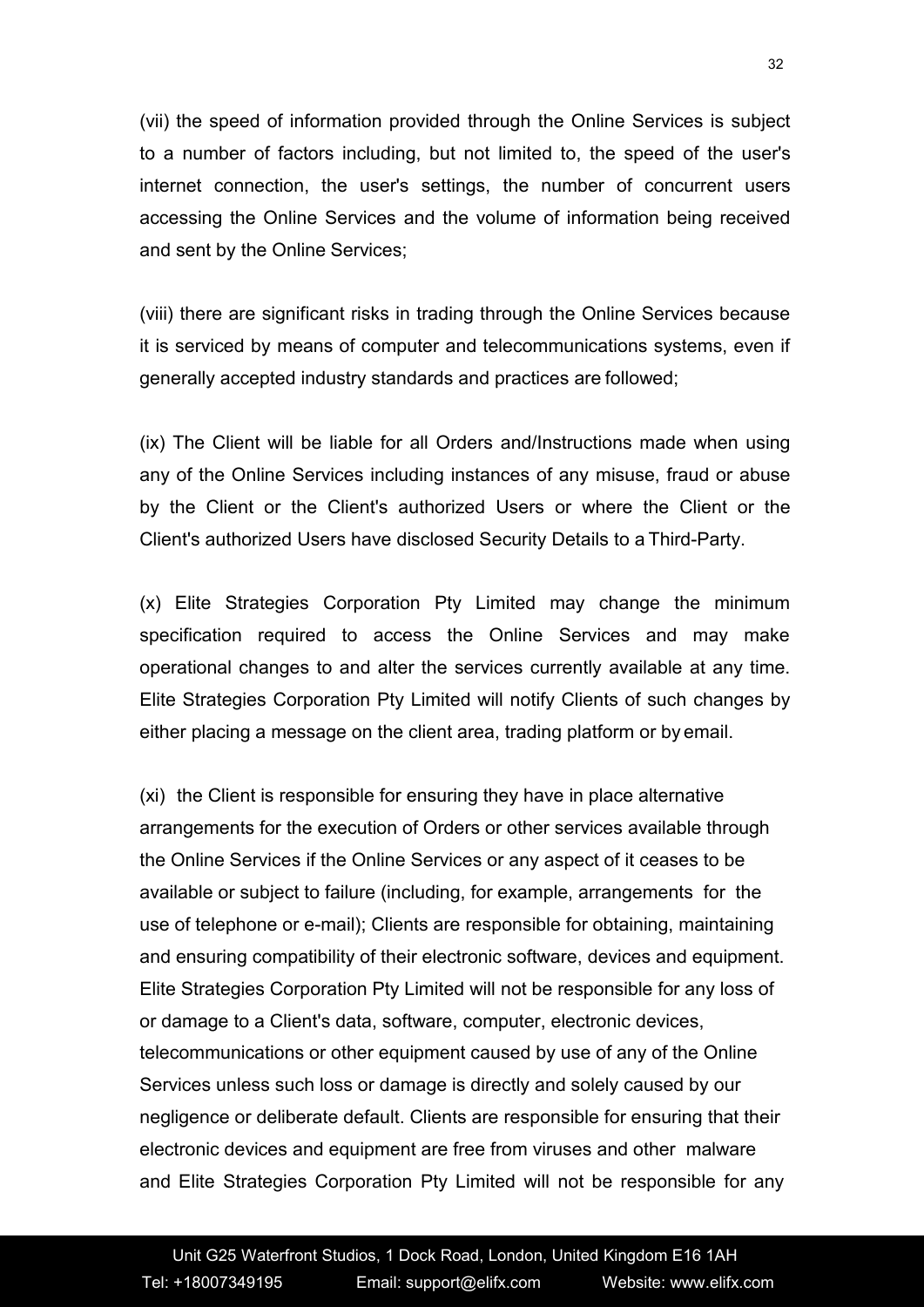losses incurred by failure to do this. Elite Strategies Corporation Pty Limited shall use reasonable endeavours to keep the Online Services free from viruses and corrupt files but cannot guarantee that the Online Services will be free from infection by viruses or anything else with contaminating or destructive properties. Elite Strategies Corporation Pty Limited is not able to guarantee that access to any of the Online Services will be uninterrupted, continuous or error-free. By breaching this provision, a Client may also commit a criminal offence. Elite Strategies Corporation Pty Limited may report any such breach to the relevant law enforcement authorities and will co operate with those authorities by disclosing a Client's identity to them. In the event of such a breach, the Client's right to use the Online Services will cease immediately and without Notice.

Elite Strategies Corporation Pty Limited will not be liable for any loss or damage caused by a distributed denial-of-service attack, viruses or other technologically harmful material that may infect a Client's electronic devices and equipment.

### **3.7 HEDGED POSITIONS**

Elite Strategies Corporation Pty Limited may allow you to execute Hedged Positions on some Financial Products from time to time. A Hedged Position is an Open Position that is opposite of another Open Position. In other words, it is the same Financial Product, but the opposite direction (i.e. you are the Long Party and the Short Party). A Hedged Position may be a Fully Hedged Position or a Partially Hedged Position. Elite Strategies Corporation Pty Limited reserves the right to reduce the Deposit to zero for Fully Hedged Positions. We also reserve the right to reduce the Deposit for Partially Hedged Positions.

If we choose to reduce the Deposit, we do not waive the right to require a deposit at any given time. You acknowledge and agree that if the Deposit for a Hedged Position has been reduced and you close anyone Open Position that forms part of the Hedged Position, it will immediately trigger the full Deposit for the Open Position. If you do not have sufficient Deposit such Open Position will be closed in accordance with clause 3.2. Elite Strategies Corporation Pty Limited may close all or part of any Hedged Position at any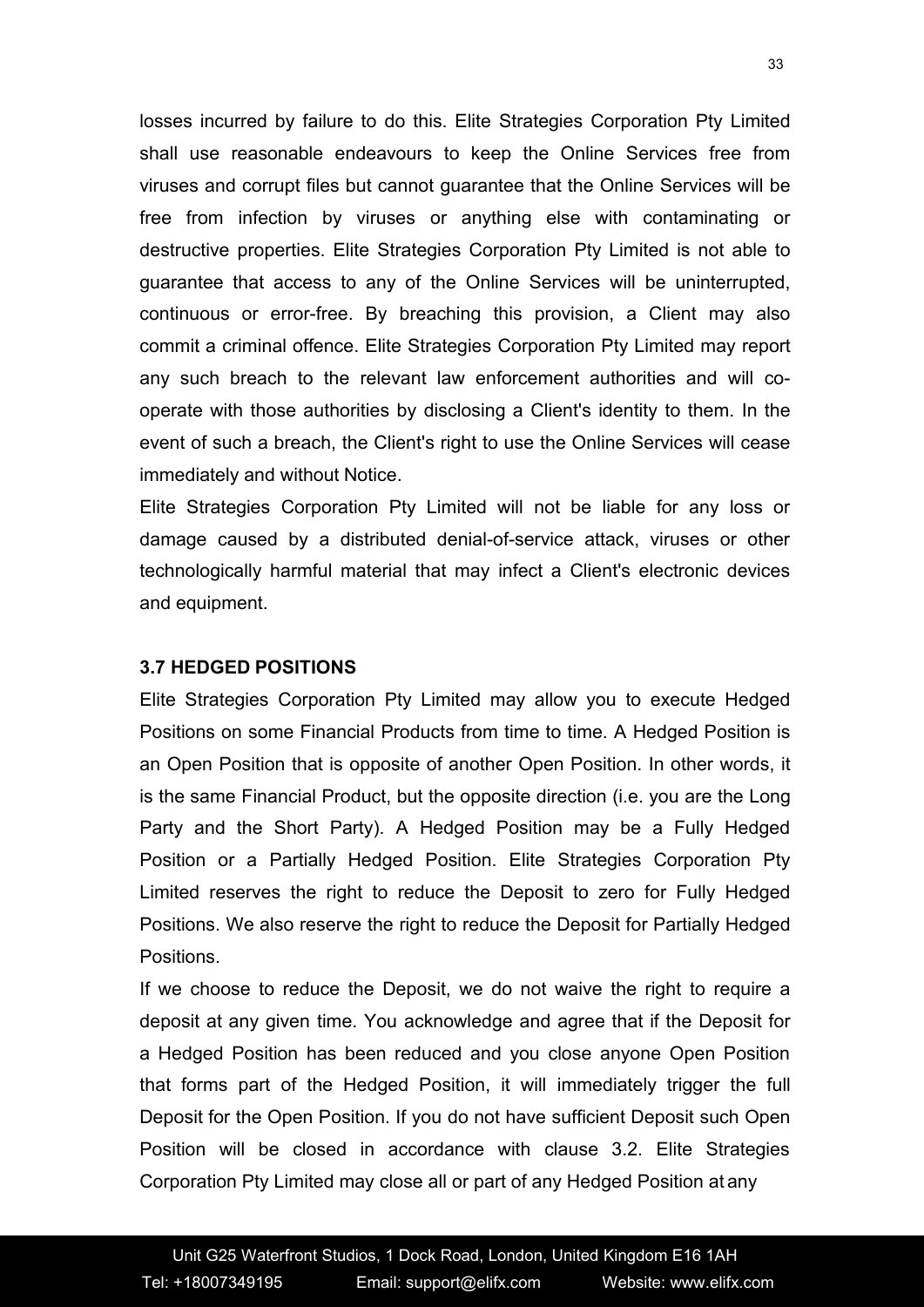time without notice at the Close-Out Value where we reasonably believe that the Hedged Position is being abused by a Client including where we reasonably believe that such Hedged Positions are not in the ordinary course of trading.

#### **3.8 DELAYS AND QUOTING ERRORS**

Although Elite Strategies Corporation Pty Limited will use all reasonable efforts to process the Client's Order on a timely basis. However, Elite Strategies Corporation Pty Limited shall not, in the absence of gross negligence or willful misconduct, be liable for delays, damages, failures or errors in the completion of the Order. Should a quoting error occur due to a typographical error or obvious mistake in a quote or indication, Elite Strategies Corporation Pty Limited:

(i) is not liable for any damages, claims, losses, liabilities or costs arising from the quoting error; and

(ii) reserves the right to make the necessary adjustments to correct the quoting error.

Any dispute arising from a quoting error will be resolved on the basis of the fair market value, as determined by Elite Strategies Corporation Pty Limited acting reasonably, of the relevant currency at the time such quoting error occurred. If Elite Strategies Corporation Pty Limited is unable to perform its obligations under this Agreement or an Order because of factors beyond its control or because of a Force Majeure Event, Elite Strategies Corporation Pty Limited will notify the Client as soon as is reasonably practicable and will use reasonable endeavours to secure the return of any money paid by the Client in respect of which Elite Strategies Corporation Pty Limited has been unable to discharge its obligations under this Agreement. Elite Strategies Corporation Pty Limited may give a Notice to the Client at any time if it forms the view that market conditions in the relevant financial market for the currency concerned are seriously disturbed. This includes circumstances where, in Elite Strategies Corporation Pty Limited's opinion, deposits in the currency concerned are not available in the ordinary course of business to Elite Strategies Corporation Pty Limited in the relevant financial market or because of national or international financial, political or economic circumstances or exchange controls, it is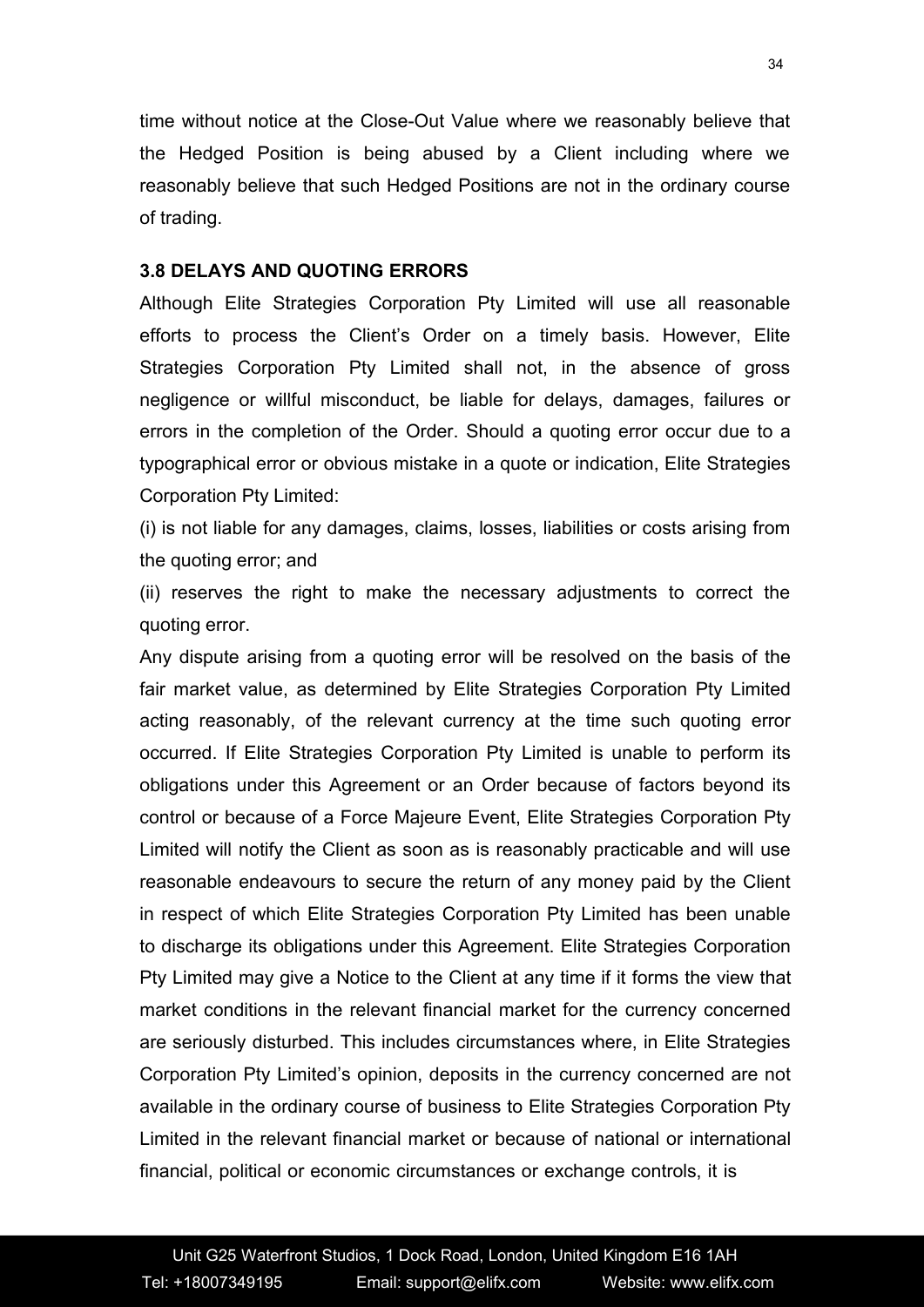impractical. When a Notice under clause 15 is given, Elite Strategies Corporation Pty Limited's obligations will be suspended while it and the Client negotiate alternative arrangements.

If the parties reach an agreement before the Value Date, those alternative arrangements will apply. If they do not reach agreement within that period, each will be released from its obligations under the relevant transaction.

# **3.9 TRADING HOURS**

Trading hours for Margin FX Contracts and CFDs vary and will depend on the relevant Underlying Instrument's hours of operation. The trading hours are published on our website. We are under no obligation to quote prices or accept Orders on a public holiday in any jurisdiction which, in our reasonable opinion, affects the relevant value of the underlying asset or assets to the OTC derivative contract Elite Strategies Corporation Pty Limited offers. We give notice of such public holidays and the underlying asset or assets affected on the Online Service.

### **4. MARGIN**

### **4.1 INITIAL MARGIN**

Before placing a trade that creates an open Position the Client is required to pay into the Account the Initial Margin for that Position as calculated by Elite Strategies Corporation Pty Limited.

### **4.2 MARGIN OBLIGATIONS**

The Client must pay to Elite Strategies Corporation Pty Limited such amounts of Margin as it may require under this Agreement. A Margin Deposit is credited by Elite Strategies Corporation Pty Limited at the time cleared funds have been received into the Client Account or such earlier time as allowed by Elite Strategies Corporation Pty Limited, so a Margin requirement for any anticipated or Open Positions by Elite Strategies Corporation Pty Limited is not satisfied unless and until the Client's payment is received in cleared funds into the Client Account. Elite Strategies Corporation Pty Limited will not be liable for any losses including losses arising from real or Open Positions if a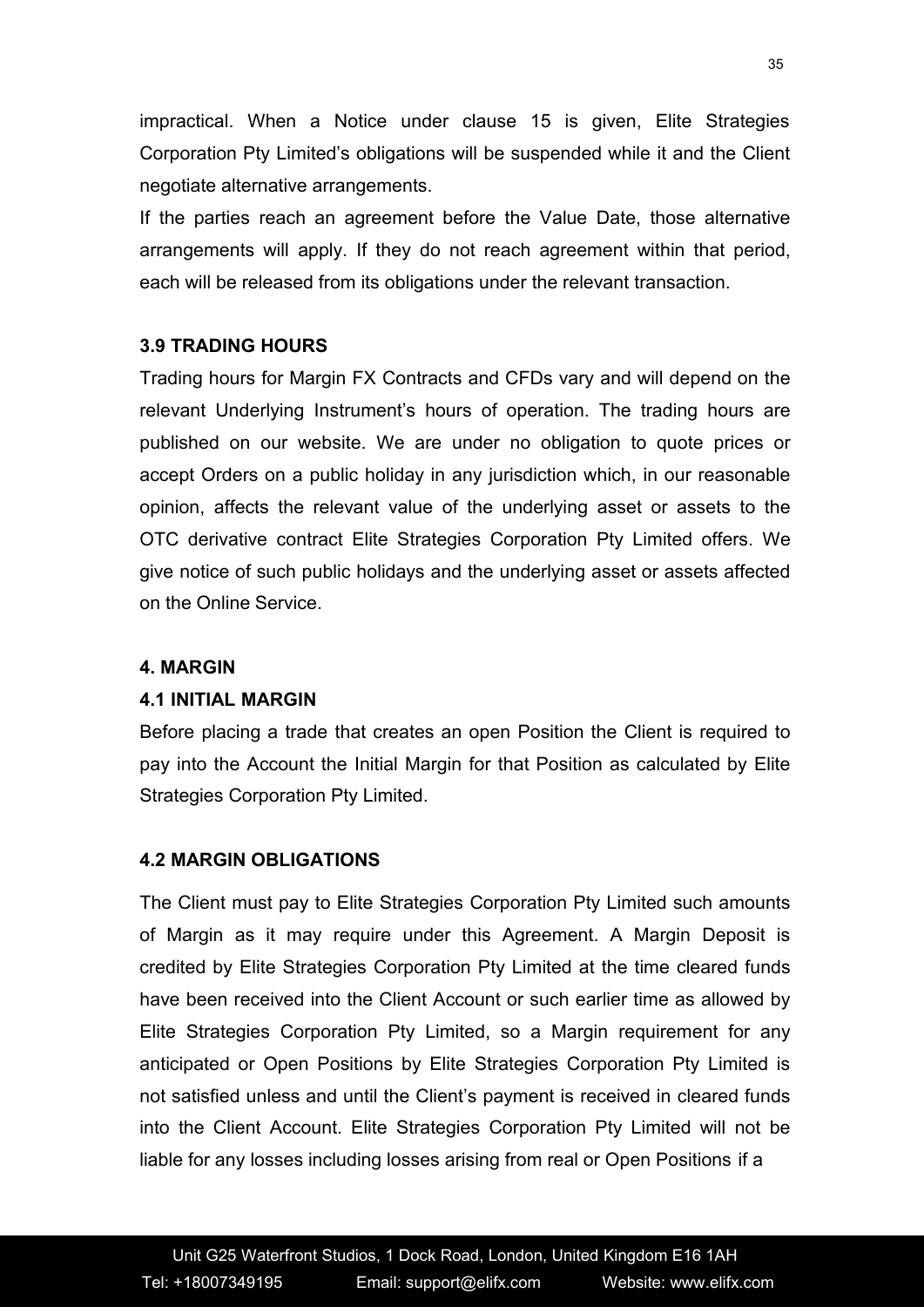Margin Deposit or payment is not received in cleared funds into the Client Account. The Client must maintain at least the amount of Margin required by Elite Strategies Corporation Pty Limited whether or not Elite Strategies Corporation Pty Limited gives any notice to the Client to make those payments of the Client has actual notice of the required amount. The required amount of Margin can change continuously, including over the weekend or other non trading days. It is the Client's sole responsibility to monitor at all times through the Elite Strategies Corporation Pty Limited Trading Platform any notifications that Elite Strategies Corporation Pty Limited may, but is not obliged to, provide, the Margin deposited or any Minimum Margin requirement under this Agreement having regard to such matters as:

- (i) your open Positions;
- (ii) the volatility of any relevant Underlying Instrument;
- (iii) the volatility of the Underlying Market and the markets generally;
- (iv) any applicable Exchange Rate risk; and

(v) the time it will take for you to remit sufficient cleared funds to Elite Strategies Corporation Pty Limited Global

Technologies Limited.

The Client must ensure that for as long as they have an Open Position, their account is sufficiently funded to cover the required Margin. If not, the Client's Open Position may be Closed Out by Elite Strategies Corporation Pty Limited without prior notice to the Client.

Elite Strategies Corporation Pty Limited may, in its absolute discretion, provide the Client with further time to meet their Margin Requirements. Such permission will only be effective once confirmed in writing by Elite Strategies Corporation Pty Limited and only to the extent provided in the notice. If Elite Strategies Corporation Pty Limited asks the Client to transfer money to it to meet its Margin requirement, the client must take this action immediately.

If they don't, Elite Strategies Corporation Pty Limited will consider it a Default Event under these terms. Elite Strategies Corporation Pty Limited may also cancel any Orders or Close-Out one or more of the Client's positions or part of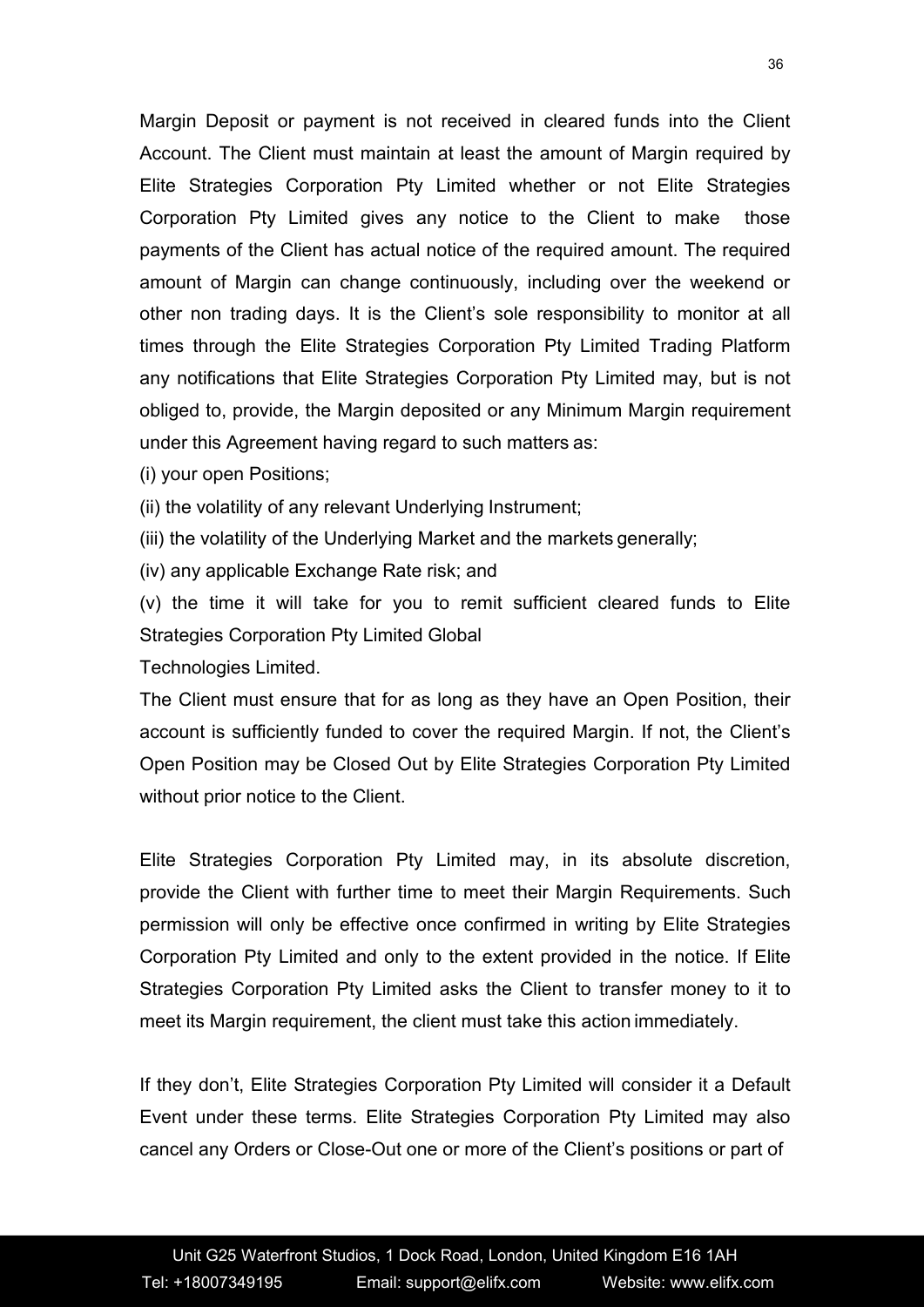their positions at its sole discretion without being liable to the Client, regardless of whether the Client transfers additional money to it.

# **4.3 MARGIN CLOSE-OUT**

Elite Strategies Corporation Pty Limited's Margin practice is an automated process where the Elite Strategies Corporation Pty Limited Electronic Trading Platform displays a visual warning on your Account online at different Margin levels. If the funds in your Account only cover 100% of the margin requirements, a Margin Call alert will be triggered, and you will receive a visual warning automatically on the Elite Strategies Corporation Pty Limited Trading Platform. If the funds available in your account only covers 50% of the margin requirements for your open Margin FX or CFD positions, your worst performing Margin FX or CFD positions (i.e. the CFD with the largest margin requirement) will be automatically closed out.

# **4.4 CHANGING MARGIN PERCENTAGE**

Elite Strategies Corporation Pty Limited may vary the Margin Percentage in respect of any Position at any time by giving notice in accordance with clause 16. Any variation of the Margin Percentage and/or increase in Margin or Minimum Margin requirement will be due and payable immediately on Elite Strategies Corporation Pty Limited demand.

### **4.5 MARK TO MARKET PAYMENTS**

Elite Strategies Corporation Pty Limited calculates the Order Value as at each Valuation Time.

If at a Valuation Time:

(i) the Order Value is greater than the Previous Order Value:

• the Short Party must pay the Long Party the excess of the Order Value over the Previous Order Value; or

• the seller must pay the buyer the excess of the Order Value over the Previous Order Value; or

(ii) the Order Value is less than the Previous Order Value:

• the Long Party must pay the Short Party the excess of the Previous Order Value over the Order Value; or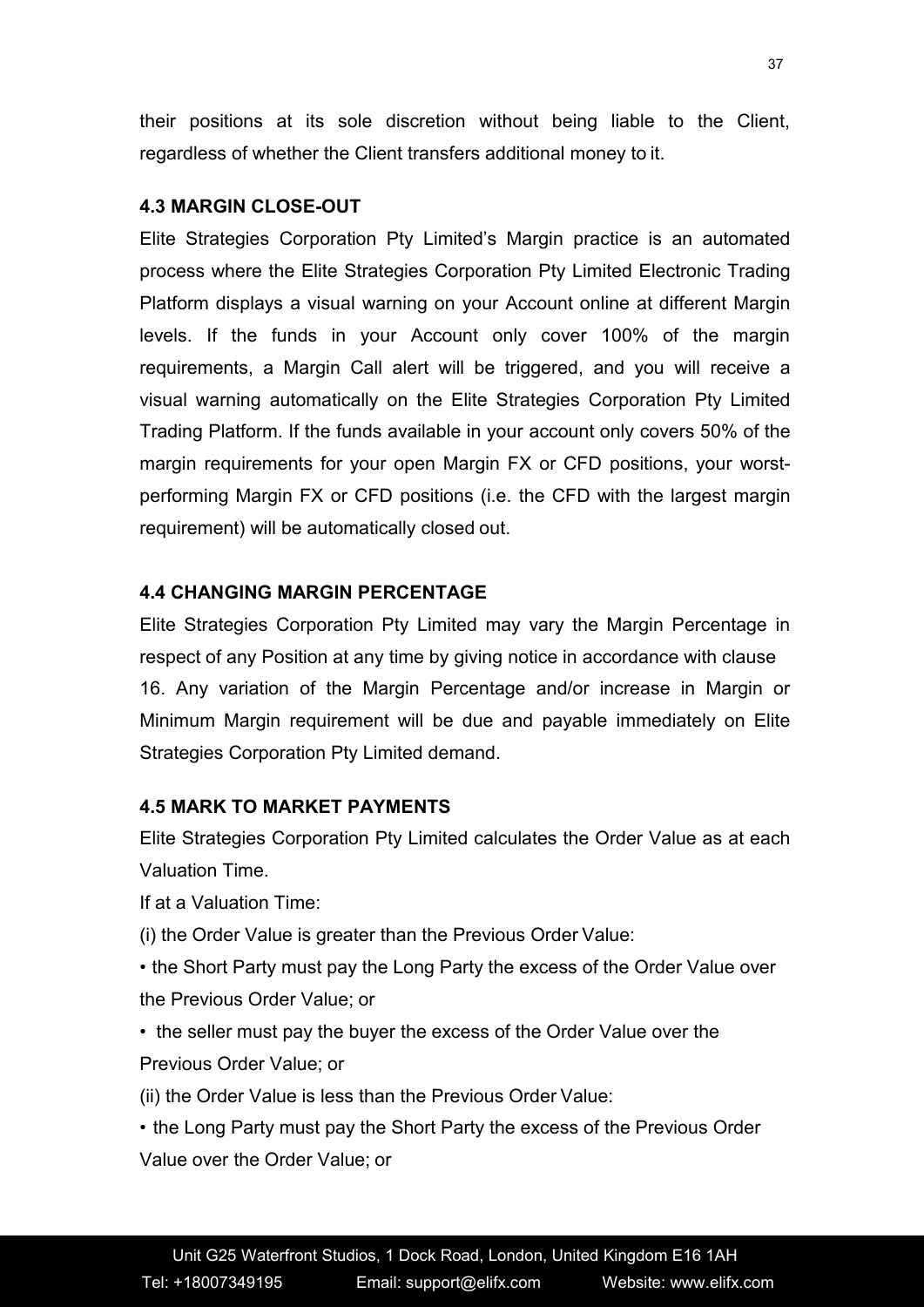• the buyer must pay the seller the excess of the Previous Order Value over the Order Value.

If on the Close-Out Date: (i) the Close-Out Value is greater than the Previous Order Value the Long Party must pay the Short Party the excess of the Previous Order Value over the Close-Out Value; and

(iii) the Close-Out Value is less than the Previous Order Value the Short Party must pay the Long Party the excess of the Previous Order Value over the Close-Out Value.

All Mark to Market Payments:

(i) Elite Strategies Corporation Pty Limited owes to the Client are credited to your account;

and

(ii) you owe to us are debited from your account, on the Same Day as the relevant Valuation Time or Close-out Date.

# **4.6 FORCED LIQUIDATION**

The Client is required to maintain a sufficient level of Margin. Elite Strategies Corporation Pty Limited reserves its rights to close out all Open Positions:

(i) if at any time the Deposit held by Elite Strategies Corporation Pty Limited is approaching or is no longer sufficient to cover the negative mark to market value of any or all Open Positions that the Client has open with Elite Strategies Corporation Pty Limited; or

(ii) at any time, and from time to time, Elite Strategies Corporation Pty Limited determines that the value of all of the Client's Open Positions represents a substantial net unrealized loss to the Client such that, in Elite Strategies Corporation Pty Limited's belief, the continued trading, or failure to Close Out, one or more of the Client's Open Positions will or is likely to materially prejudice the Client's Account Value. Elite Strategies Corporation Pty Limited shall have the right, at our sole discretion, to determine the Mark to Market value from time to time. In addition to other remedies available to Elite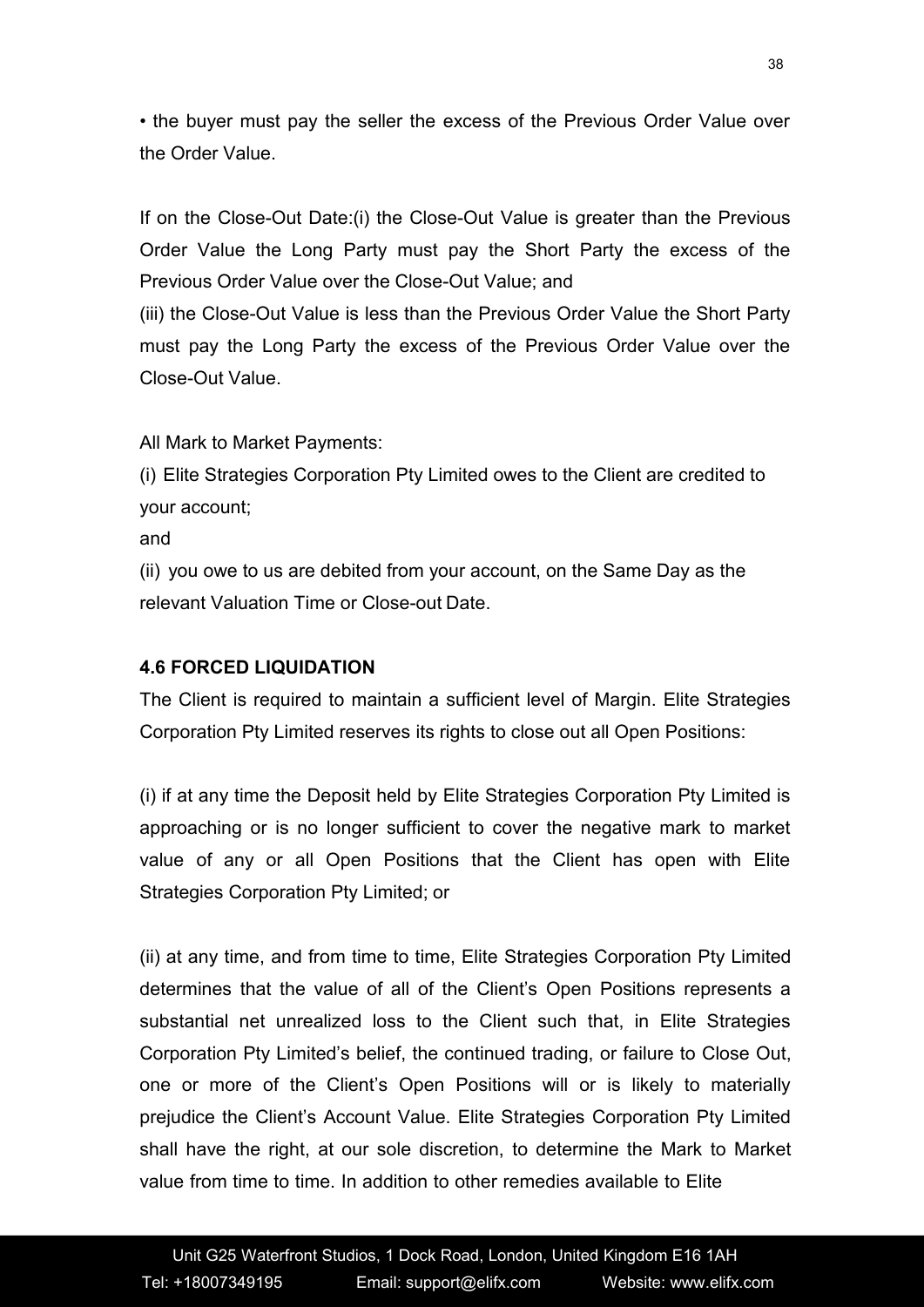Strategies Corporation Pty Limited, if the Client fails to pay any amount when due under this Agreement, or if a Default Event occurs, Elite Strategies Corporation Pty Limited has the right to terminate (by either buying or selling) any or all of the Client's Open Positions.

# **5. CHARGES AND CREDITS TO THE ACCOUNT**

# **5.1 INTEREST CHARGES ON OPEN MARGIN FX POSITIONS**

Where an Order for a Margin FX contract is held overnight, the Order is subject to a Swap Charge or Swap Credit determined by Elite Strategies Corporation Pty Limited in accordance with this clause:

(i) if the Client is the Long Party and the Bought Swap Rate ishigher than the Sell Swap Rate, Elite Strategies Corporation Pty Limited must pay you interest on the Open Position of any Orders at the rate that is the Bought Swap Rate minus the Sell Swap Rate;

(ii)

(ii) if the Client is the Long Party and the Bought Swap Rate is less than the Sell Swap Rate, the Client must pay Elite Strategies Corporation Pty Limited interest on the Open Position of any Orders at the rate that is the Bought Swap Rate minus the Sell Swap Rate;

(iii) if the Client is the Short Party and the Sell Swap Rate is higher than the Bought Swap Rate, Elite Strategies Corporation Pty Limited must pay the Client interest on the Open Position of any Orders at the rate that is the Bought Swap Rate minus the Sell Swap Rate; and

(iv) if the Client is the Short Party and the Sell Swap Rate is lower than the Bought Swap Rate, the Client must pay Elite Strategies Corporation Pty Limited interest on the Open Position of any Orders at the rate that is the Bought Swap Rate minus the Sell Swap Rate.

Where an Order for a Margin FX contract is held at the Close of Trade on a Wednesday, the Swap Charge or Swap Credit is adjusted to reflect interest rate changes in the Currency Pair until the following Monday. Where an Order for a Margin FX contract is held overnight, the Client agrees to pay Elite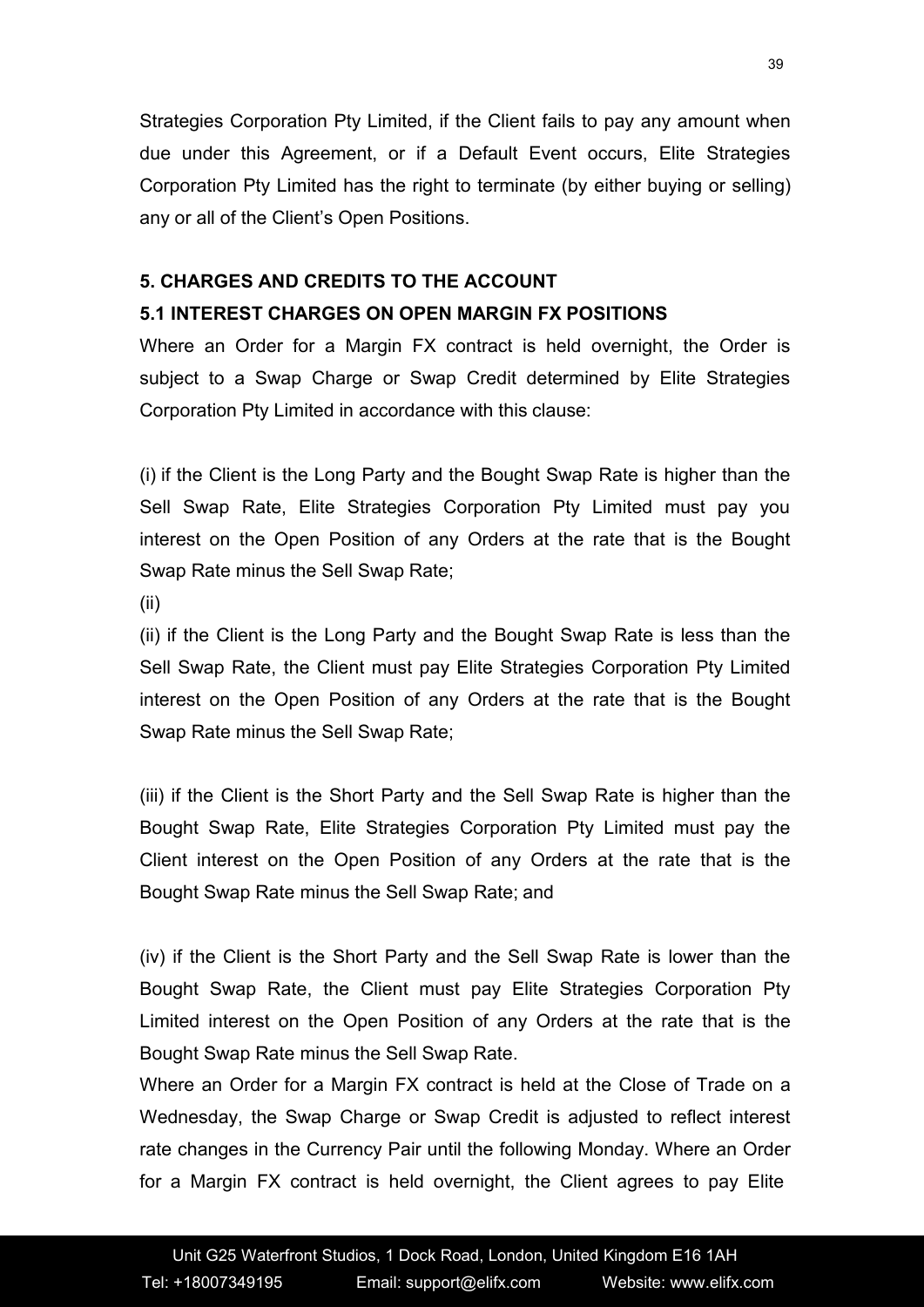Strategies Corporation Pty Limited a transaction fee of up to 10% of the value of the Swap Charge or Swap Credit. Swap Charges or Swap Credits and Elite Strategies Corporation Pty Limited's transaction fee are calculated and applied to your account at the beginning of the next Trading Day. No Swap Charge, Swap Credit or transaction fee is payable where an Order for a Margin FX contract is opened and closed on the same Trading Day.

# **5.2 INTEREST CHARGES ON OPEN SPOT CFD POSITIONS**

Where an Order for a Spot CFD is held overnight, the Order is subject to a Swap Charge or Swap Credit determined by Elite Strategies Corporation Pty Limited multiplying the value of the contract at the end of the Trading Day by the Reference Interest Rate and adjusted for any dividend in relation to the underlying asset or instrument. Where an Order for a Spot CFD is held at the Close of Trade on a Friday, the Swap Charge or Swap Credit is adjusted to reflect the cost of holding the position until the following Monday. Swap Charges or Swap Credits in relation to Spot CFDs are calculated and applied to your account at the beginning of the next Trading Day. No Swap Charge or Swap Credit is payable where an Order for a Spot CFD is opened and closed on the same Trading Day.

# **5.3 ROLLOVER CHARGES & CREDITS FOR OPEN FUTURES CFDPOSITIONS**

Where an Order for a Futures CFD is held overnight, the Order is not subject to a Swap Charge or Swap Credit. Where an Order for a Futures CFD is held at the Close of Trade on the Close-Out Date, the Order is automatically rolled over meaning that the contract is closed, and a new Order is created for the Futures CFD on the next Trading Day at the new contract price. Elite Strategies Corporation Pty Limited will not automatically roll over an Open Position for a Futures CFD held at the Close of Trade on the Close-Out Date unless Elite Strategies Corporation Pty Limited has provided reasonable notice to the Client of the Close-Out Date and the position remains open after this date. Where an Order for a Futures CFD is held at the Close of Trade on the Close-Out Date, an adjustmentwill be applied to the Client's account to reflect the difference between the old contract price and the new contract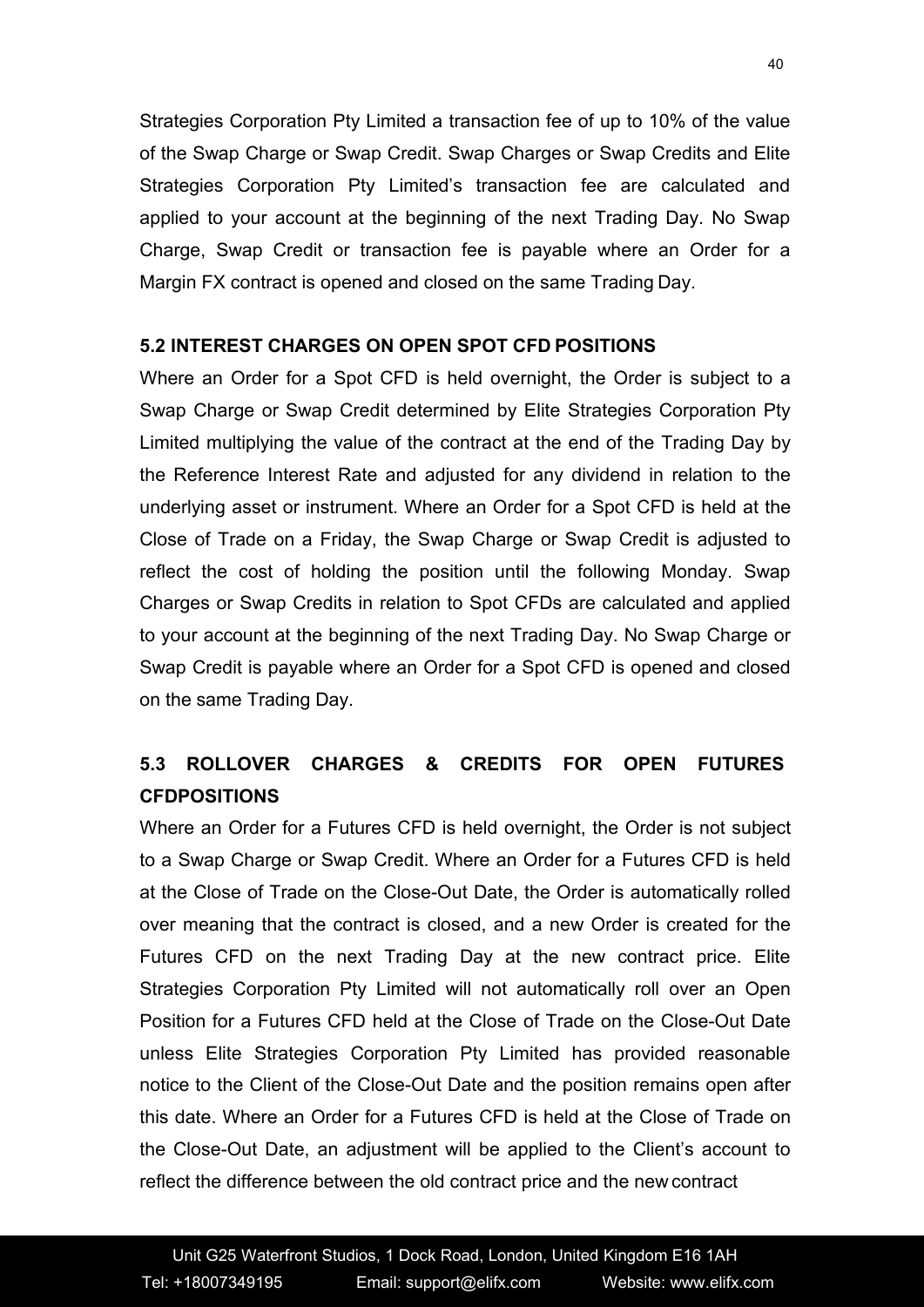price for the Futures CFD less an administration fee of 2.5 basis points payable to Elite Strategies Corporation Pty Limited. Cash adjustments will be applied to the Client's account on the first Trading Day of the new contract.

#### **5.4 COMMISSIONS FEES AND EXPENSES**

In addition to any other fees or charges set out in these Terms, the Client agrees to pay:

(i) an amount equal to any other fee charged or levied on Elite Strategies Corporation Pty Limited, or other expense incurred by Elite Strategies Corporation Pty Limited, arising from any action taken pursuant to this Agreement; and

(ii) all relevant taxes and expenses incurred by the Client in connection with this Agreement.

The Client confirms and acknowledges that Elite Strategies Corporation Pty Limited is, without limiting its powers to recover amounts owing by the Client to Elite Strategies Corporation Pty Limited in any other way, permitted to deduct, without further reference to the Client, charges relating to any services provided by Elite Strategies Corporation Pty Limited including administration charges (including but not limited to fees associated with returned cheque, payment processing, debt collection and telephone transcript copies), charges relating to the use of the Online Services and any transaction fees charged to Elite Strategies Corporation Pty Limited by others with respect to the Client's transactions including, but not limited to tracing fees. Elite Strategies Corporation Pty Limited may in its absolute discretion waive or reduce fees or transaction charges, for individual clients or for classes of clients, for any length of time, with or without conditions, without notice. The Client acknowledges that should they affect an Order with Elite Strategies Corporation Pty Limited, the Client must pay all transaction charges, fees, settlements, interest and any other amounts due under this Agreement on demand by Elite Strategies Corporation Pty Limited in cleared funds or otherwise as required in accordance with the terms of this Agreement. The Client agrees that Elite Strategies Corporation Pty Limited may at any time share transaction fees and charges with any other persons without being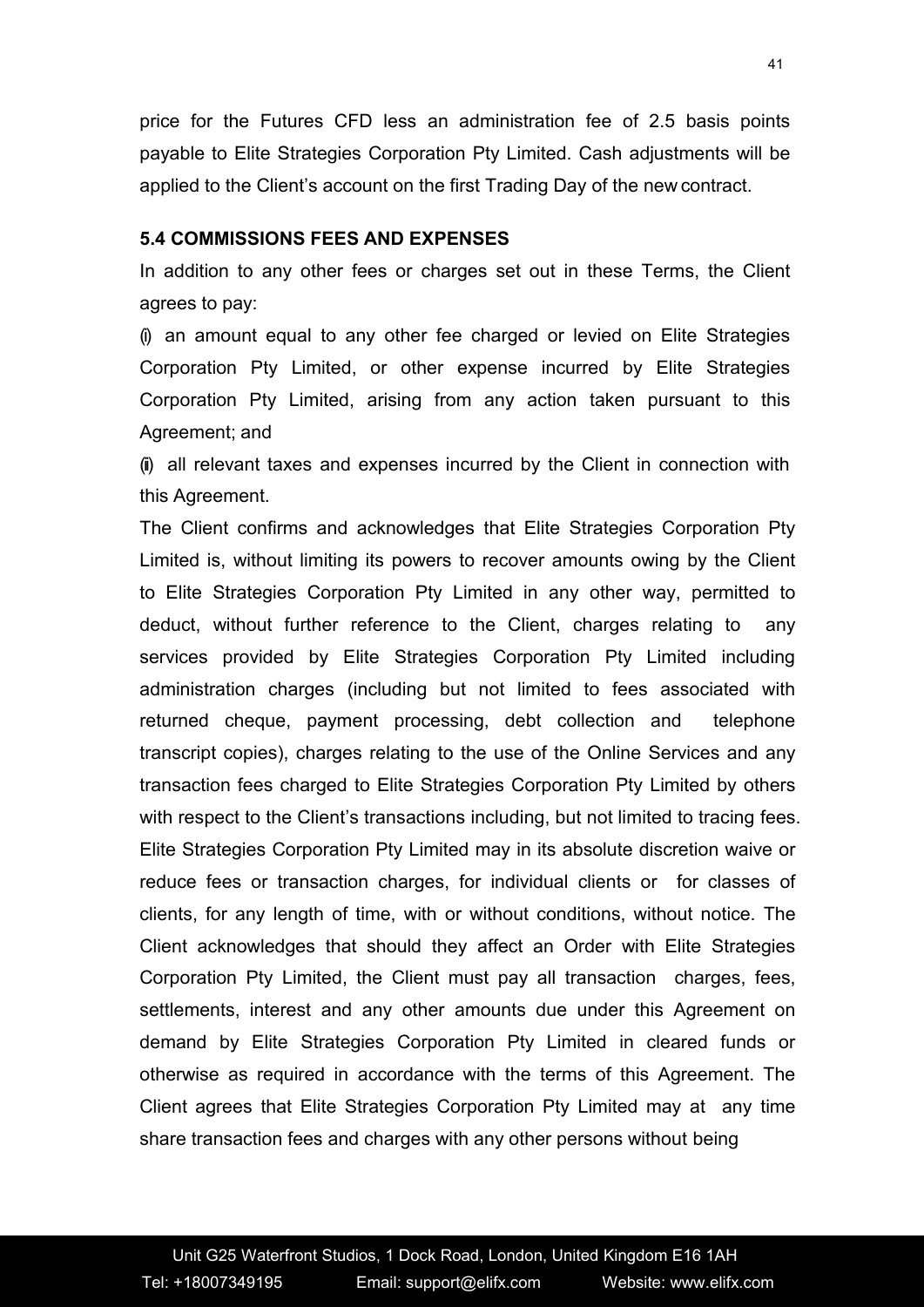required to disclose the sharing of such fees and charges to the Client unless such disclosure is required by Law.

#### **5.5 SWAP FREE OR ISLAMIC ACCOUNT**

Clients who hold a Swap Free Account will be charged an administrative fee instead of being credited or debited with a Swap Charge when holding a position overnight. Elite Strategies Corporation Pty Limited reserve the right to change the administration charges from time to time. Apart from this difference, Swap-Free Accounts have exactly the same trading conditions and terms as Elite Strategies Corporation Pty Limited's regular Client accounts. If a Client holds an existing regular account and wishes to convert that account to a Swap Free Account, the client must make a request in writing to our support team. The conversion from a regular account to a Swap Free Account can only take place if all positions on the regular accounts are closed and the account is reconciled. Swap Free Accounts are to be used in good faith and, the Client may not use the Swap-Free Account to make profits from swaps or, not paying swaps. The Client may not request the payment of any Swap Credit amounts that have been lost as a result of converting Client account(s) into one or more Swap Free Accounts for the period during which the Client's account(s) have been converted into one or more Swap Free Accounts. Elite Strategies Corporation Pty Limited reserves the right to revoke or cancel a Swap Free Account without having to provide any reason. If Elite Strategies Corporation Pty Limited detect that a Swap Free Account is being abused by taking advantage of not paying swaps, in the form of, but not limited to; fraud, manipulation, cash-back arbitrage, carry trades, or other forms of deceitful or fraudulent activity with the usage of a Swap Free Account, then Elite Strategies Corporation Pty Limited reserves the right to take immediate action in the form of;

(i) with immediate effect, revoking all live trading accounts that are under suspicion of exploitation;

(ii) correction and recovery of accrued swaps and related accrued interest expenses and/or costs pertaining to and all of the Client's Swap-Free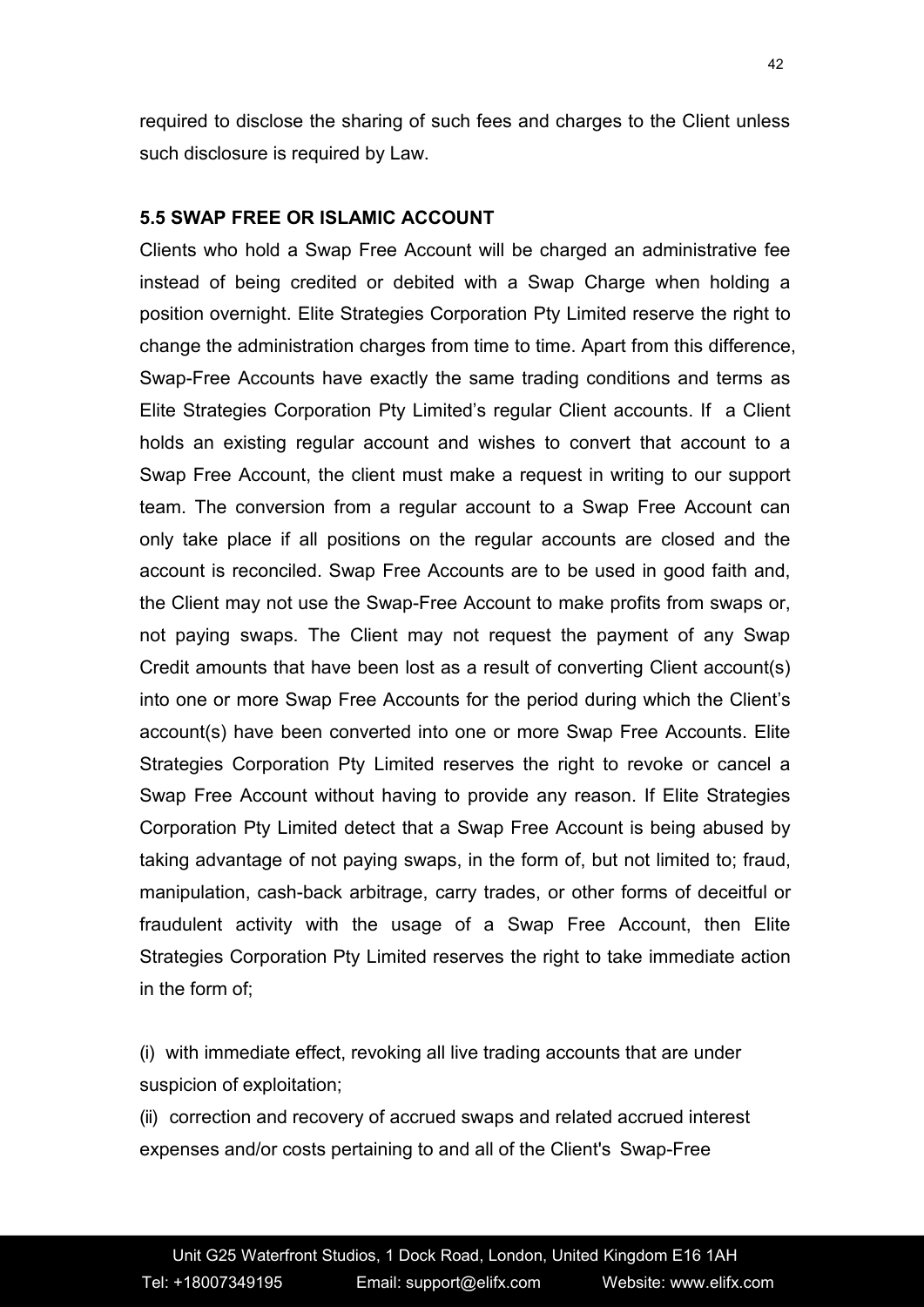Accounts for the period which the accounts were converted into Swap-Free Accounts;

(iii) with immediate effect, termination of the Agreement; and/or

(iv) with immediate effect, nullifying all trades carried out on client's trading accounts and canceling any profits earned or losses incurred on such client's trading accounts.

### **6. GUARANTEE**

A Client's obligations under the Agreement must be guaranteed:

(i) where the Client (including a trustee) is a company, by each director of the Company; and

(ii) in any other circumstance, where Elite Strategies Corporation Pty Limited determines, in its absolute discretion, that such guarantee is required. The Guarantor acknowledges that Elite Strategies Corporation Pty Limited is acting in reliance on the Guarantor incurring obligations and giving rights under this guarantee and indemnity. The Guarantor unconditionally and irrevocably guarantees to Elite Strategies Corporation Pty Limited compliance with their obligations in connection with the Agreement, including each obligation to pay money. If the Client does not comply with those obligations on time and in accordance with the Agreement, then the Guarantor agrees to comply with those obligations on-demand from Elite Strategies Corporation Pty Limited. A demand may be made whether or not Elite Strategies Corporation Pty Limited has made demand on the Client. The Guarantor indemnifies Elite Strategies Corporation Pty Limited against any liability or loss arising from, and any costs it incurs, if:

(i) the Client does not, or is unable to, comply with an obligation the Client has (including an obligation to pay money) in connection with the Agreement; or (ii) an obligation the Client would otherwise have under the Agreement (including an obligation to pay money) is found to be unenforceable; or

(ii) an obligation the Guarantor would otherwise have under clause 6 is found to be unenforceable; or

(iii) a representation or warranty by the Client in the Agreement is found to have been incorrect or misleading when made or taken to be made. The Guarantor agrees to pay amounts due under clause 6 on demand from Elite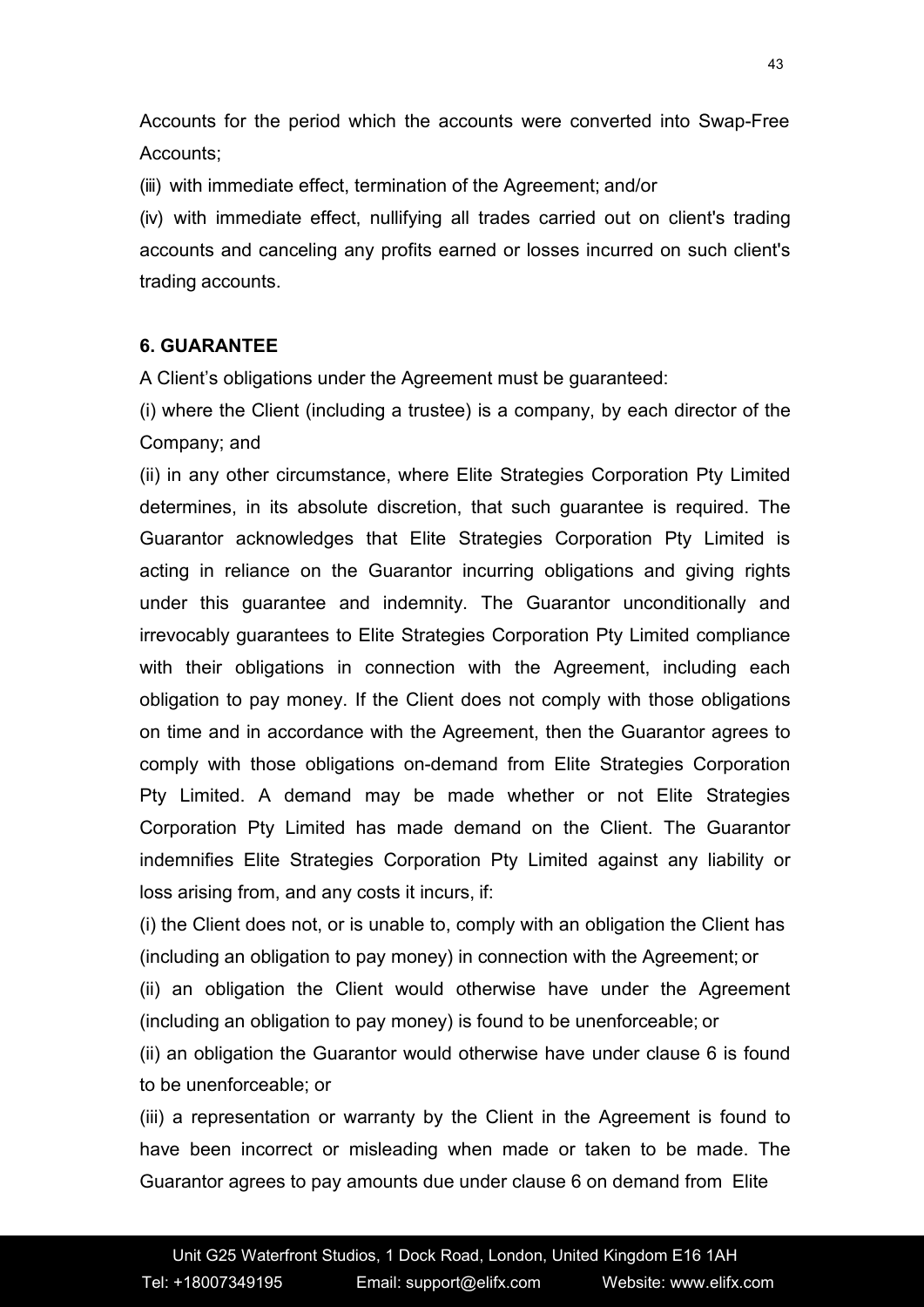Strategies Corporation Pty Limited. Elite Strategies Corporation Pty Limited need not incur expense or make payment before enforcing this right of indemnity. The guarantee in clause 6 is a continuing obligation despite any intervening payment, settlement or other thing and extends to all of the Client's obligations in connection with the Agreement. The Guarantor waives any right it has of first requiring Elite Strategies Corporation Pty Limited to commence proceedings or enforce any other rights against the Client orany other person before claiming from the Guarantor under this guarantee and indemnity. The Guarantor acknowledges that, before entering into this guarantee and indemnity, it:

(i) was given a copy of the Agreement (and all documents giving rise to your obligation in connection with the Agreement) and had full opportunity to consider their provisions;

and

(iii) is responsible for making itself aware of the Client's financial position and any other person who guarantees any of the Client's obligations in connection with the Agreement.

The Guarantor agrees to make payments under this guarantee and indemnity:

(i) in full without set-off or counterclaim, and without any withholding or deduction unless prohibited by law; and

(ii) in the currency in which the payment is due, and otherwise in United States dollars, in immediately available funds.

If the Guarantor makes a payment that is subject to any withholding or deduction, the Guarantor agrees to pay Elite Strategies Corporation Pty Limited such additional amount to ensure that the amount actually received by Elite Strategies Corporation Pty Limited equals the full amount Elite Strategies Corporation Pty Limited would have received had no withholding or deduction been made. The rights are given to Elite Strategies Corporation Pty Limited under this guarantee and indemnity, and the Guarantor's liabilities under it, are not affected by any act or omission of us or any other person. For example, those rights and liabilities are not affected by any act or omission:

(i) varying or replacing the Agreement;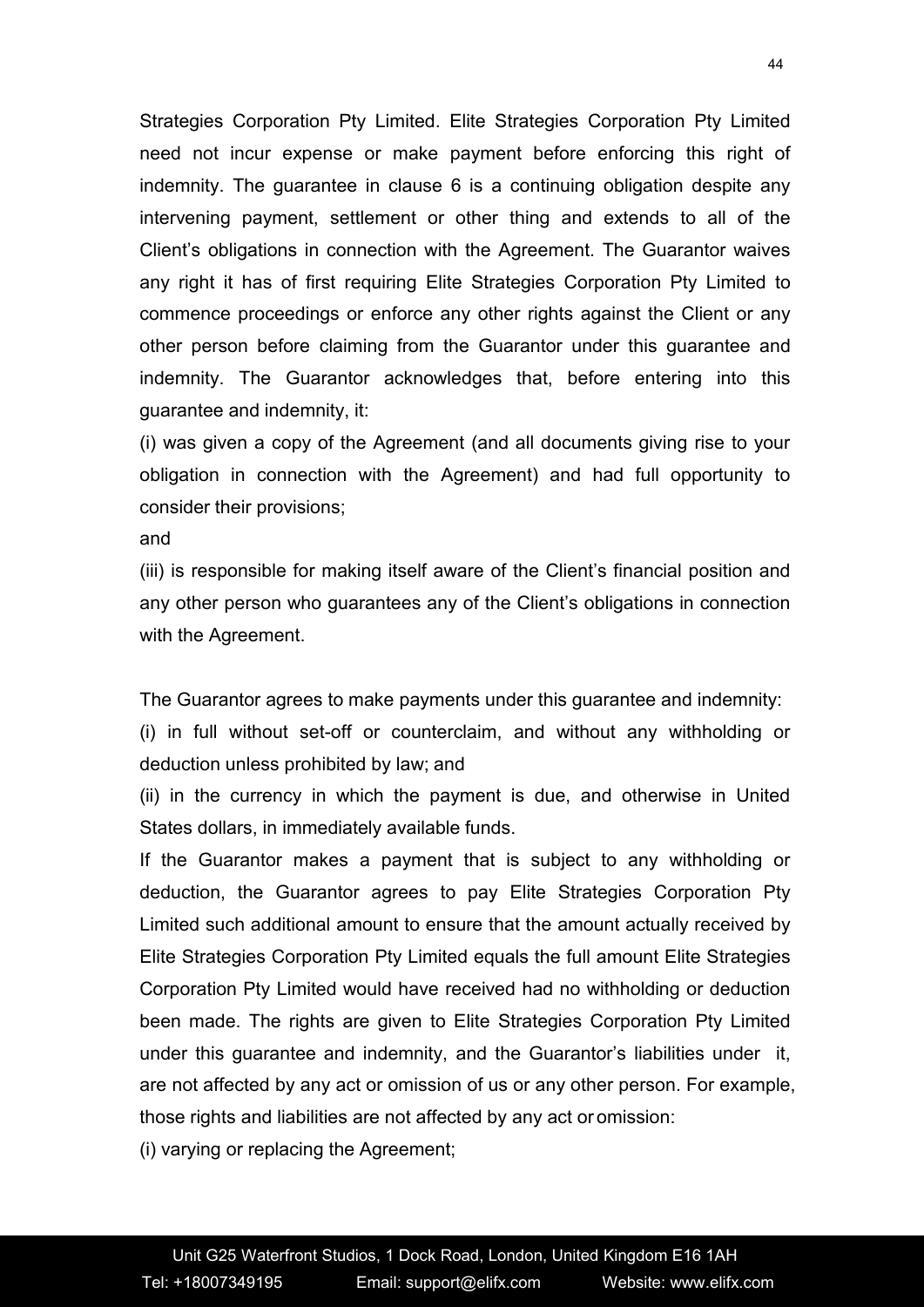(ii) releasing the Client or giving the Client a concession (such as more time to pay);

(iii) releasing any person who gives a guarantee or indemnity in connection with any of the Client's obligations;

(iv) by which a person becomes a Guarantor after the date of this guarantee and indemnity;

(v) by which the obligations of any person who guarantees any of the Client's obligations (including obligations under this guarantee and indemnity) may become unenforceable;

(vi) by which any person who was intended to guarantee any of the obligations does not do so, or does not do so effectively;

(vii) by which a person who is co-surety or co-indemnified is discharged under a Client Agreement or by operation of law;

(viii) a person dealing in any way with the Agreement or this guarantee and indemnity;

 $(ix)$  the death, mental or physical disability, or liquidation, administration or insolvency of any person including the Client or the Guarantor;

(x) changes in the membership, name or business of any person;

(xi) acquiescence or delay by Elite Strategies Corporation Pty Limited or any other person. As long as any obligation is required, or maybe required, to be complied with in connection with this guarantee and indemnity, the Guarantor may not, without our consent:

(i) reduce its liability under this guarantee and indemnity by claiming that the Client or any other person has a right of set-off or counterclaim against Elite Strategies Corporation Pty Limited Global Technologies

Limited; or

(ii) exercise any legal right to claim to be entitled to the benefit of another guarantee, indemnity, mortgage, charge or other encumbrance given in connection with the Agreement or any other amount payable under this guarantee and indemnity; or

(iii) claim an amount from the Client, or another guarantor (including a person who has signed the Application Form as a "Guarantor") under a right of indemnity; or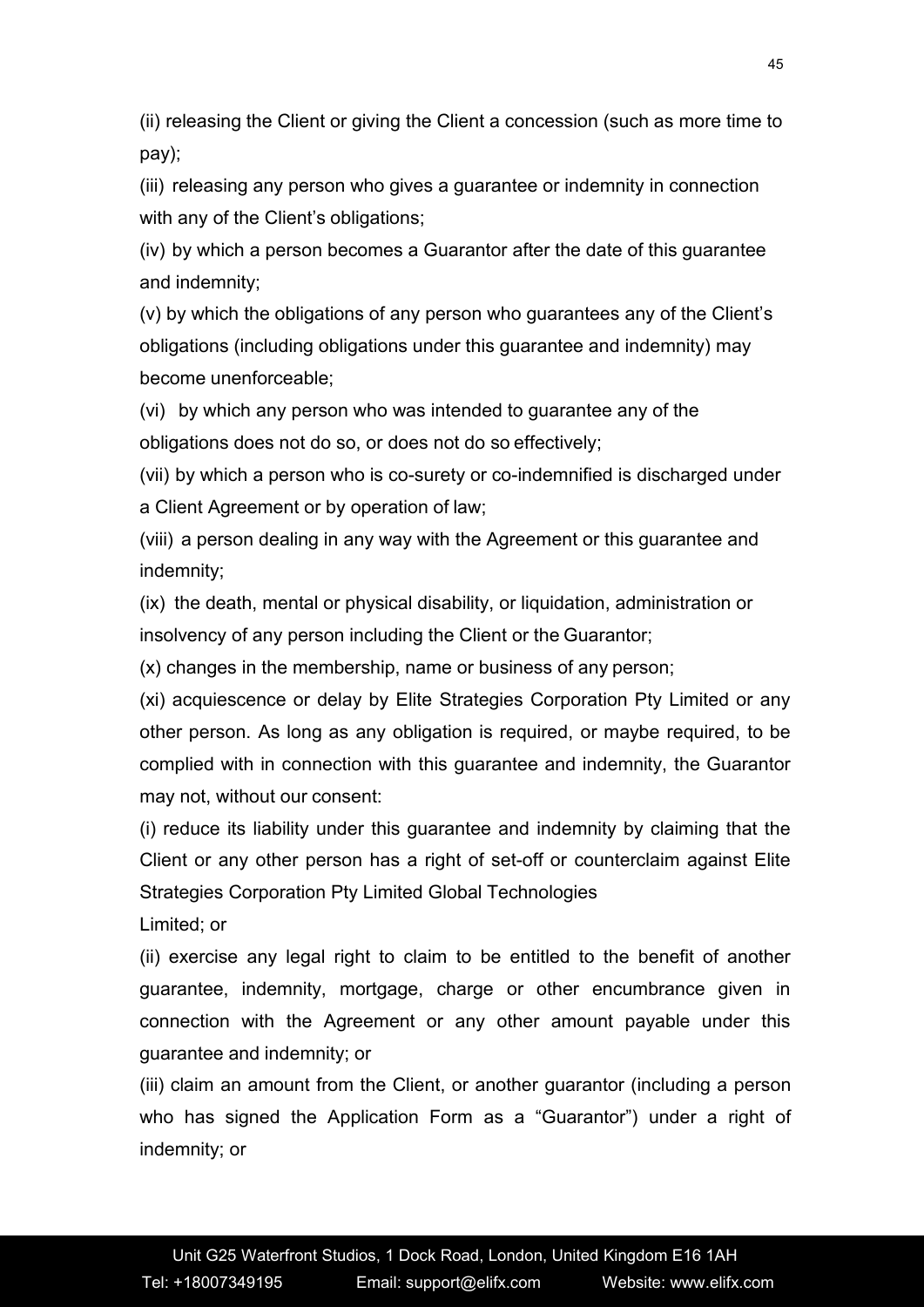(iv) claim an amount in your liquidation, administration or insolvency or of another guarantor of any of your obligations (including a person who has signed the Application Form as a "Guarantor").

#### **7. CORPORATE ACTIONS**

If a Corporate Action occurs, Elite Strategies Corporation Pty Limited will reasonably determine what adjustment, if any, should be made to an Order to account for the dilute or contrafactive effect of any such event to preserve the economic equivalent of such Orders prior to the relevant event or to reflect the effect of such event on such Orders. Any such adjustments will be effective as of a date reasonably determined by us.

Elite Strategies Corporation Pty Limited will not make dividend payments. If a Client is the Long Party for a Share CFD which goes ex-dividend, Elite Strategies Corporation Pty Limited will credit the Client's account with a cash adjustment to reflect the impact of the dividend on the Orders. The amount of the adjustment will depend on the amount of the gross dividend on the relevant number of Share CFDs on the ex-dividend date. If a Client is the Short Party for a Share CFD which goes ex-dividend, Elite Strategies Corporation Pty Limited will debit the declared cash dividend from the Client's account. The amount of the adjustment will depend on the amount equal to the gross dividend on the relevant number of Share CFDs on the ex-dividend date. If an underlying asset to which an Open Position relates is subject to a Merger Event, Elite Strategies Corporation Pty Limited reserves the right to close any or all affected Open Positions at anytime during the Merger Event. Elite Strategies Corporation Pty Limited will not close any Open Position that is subject to a Merger Event unless it has provided reasonable notice to the Client of a deadline for the Client to close their Open Position and the position remains open after this deadline. Elite Strategies Corporation Pty Limited reserves the right to adjust the opening price of any Financial Product that is subject to a Merger Event to reflect any cash portion of the offer or to amend the size to reflect any corresponding adjustment to the underlying asset caused by the Merger Event and/or to close the affected Open Positions and reopen a new position reflecting the new underlying asset that has been created. Any such adjustments will be effective as of a date reasonably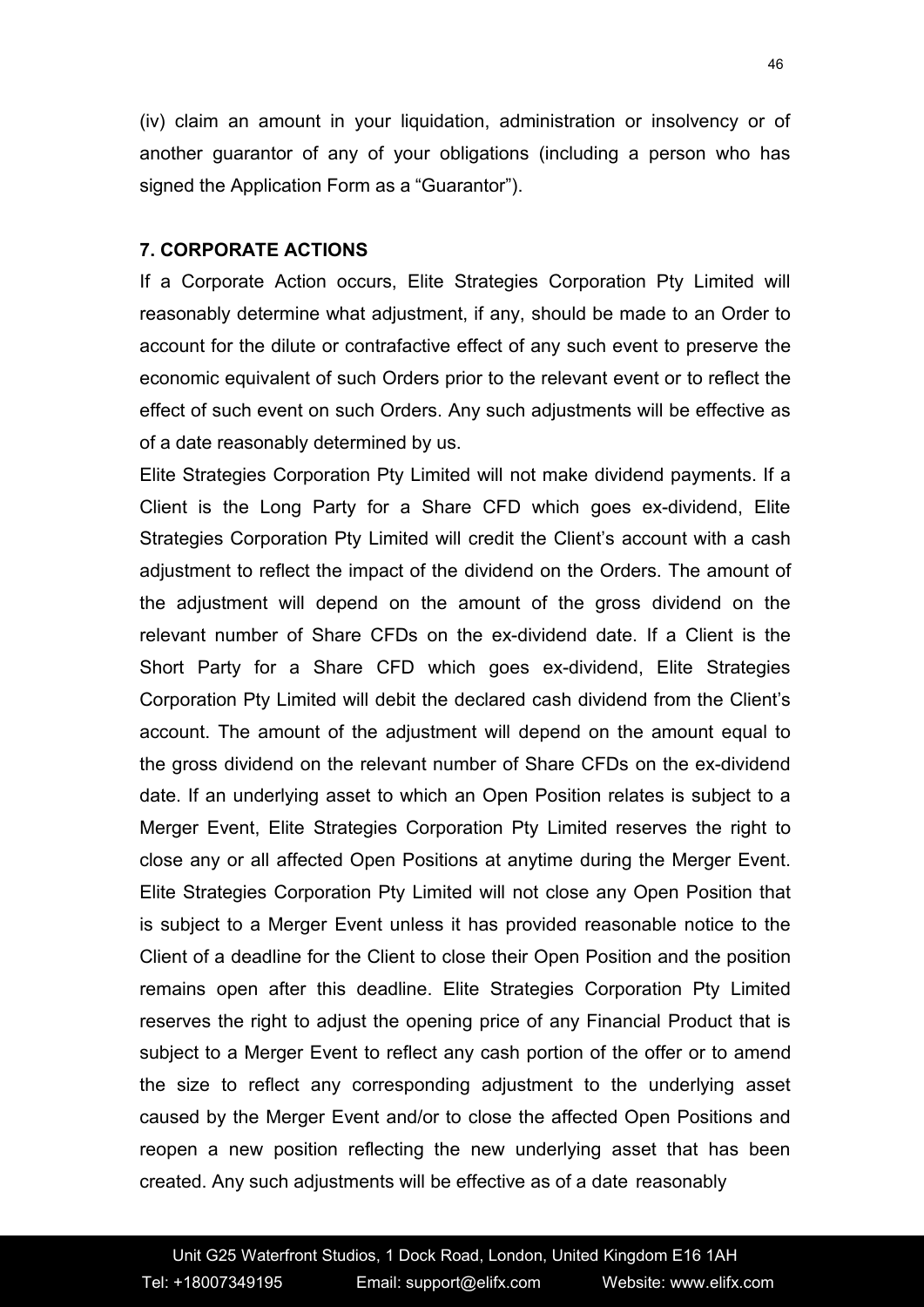determined by us. If Elite Strategies Corporation Pty Limited Global Technologies Limited determines that no adjustment can be made under this clause 7(g) which would produce a commercially reasonable result, Elite Strategies Corporation Pty Limited may close your Open Position at the Close- Out Value on a date reasonably determined by us. Where the Client is the Long Party for a Share CFD in relation to a US stock or security, and the Share CFD goes ex-dividend, Elite Strategies Corporation Pty Limited is required by US tax legislation to withhold 30% of the cash adjustment to reflect the impact of the declared dividend. Elite Strategies Corporation Pty Limited will remit the amount withheld to its liquidity provider who will account the withheld amounts to the proper US authorities. Clients can view amounts withheld for US tax legislation purposes from their account.

#### **8. TRADING SUSPENSION AND DISRUPTION**

If, at any time:

(i) trading in any Underlying Asset on any exchange is suspended or halted; or

(ii) trading is suspended or halted on any exchange which restricts trading with any relevant index so that Elite Strategies Corporation Pty Limited is unable to determine the price of the Underlying Asset, then Elite Strategies Corporation Pty Limited will take the price of the Underlying Asset as being the last traded price before the trading suspension or halt. If the suspension or halt continue for 5 Business Days, Elite Strategies Corporation Pty Limited at its discretion may Close-Out your part or all of your Positions. When this happens, Elite Strategies Corporation Pty Limited will decide the Close-Out date and the Close-Out value of your Contract in good faith (the Close-Out value will be the Underlying Asset price x the number of Contracts).

Elite Strategies Corporation Pty Limited reserves the right at all time during any marketing limitations, suspension or disruption to adjust the price of any affected Underlying Asset.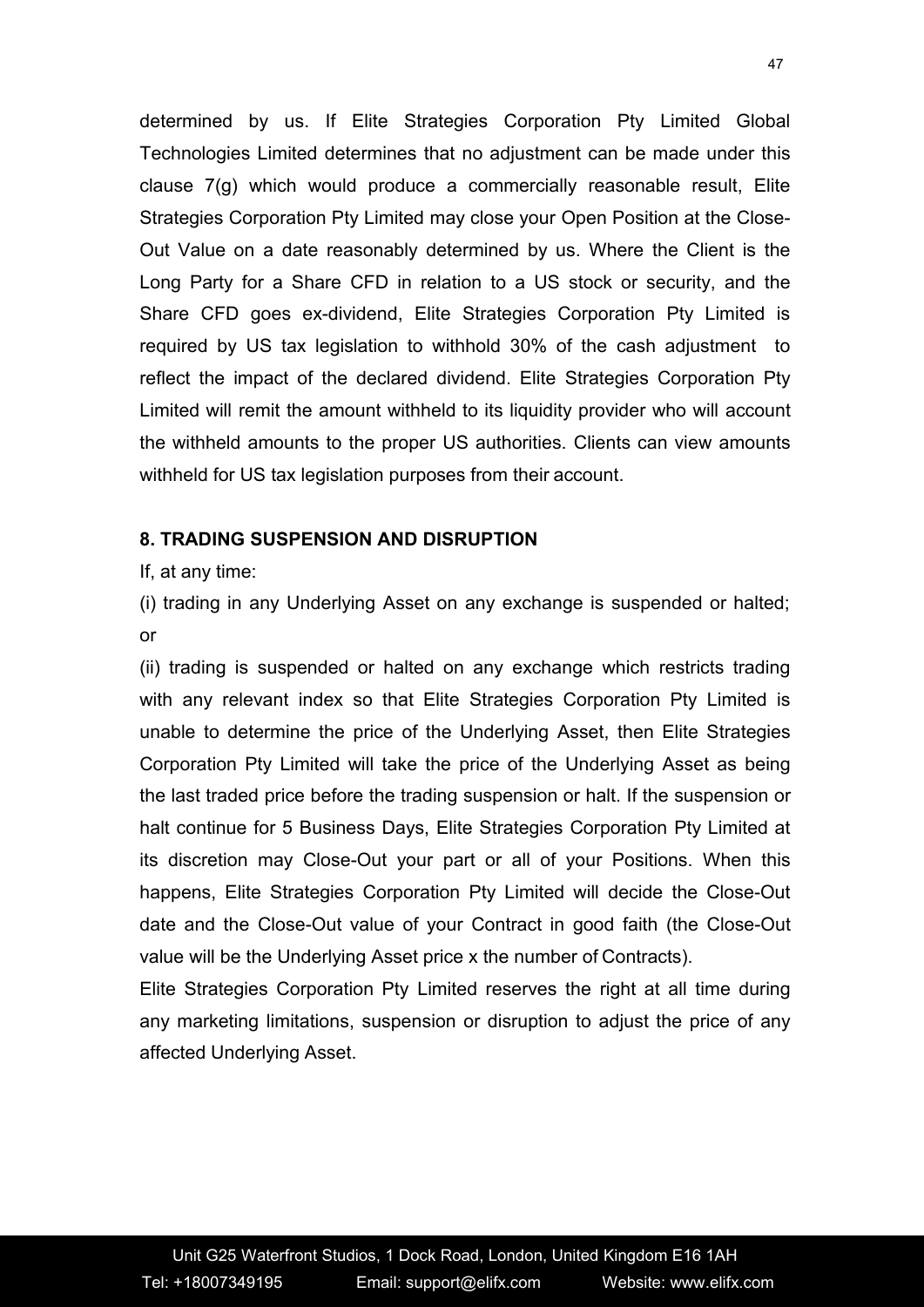#### **9. AMENDMENT, ASSIGNMENT AND TERMINATION**

## **9.1 AMENDMENT**

The terms of this Agreement and any transactions under it may be amended by Elite Strategies Corporation Pty Limited at any time. Elite Strategies Corporation Pty Limited will provide Notice to the Client of any such amendment. The Client agrees to be bound by the terms of such an amendment on the earlier of:

(i) ten (10) Days after Elite Strategies Corporation Pty Limited has issued a notification to the Client; or

(i) on the date of the Client entering any Order after the amendment.

Any other amendments must be agreed to in writing between Elite Strategies Corporation Pty Limited and the Client. At no time shall either party enter into commitments for or in the name of the other party or use their intellectual property for any purpose whatsoever. Except as specifically provided for in this Agreement, neither party will:

 $(i)$  use the other party's name or intellectual property without the prior written approval of the other party; or

(ii) represent itself as being affiliated with, or authorized to act for, the other party.

### **9.2 ASSIGNMENT**

Any rights or obligations that the Client may have pursuant to this Agreement shall not be assigned, transferred, sold, or otherwise conveyed, except with the prior written consent of Elite Strategies Corporation Pty Limited. Elite Strategies Corporation Pty Limited may, however, transfer any rights or obligations it may have pursuant to this Agreement to another party without the consent of the Client including, without limitation, in connection with a sale or transfer of all or part of Elite Strategies Corporation Pty Limited's business to another person or entity.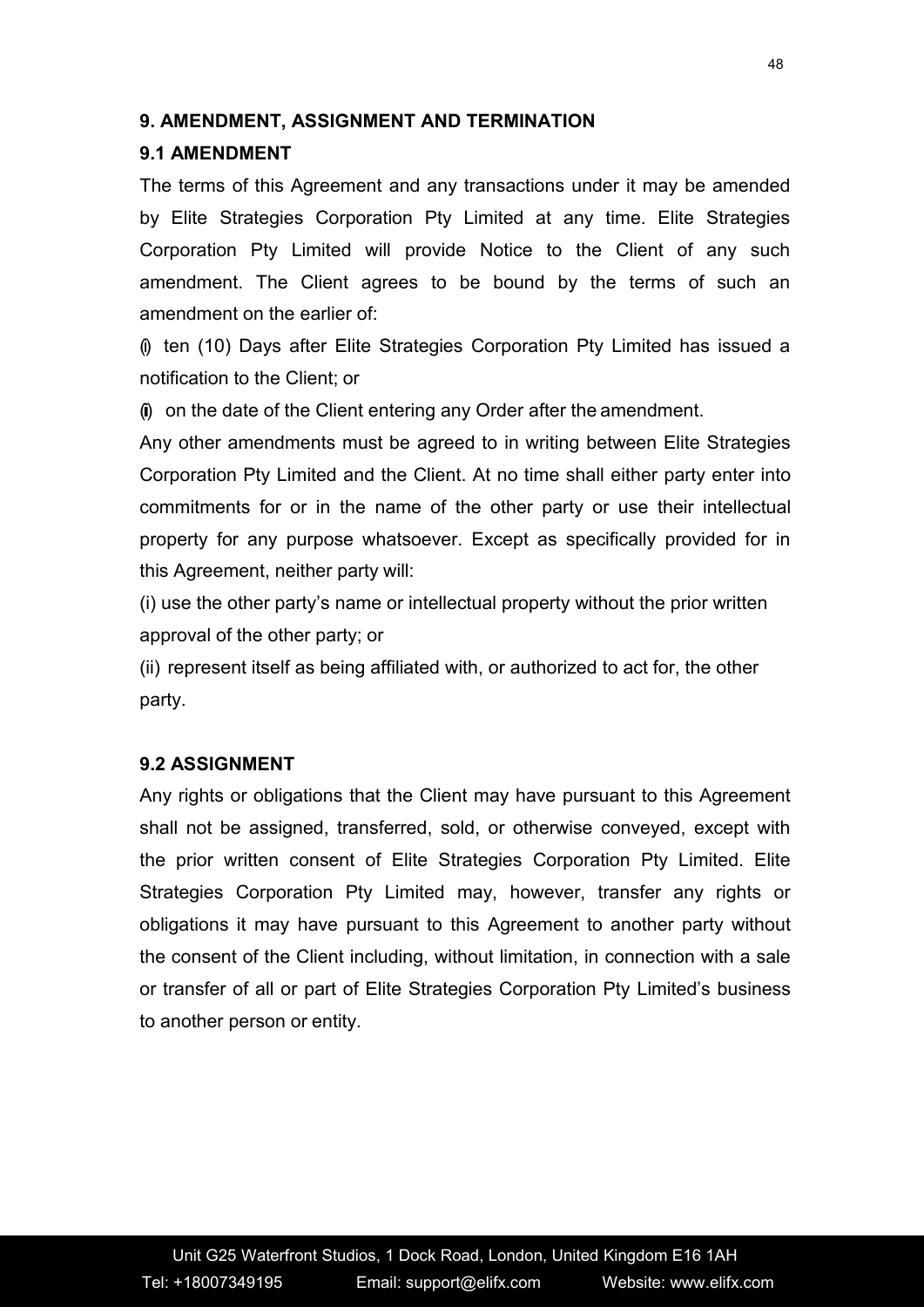#### **9.3 TERMINATION**

This Agreement may be terminated immediately by the Client or Elite Strategies Corporation Pty Limited Global Technologies Limited by Notice to the other in writing. However, termination by either party shall not affect any Order or other transaction previously entered into and shall not relieve either party of any outstanding obligations arising out of this Agreement, nor shall it relieve the Client of any obligations arising out of any Order entered into prior to such termination. In the event that Elite Strategies Corporation Pty Limited is made aware of or has reason to believe any of the following:

(i) that the Client has provided false or misleading information to Elite Strategies Corporation Pty Limited Global

Technologies Limited; or

(ii) that the Client has participated or is participating or has assisted or is assisting in money laundering or terrorist financing;

(iii) that the Client is being officially investigated by law enforcement and/or regulatory agencies;

(iv) that abnormal trading conditions exist;

(v) that Elite Strategies Corporation Pty Limited is unable to make prices in the relevant Order due to the unavailability of relevant market information for reasons beyond Elite Strategies Corporation Pty Limited's control;

(vi) that the Client may be in possession of "inside information" within the meaning of the Bank Secrecy Act;

(vii) a Default Event has occurred;

(viii) an Insolvency Event has occurred in respect of the Client,

then Elite Strategies Corporation Pty Limited, at its sole discretion, may terminate this Agreement immediately by Notice to the Client, and Elite Strategies Corporation Pty Limited shall be relieved of any obligations set out in this Agreement or arising out of the transactions contemplated by this Agreement, including any obligations arising out of any Order already placed with Elite Strategies Corporation Pty Limited. Within two (2) days of termination of this Agreement, the Client will return or destroy all materials received from Elite Strategies Corporation Pty Limited as per Elite Strategies Corporation Pty Limited's written instructions. Each party's duties of payment,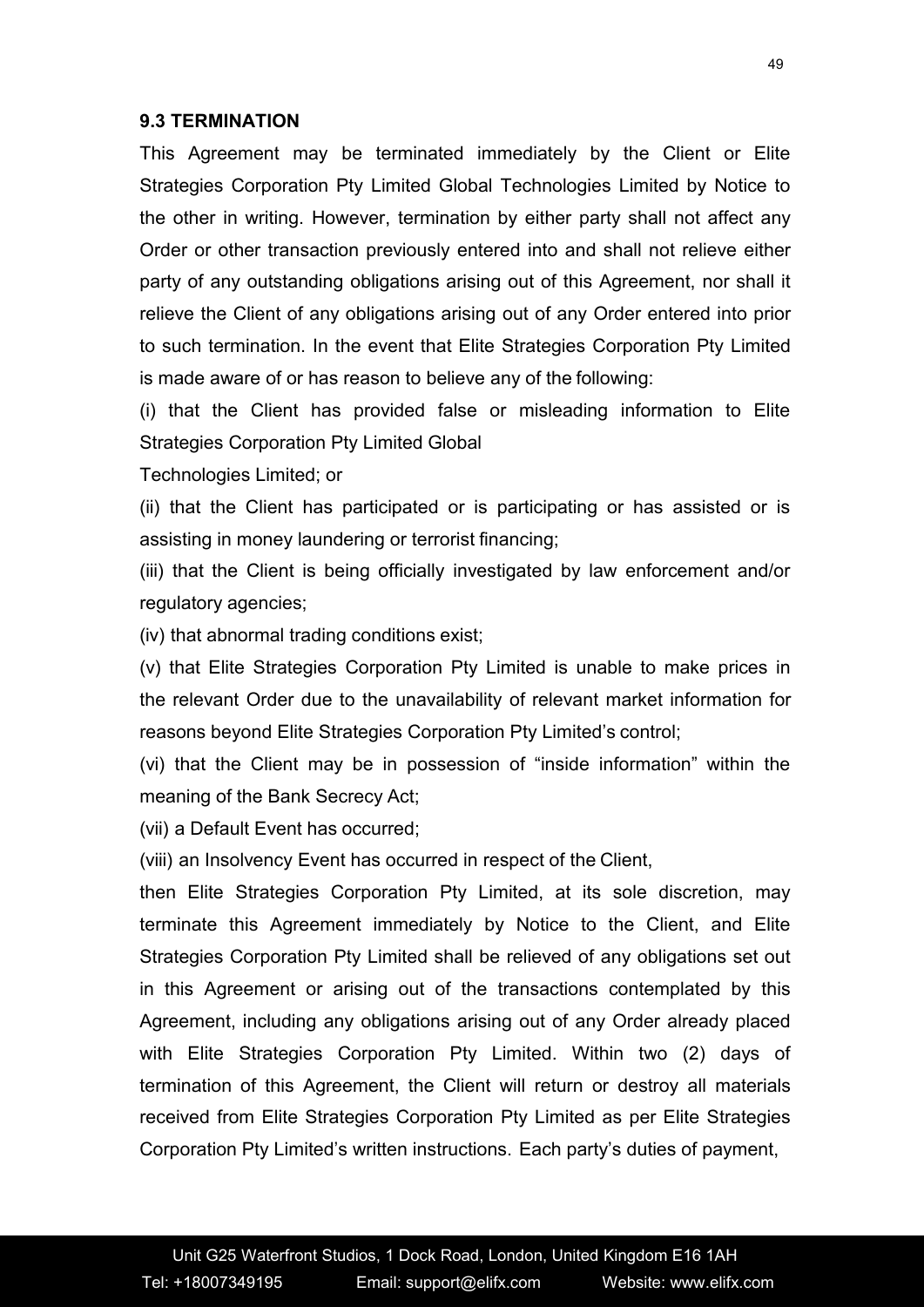delivery, and destruction of materials shall survive termination of this Agreement.

#### **10. SET-OFF AGAINST MONIES OWED**

In addition to other rights available to Elite Strategies Corporation Pty Limited, the Client authorizes Elite Strategies Corporation Pty Limited to:

(i) appropriate, transfer, credit, apply or pay monies that may be received by Elite Strategies Corporation Pty Limited or held by Elite Strategies Corporation Pty Limited on the Client's behalf in payment of any amounts which may be outstanding by the Client to Elite Strategies Corporation Pty Limited Global Technologies Limited or to an agent of Elite Strategies Corporation Pty Limited in a transaction effected on the Client's behalf; and

(ii) set-off against any amounts due to it by the Client, any amounts received by Elite Strategies Corporation Pty Limited from or on behalf of the Client including but not limited to monies received as Deposits or Margin Calls. Elite Strategies Corporation Pty Limited may determine the application of any amounts which are to be set-off at its own discretion.

Payments by the Client to Elite Strategies Corporation Pty Limited in accordance with this Agreement must be made without any set-off, counterclaim or condition and without any deduction or withholding for any tax or any other reason unless the deduction or withholding is required by applicable law. Should the Client be required to make any form of deduction in respect of tax from any payment to be made or if Elite Strategies Corporation Pty Limited is required to pay any tax in respect of any payment made in relation to this Agreement at the Client's request the Client agrees to keep Elite Strategies Corporation Pty Limited Global Technologies Limited indemnified against that tax and agrees to pay to Elite Strategies Corporation Pty Limited any additional amounts required to ensure Elite Strategies Corporation Pty Limited receives the full net amount that is equal to the amount Elite Strategies Corporation Pty Limited would have received had a deduction, withholding or payment of tax not been made. Deposits or Margin Calls deposited by the Client will not fall due for repayment until the Client's t between Elite Strategies Corporation Pty Limited and the Client are satisfied in full. Until this time, Deposits or Margin Calls will not constitute a debt due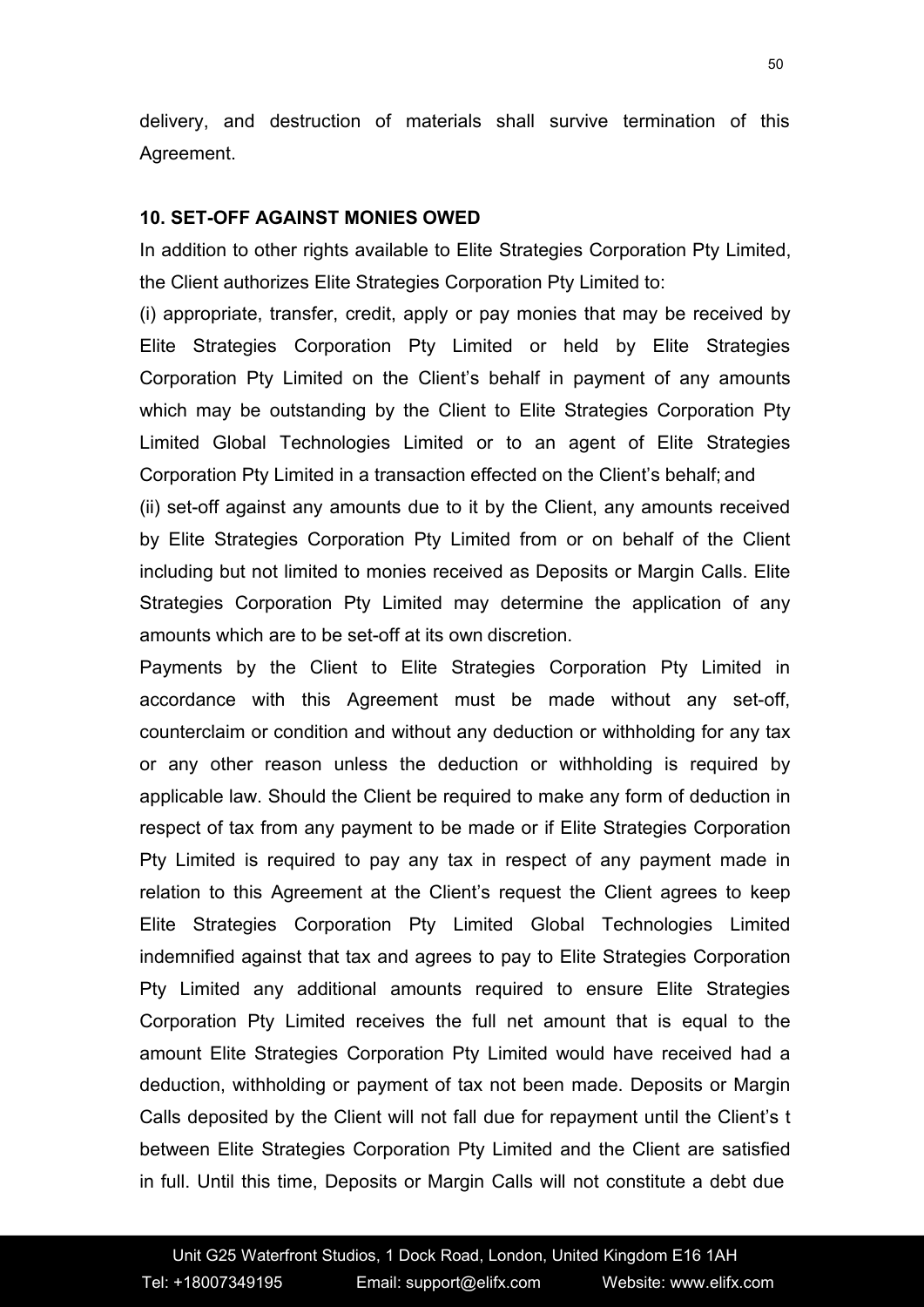from Elite Strategies Corporation Pty Limited to the Client nor will the Client have any right to receive payment of these funds. If the Agreement is terminated, the Client and Elite Strategies Corporation Pty Limited agree that the claims against each other are finally discharged by means of close-out netting. Elite Strategies Corporation Pty Limited will determine the Close-Out Values for each affected Order in its sole discretion. The final amount to be paid by one of the parties will be the difference between the payment obligations of the parties.

#### **11. NEGATIVE BALANCE PROTECTION**

The trading systems of Elite Strategies Corporation Pty Limited, are designed with safeguards to protect clients from encountering negative balances when trading under normal market conditions. All clients are provided with margin monitoring functionality. This functionality monitors the level of collateral should it drop below 100% of the required margin. In the event that it drops below 100%, the margin call mode will be triggered and maintained until the level of 50%. Should the margin level equal to, or drop below 50%, Elite Strategies Corporation Pty Limited will initiate the closing of current open positions, starting from the most unprofitable taking into account trading hours of particular instruments traded by the client. Positions will be closed automatically at the current market price. The clients can set personal limits for risk management purposes. Should a client incur a negative balance due to a "market gap", the client should inform the Elite Strategies Corporation Pty Limited support team. Elite Strategies Corporation Pty Limited will evaluate the inquiry and at its discretion, may credit the client's account with the amount of the negative balance where the debit was during the course of normal trading activity. This policy is available to Private Clients only.

**Clients are expected to maintain the appropriate levels of margin in the trading account at all times as the recommended method of risk management.**

NOTE: The provisions of this policy shall not apply to:

• Force Majeure Event understood as an act of God, war, terrorism, malicious damage, civil commotion, industrial acts, any exceptional market events, or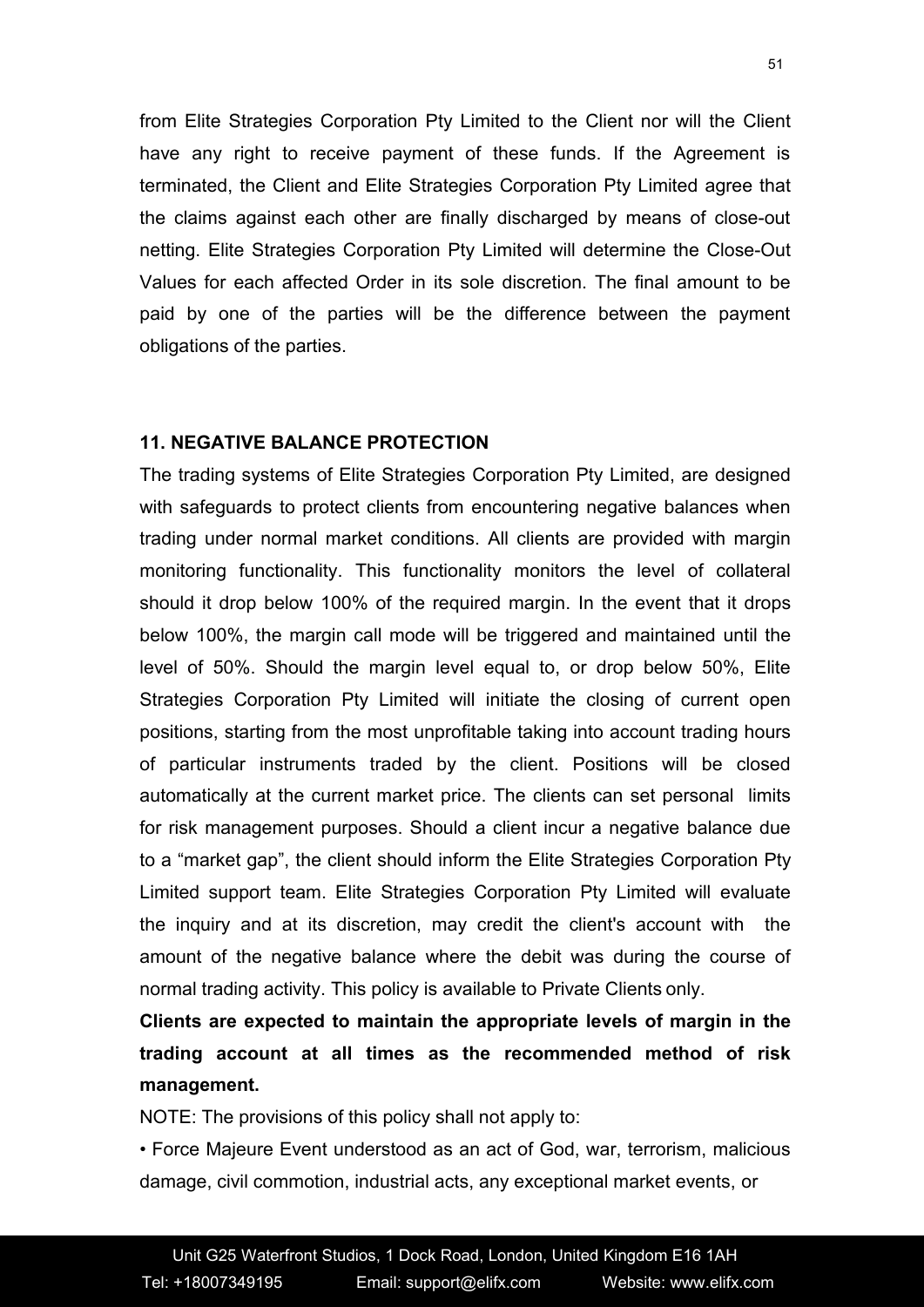acts and regulations of any governmental or supranational bodies or authorities which in the company's opinion prevent an orderly market in relation to Client's orders;

• in abnormal market conditions or exceptional market movements/volatility;

• where the negative balance is connected to or a result of, either direct or indirect, breach of any provision by the client of the Client Agreement of the company or from the breach of the market rules, including but not limited to the laws of the client's country of origin, client's country of residence or any country.

Negative balance accounts - Elite Strategies Corporation Pty Limited is entitled to combine the balances of any other accounts you hold with us, including any Joint Accounts to effect any set-off of amounts owing between you and Elite Strategies Corporation Pty Limited, pursuant to our terms and conditions or otherwise, in each case in order to reduce or remove the relevant negative balance before effecting the negative balance protection provisions set out in this clause.

#### **12. LIABILITY AND INDEMNITY**

The Client shall indemnify and hold Elite Strategies Corporation Pty Limited harmless from any and all liabilities, claims, costs, expenses and damages of any nature, including, but not limited to, reasonable legal fees and any fees and expenses incurred in connection with litigation, arising out of or relating to the Client's negligence or willful misconduct, the violation of any Law by the Client, or the breach by the Client of any provision of this Agreement or if a Default Event occurs. The Client also agrees to promptly pay Elite Strategies Corporation Pty Limited for all damages, costs and expenses, including reasonable legal fees and expenses, incurred by Elite Strategies Corporation Pty Limited in the enforcement of any of the provisions of this Agreement. Elite Strategies Corporation Pty Limited is not responsible for any delays, charges or loss incurred due to errors in the payment or as a result of a delay in funds reaching the Client's nominated account. The Client agrees to indemnify Elite Strategies Corporation Pty Limited and be liable for any losses or charges incurred by Elite Strategies Corporation Pty Limited arising from such error on the Client's behalf. Elite Strategies Corporation Pty Limited will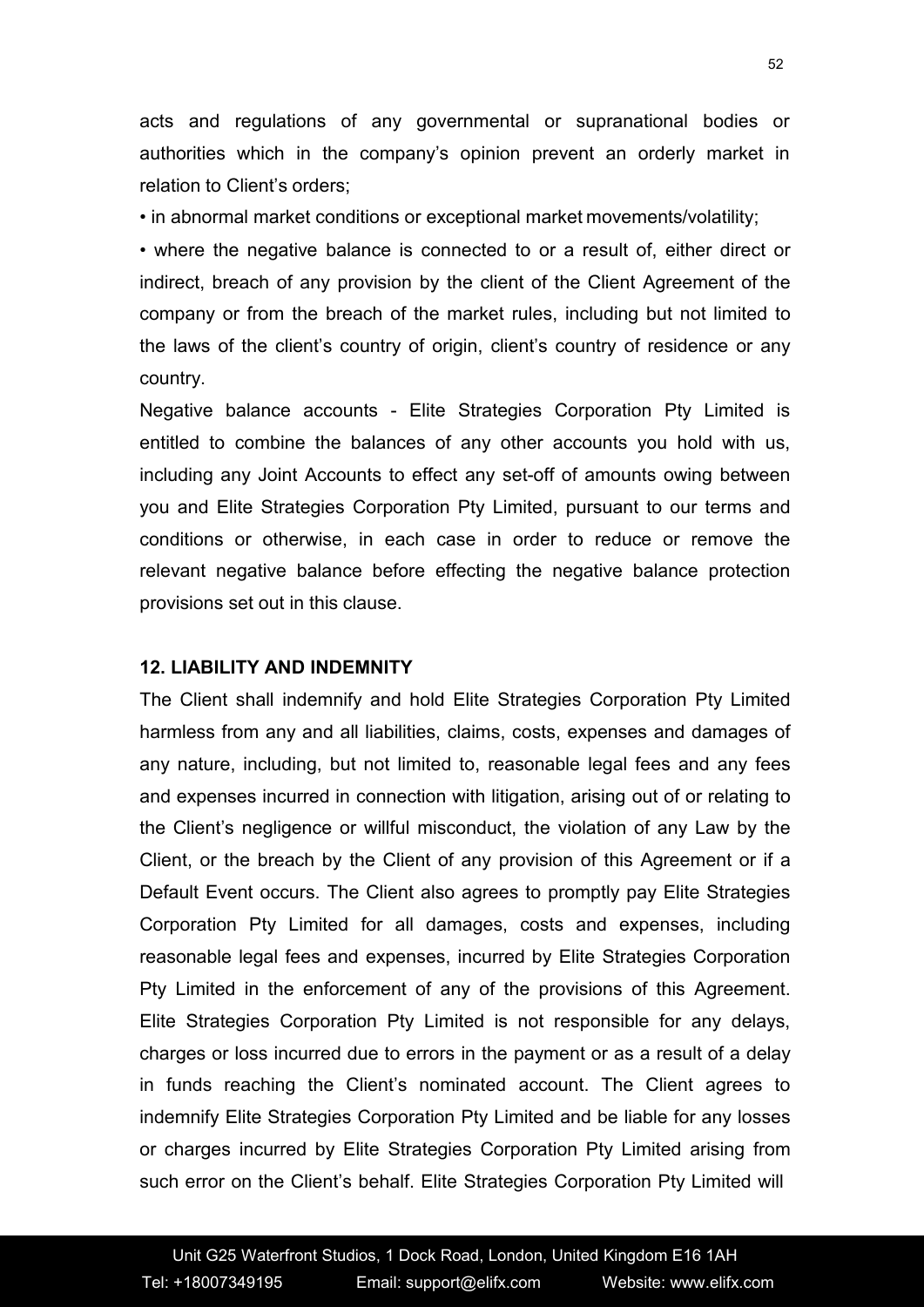not be liable under any circumstances for any direct, indirect or consequential loss (including any loss of profits) incurred by the Client as a result of any acts or omissions by a Third-Party. Nothing in this Agreement is intended to limit or exclude any liability Elite Strategies Corporation Pty Limited may owe the Client under any statutory rights the Client may have.

In calculating or mitigating its loss due to a Default Event, Elite Strategies Corporation Pty Limited is entitled to:

(i) crystalise, unwind, reverse, void, repair or close any Open Positions by closing any open Contracts; and/or

(ii) nominate the date on which the open Order is valued; and/or

(iii) nominate the methodology used to calculate the open Orders' value; and/or

(iv) take any other action that Elite Strategies Corporation Pty Limited determines to be reasonably necessary to protect its legitimate interests. The Client's obligations under this clause 13 shall survive the termination of this Agreement.

#### **13. INFORMATION AND CONFIDENTIALITY**

The Client acknowledges and agrees that Elite Strategies Corporation Pty Limited is permitted to carry out an electronic database search and search credit reference agencies in order to verify the Client's identity and credit standing. If such searches are carried out, Elite Strategies Corporation Pty Limited may keep records of the contents and results of such searches in accordance with all applicable Laws. Elite Strategies Corporation Pty Limited reserves the right to collect such information as is necessary from the Client to meet its obligations under applicable Anti-Money Laundering and Counter-Terrorism Financing Laws. Elite Strategies Corporation Pty Limited may pass on information collected from the Client and relating to transactions as required by applicable Anti-Money Laundering and Counter-Terrorism Financing Laws and is under no obligation to inform the Client it has done so.<br>Elite Strategies Corporation Pty Limited may undertake all such Anti-Money Laundering and Counter-Terrorism Financing checks in relation to the Client (including restricted lists, blocked persons and countries lists) as deemed necessary or appropriate by Elite Strategies Corporation Pty Limited.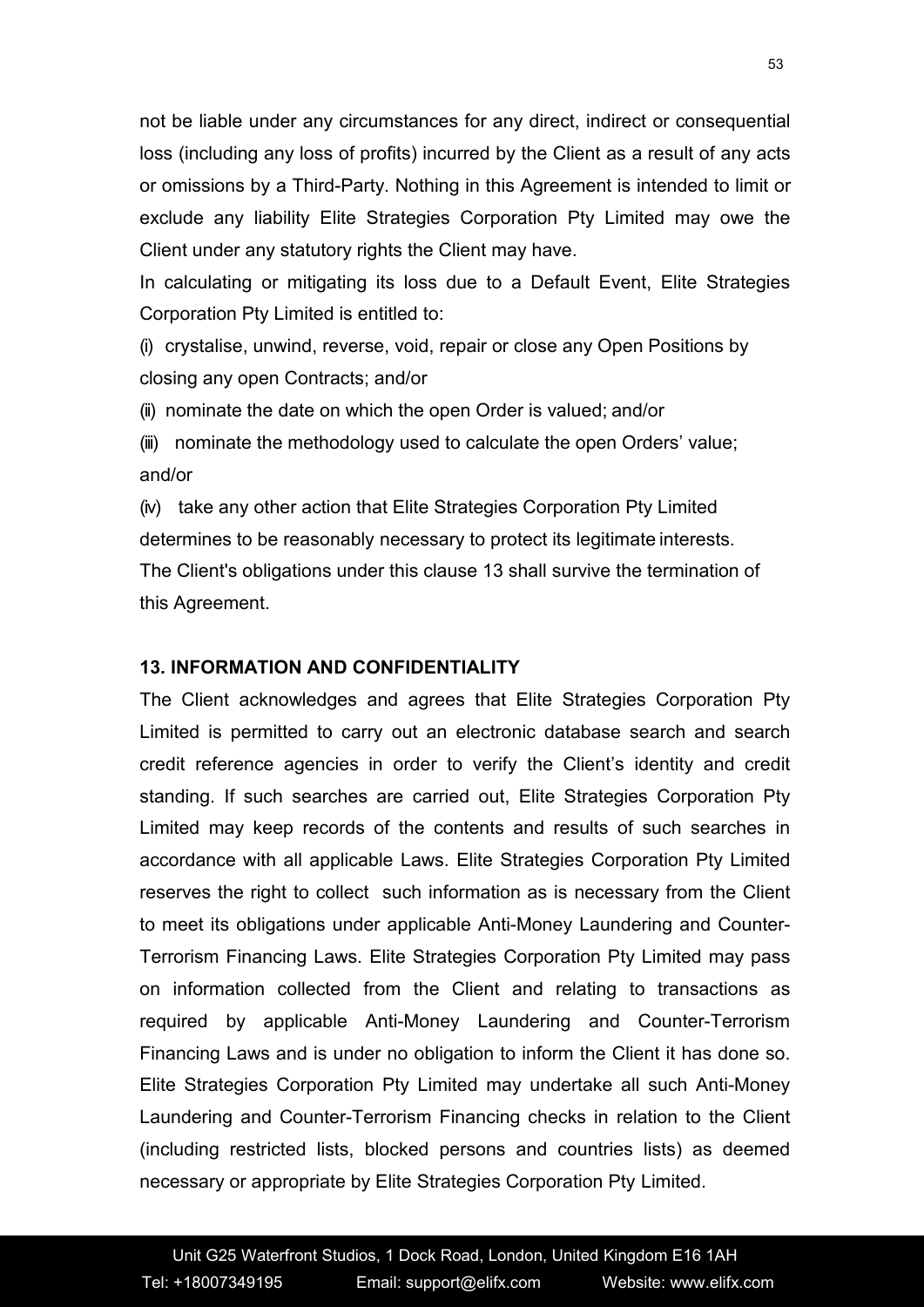Personal information collected by Elite Strategies Corporation Pty Limited is treated as confidential and is protected by the Data Protection Law*.* Elite Strategies Corporation Pty Limited will only collect personal information which is necessary to perform the services contemplated by this Agreement. Elite Strategies Corporation Pty Limited will treat the Client's personal information in accordance with its privacy policy, which the Client may obtain on the Website. Elite Strategies Corporation Pty Limited will use reasonable precautions to maintain the confidentiality of information Elite Strategies Corporation Pty Limited receives from the Client and material and/or data the Client provides, creates, inputs or develops in connection with the Client's use of the Elite Strategies Corporation Pty Limited services. Nonetheless, because such information, material and/or data may be provided through the internet, the Client hereby acknowledges and agrees that Elite Strategies Corporation Pty Limited cannot assure that such information, material and/or data will continue to be confidential. The Client accepts the risk of a Third- Party receiving confidential information concerning the Client and specifically releases and indemnifies Elite Strategies Corporation Pty Limited from any claim arising out of a Third-Party intercepting, accessing, monitoring or receiving any communication from a Client intended to be provided to Elite Strategies Corporation Pty Limited or from Elite Strategies Corporation Pty Limited intended to be provided to the Client. The Client acknowledges and agrees that Elite Strategies Corporation Pty Limited may disclose the Client's name and other personal and financial information about the Client, and any relevant details of an authorized User, to its employees, representatives, officers, agents, introducing brokers and affiliates, as well as to a governmental entity or self-regulatory authority, an internet service provider or any other Third-Party agent or service provider for any purpose related to offering, providing, administering or maintaining the Elite Strategies Corporation Pty Limited services, or to comply with applicable Laws. Due to the inherent risks in transferring currency between parties located in different countries, Elite Strategies Corporation Pty Limited takes measures to ensure that it is not participating or assisting in money laundering or terrorist financing. Law enforcement agencies and regulatory authorities may periodically inspect and require copies of Client information and business records held by Elite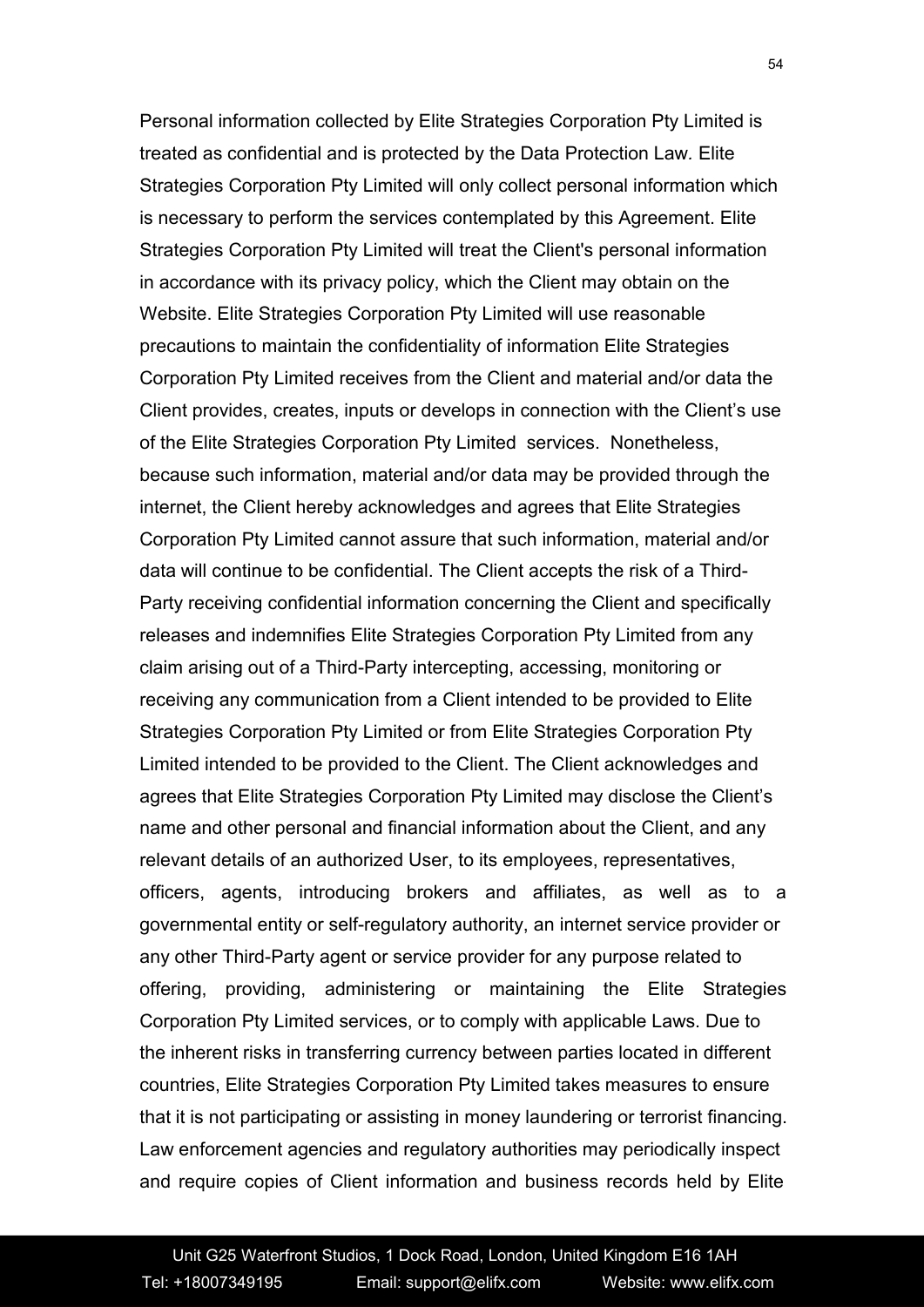Strategies Corporation Pty Limited, to ensure compliance with all applicable anti-money laundering and counter-terrorism financing laws. The Client should be fully aware that in appropriate cases all communications and information concerning the Client held by Elite Strategies Corporation Pty Limited, may be disclosed to and reviewed by law enforcement agencies and regulatory authorities. In addition, the Client agrees to comply with all applicable anti-money laundering and counter-terrorism financing laws, including, but not limited to, the requirement to obtain satisfactory evidence of the identity of any principal whom the Client may represent in any transaction entered into with Elite Strategies Corporation Pty Limited.

### **14. ELECTRONIC VERIFICATION TERMS AND CONDITIONS**

Elite Strategies Corporation Pty Limited is required by the anti-money laundering and counter-terrorism financing laws to verify a Client's identity before it can provide the Client with its services. Electronic verification allows Elite Strategies Corporation Pty Limited to verify a Client's identity by using electronic tools and external data sources. In order to verify a Client's identity electronically, Elite Strategies Corporation Pty Limited will request a Client's details (such as your name, address, date of birth) and details of their identification documents. By agreeing to these terms and conditions a Client agrees that

(i) Elite Strategies Corporation Pty Limited may use and disclose personal information for the purposes of electronic verification as described above.

(ii) It is an offence under anti-money laundering and counter-terrorism financing laws for a Client to provide false and misleading information about their identity.

#### **15. DISPUTE RESOLUTION**

Please refer to for further information on how we handle complaints under the Agreements. You acknowledge that our internal and external dispute resolution procedures don't prevent us from commencing proceedings in any other relevant jurisdiction for the enforcement of any complaintdetermination.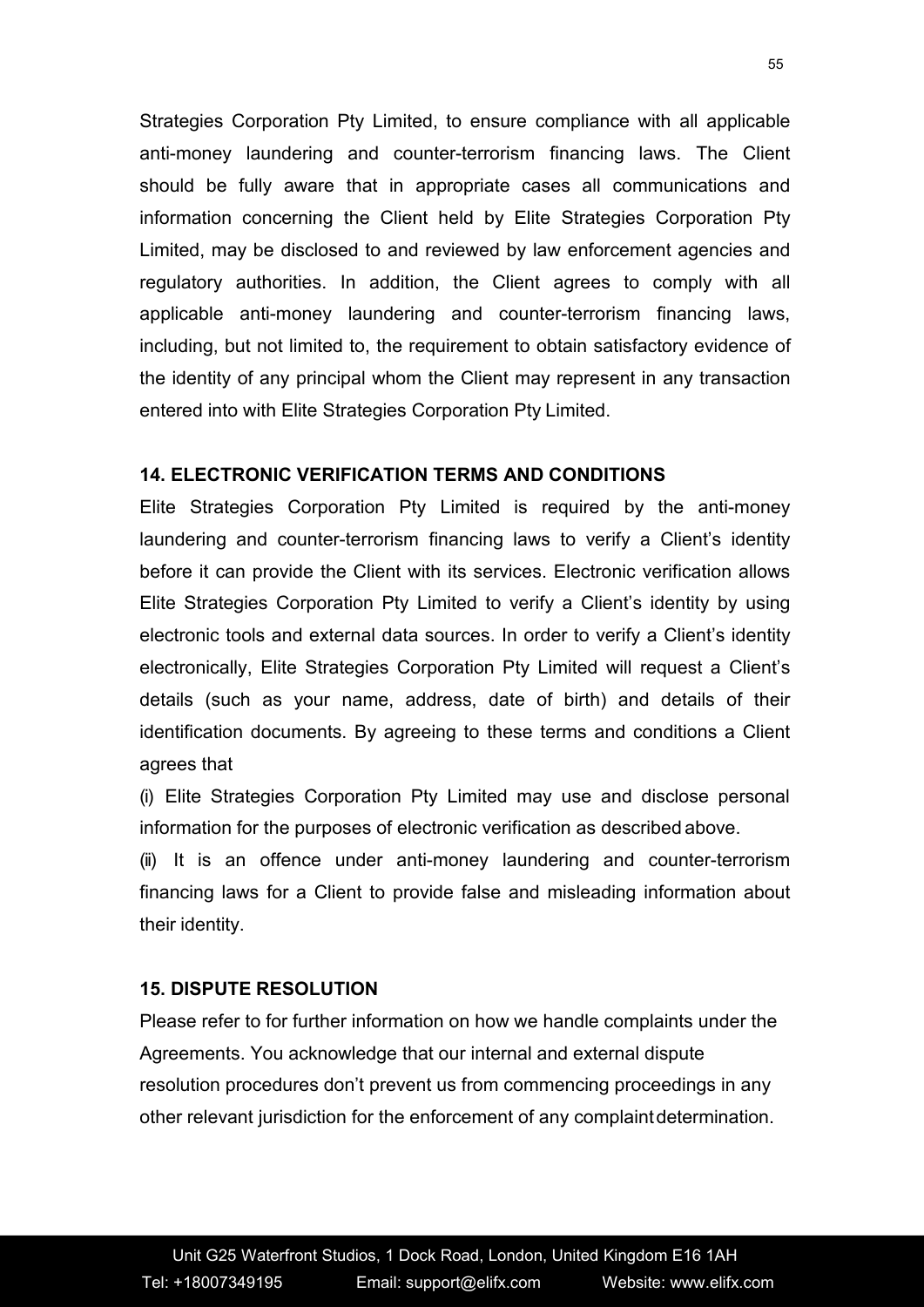#### **16. NOTICES AND COMMUNICATIONS**

Elite Strategies Corporation Pty Limited may, to the extent of your authorization, send a communication under the Agreements to you or your authorized Person. Unless the Agreements expressly say otherwise, all notices, certificates, consents, approvals, waivers and other communications in connection with the Agreements:

(i) must be sent by email or other means that we specify from time to time;

(ii) must be signed or issued by the sender (if an individual) or an authorized Officer of the sender; and

(iii) will be taken to be received upon sending, unless the sender receives an automated message informing them that the email has not been delivered. Communications take effect from the time they're received unless a later time is specified in them.

# **17. GOVERNING LAW**

This Agreement shall be governed by and construed in accordance with the Law of the State of Colorado. The parties agree to irrevocably submit to the non-exclusive jurisdiction of the State of Colorado.

### **18. SEVERANCE**

A provision of the Agreement that is void, illegal or unenforceable is ineffective only to the extent of the provision's illegality or unacceptability, but the remaining provisions are not affected. Any present or future legislation which operates to vary the Client's obligations in connection with this Agreement with the result that Elite Strategies Corporation Pty Limited's rights, powers or remedies are adversely affected (including by way of delay or postponement) is excluded except to the extent that its exclusion is prohibited or rendered ineffective by law.

# **19. FURTHER ACTS**

This Agreement may consist of a number of copies each signed by one or more parties to this Agreement. If so, the signed copies are treated as making up the one document.